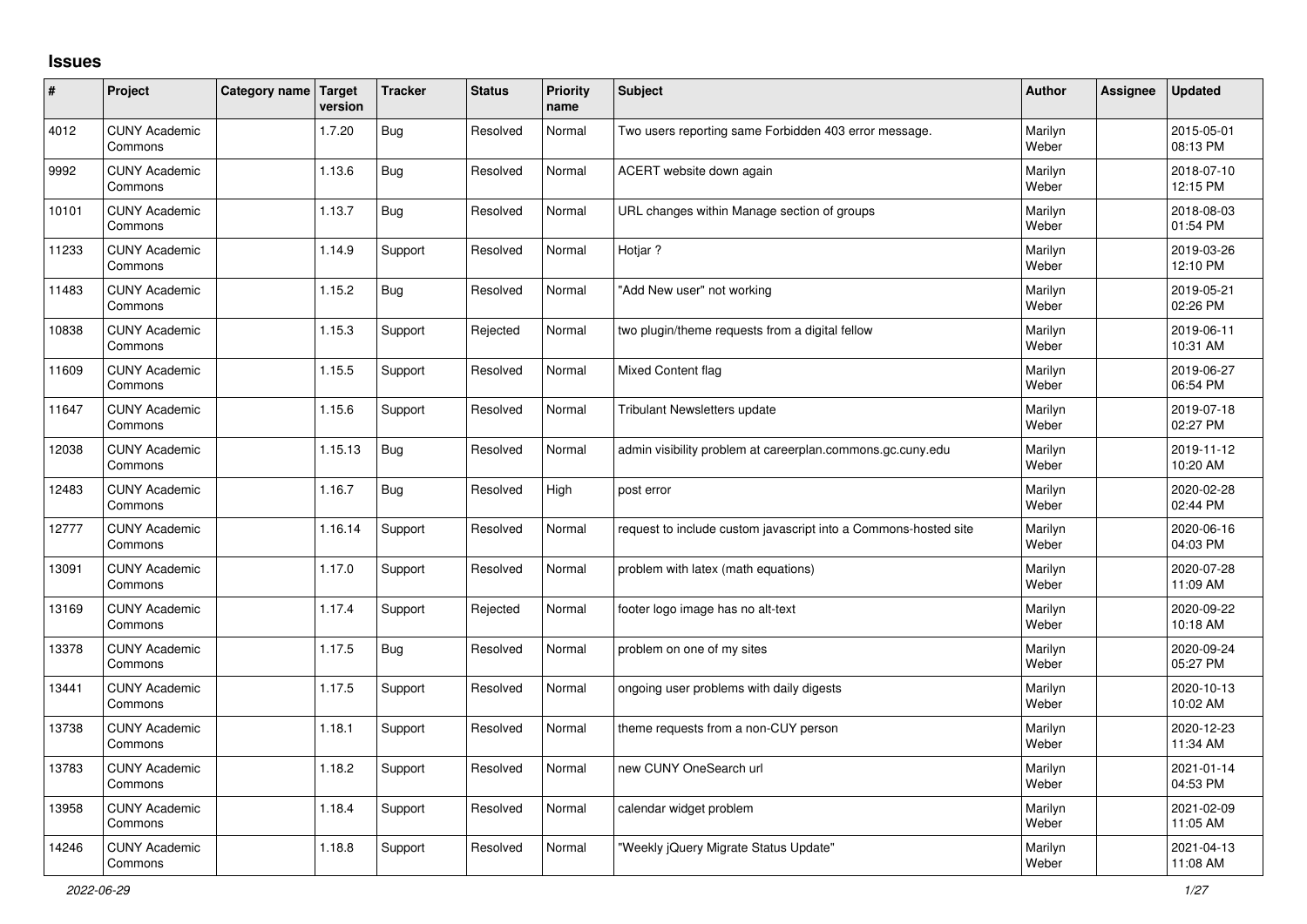| $\sharp$ | Project                         | Category name   Target | version | <b>Tracker</b> | <b>Status</b>        | <b>Priority</b><br>name | <b>Subject</b>                                                 | <b>Author</b>    | <b>Assignee</b> | <b>Updated</b>         |
|----------|---------------------------------|------------------------|---------|----------------|----------------------|-------------------------|----------------------------------------------------------------|------------------|-----------------|------------------------|
| 14410    | <b>CUNY Academic</b><br>Commons |                        | 1.18.10 | <b>Bug</b>     | Resolved             | Normal                  | events calendar problem?                                       | Marilyn<br>Weber |                 | 2021-05-10<br>04:45 PM |
| 14799    | <b>CUNY Academic</b><br>Commons |                        | 1.18.19 | Support        | Resolved             | High                    | install the official Classic Widgets?                          | Marilyn<br>Weber |                 | 2021-09-22<br>02:17 PM |
| 15169    | <b>CUNY Academic</b><br>Commons |                        | 2.0.3   | Support        | Reporter<br>Feedback | Normal                  | new Prelude website zipfiles for custom theme and other files. | Marilyn<br>Weber |                 | 2022-06-29<br>11:32 AM |
| 15655    | <b>CUNY Academic</b><br>Commons |                        | 2.0.3   | Support        | Reporter<br>Feedback | Normal                  | Event Aggregator plugin?                                       | Marilyn<br>Weber |                 | 2022-06-29<br>11:32 AM |
| 3673     | <b>CUNY Academic</b><br>Commons |                        |         | <b>Bug</b>     | Rejected             | Normal                  | CBox pagination issue with the Wiki                            | Marilyn<br>Weber |                 | 2014-11-20<br>04:08 PM |
| 3674     | <b>CUNY Academic</b><br>Commons |                        |         | <b>Bug</b>     | Rejected             | Normal                  | CBox pagination issue with the Wiki                            | Marilyn<br>Weber |                 | 2014-11-20<br>05:03 PM |
| 4013     | <b>CUNY Academic</b><br>Commons |                        |         | Bug            | Duplicate            | Normal                  | Math question?                                                 | Marilyn<br>Weber |                 | 2015-04-22<br>04:05 PM |
| 6800     | <b>CUNY Academic</b><br>Commons |                        |         | Bug            | Rejected             | Immediate               | Is something going on?                                         | Marilyn<br>Weber |                 | 2016-11-18<br>04:40 PM |
| 7803     | <b>CUNY Academic</b><br>Commons |                        |         | <b>Bug</b>     | Resolved             | Normal                  | user email change                                              | Marilyn<br>Weber |                 | 2017-03-16<br>11:58 AM |
| 8195     | <b>CUNY Academic</b><br>Commons |                        |         | Support        | Rejected             | Normal                  | possible to make the Profile pic semi-hidden?                  | Marilyn<br>Weber |                 | 2017-05-24<br>11:00 PM |
| 8726     | <b>CUNY Academic</b><br>Commons |                        |         | Support        | Resolved             | Normal                  | Redirect problem                                               | Marilyn<br>Weber |                 | 2017-09-21<br>12:14 PM |
| 9033     | <b>CUNY Academic</b><br>Commons |                        |         | Support        | Rejected             | Normal                  | Site search terms                                              | Marilyn<br>Weber |                 | 2017-12-22<br>01:10 PM |
| 9131     | <b>CUNY Academic</b><br>Commons |                        |         | Support        | Resolved             | Normal                  | webrecorder.io via Firefox                                     | Marilyn<br>Weber |                 | 2018-01-29<br>11:11 AM |
| 9133     | <b>CUNY Academic</b><br>Commons |                        |         | Support        | Duplicate            | Normal                  | webrecorder.io                                                 | Marilyn<br>Weber |                 | 2018-01-29<br>10:34 AM |
| 9276     | <b>CUNY Academic</b><br>Commons |                        |         | <b>Bug</b>     | Resolved             | High                    | problem adding a member to a group - wrong username?           | Marilyn<br>Weber |                 | 2018-02-25<br>12:47 PM |
| 9470     | <b>CUNY Academic</b><br>Commons |                        |         | Bug            | Resolved             | Normal                  | Users not appearing via "Add New"                              | Marilyn<br>Weber |                 | 2018-03-22<br>07:44 PM |
| 9587     | <b>CUNY Academic</b><br>Commons |                        |         | Support        | Rejected             | Normal                  | possible request for the "PDF Poster" plugin                   | Marilyn<br>Weber |                 | 2018-04-24<br>10:52 AM |
| 9684     | <b>CUNY Academic</b><br>Commons |                        |         | Support        | Rejected             | Normal                  | SEO cleanup for newlaborforum.cuny.edu                         | Marilyn<br>Weber |                 | 2018-04-30<br>10:29 AM |
| 9834     | <b>CUNY Academic</b><br>Commons |                        |         | Support        | Duplicate            | Normal                  | add a "like" function                                          | Marilyn<br>Weber |                 | 2018-05-25<br>10:38 AM |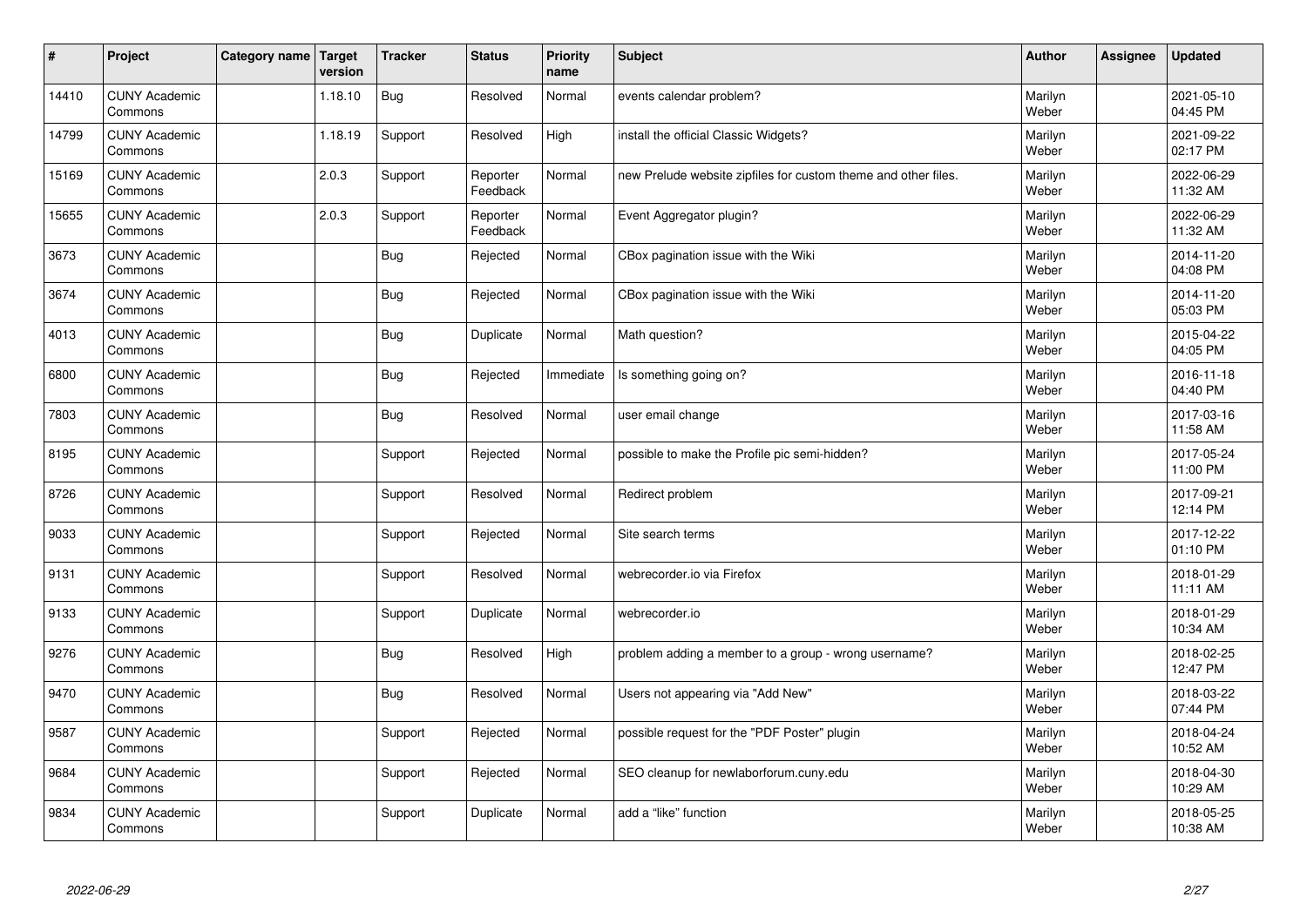| #     | Project                         | Category name   Target | version | <b>Tracker</b> | <b>Status</b> | <b>Priority</b><br>name | <b>Subject</b>                                                       | <b>Author</b>    | <b>Assignee</b> | <b>Updated</b>         |
|-------|---------------------------------|------------------------|---------|----------------|---------------|-------------------------|----------------------------------------------------------------------|------------------|-----------------|------------------------|
| 9885  | <b>CUNY Academic</b><br>Commons |                        |         | Support        | Rejected      | Normal                  | Publications field problem                                           | Marilyn<br>Weber |                 | 2018-06-06<br>01:18 PM |
| 10260 | <b>CUNY Academic</b><br>Commons |                        |         | <b>Bug</b>     | Rejected      | Normal                  | bad activation email                                                 | Marilyn<br>Weber |                 | 2018-08-30<br>01:25 PM |
| 10562 | <b>CUNY Academic</b><br>Commons |                        |         | Bug            | Rejected      | Normal                  | Commons is down                                                      | Marilyn<br>Weber |                 | 2018-10-23<br>10:49 AM |
| 10850 | <b>CUNY Academic</b><br>Commons |                        |         | Support        | Rejected      | Normal                  | Gravity form being resent                                            | Marilyn<br>Weber |                 | 2018-12-20<br>10:18 PM |
| 11267 | <b>CUNY Academic</b><br>Commons |                        |         | Support        | Rejected      | Normal                  | signing up with a nonCUNY signup code from the Register page         | Marilyn<br>Weber |                 | 2019-03-26<br>03:00 PM |
| 11665 | <b>CUNY Academic</b><br>Commons |                        |         | Support        | Resolved      | Immediate               | "My Groups" conflating two groups                                    | Marilyn<br>Weber |                 | 2019-07-24<br>10:43 PM |
| 11912 | <b>CUNY Academic</b><br>Commons |                        |         | Support        | Resolved      | Normal                  | influence search results?                                            | Marilyn<br>Weber |                 | 2020-02-11<br>10:51 AM |
| 12205 | <b>CUNY Academic</b><br>Commons |                        |         | Support        | Rejected      | Normal                  | possible update to the 2019 theme?                                   | Marilyn<br>Weber |                 | 2020-01-14<br>12:08 PM |
| 12986 | <b>CUNY Academic</b><br>Commons |                        |         | Support        | Rejected      | Normal                  | Someone is trying to create accounts using random CUNY entity emails | Marilyn<br>Weber |                 | 2020-07-02<br>09:47 PM |
| 13121 | <b>CUNY Academic</b><br>Commons |                        |         | Support        | Rejected      | Normal                  | embed a DropBox Paper file                                           | Marilyn<br>Weber |                 | 2020-08-25<br>10:56 AM |
| 13160 | <b>CUNY Academic</b><br>Commons |                        |         | Support        | Rejected      | Normal                  | site not working on iphone                                           | Marilyn<br>Weber |                 | 2020-08-25<br>10:58 AM |
| 13201 | <b>CUNY Academic</b><br>Commons |                        |         | Support        | Rejected      | Low                     | PDF embedder                                                         | Marilyn<br>Weber |                 | 2020-09-29<br>11:37 AM |
| 13217 | <b>CUNY Academic</b><br>Commons |                        |         | Support        | Rejected      | Normal                  | upload recordings of our past webinars?                              | Marilyn<br>Weber |                 | 2020-08-25<br>07:56 AM |
| 13288 | <b>CUNY Academic</b><br>Commons |                        |         | Support        | Abandoned     | Normal                  | log in problems on iPhone 6                                          | Marilyn<br>Weber |                 | 2020-10-27<br>10:26 AM |
| 13584 | <b>CUNY Academic</b><br>Commons |                        |         | Support        | Abandoned     | Normal                  | Graphy theme question                                                | Marilyn<br>Weber |                 | 2021-09-14<br>10:41 AM |
| 13596 | <b>CUNY Academic</b><br>Commons |                        |         | Support        | Abandoned     | Normal                  | invited as Author but show as Contributor                            | Marilyn<br>Weber |                 | 2021-09-14<br>10:41 AM |
| 13637 | <b>CUNY Academic</b><br>Commons |                        |         | Support        | Abandoned     | Normal                  | All-in-One Migration plugin request                                  | Marilyn<br>Weber |                 | 2020-12-08<br>10:46 AM |
| 13656 | <b>CUNY Academic</b><br>Commons |                        |         | <b>Bug</b>     | Resolved      | High                    | site down                                                            | Marilyn<br>Weber |                 | 2020-12-11<br>12:50 PM |
| 13826 | <b>CUNY Academic</b><br>Commons |                        |         | Support        | Resolved      | Normal                  | January 14th                                                         | Marilyn<br>Weber |                 | 2021-01-26<br>04:26 PM |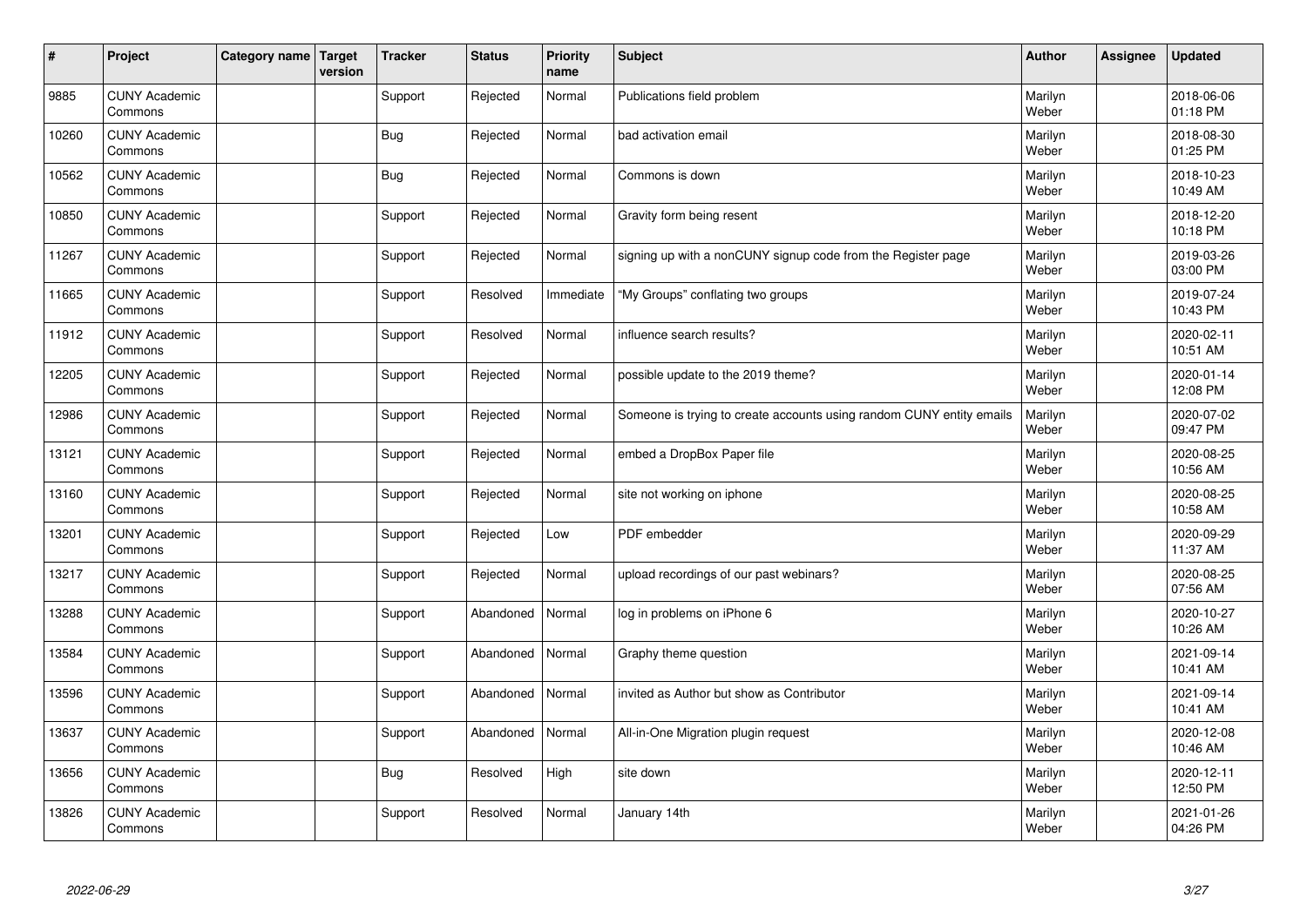| $\vert$ # | Project                         | Category name   Target | version | <b>Tracker</b> | <b>Status</b>        | <b>Priority</b><br>name | <b>Subject</b>                                                  | <b>Author</b>    | Assignee | <b>Updated</b>         |
|-----------|---------------------------------|------------------------|---------|----------------|----------------------|-------------------------|-----------------------------------------------------------------|------------------|----------|------------------------|
| 13916     | <b>CUNY Academic</b><br>Commons |                        |         | Support        | Rejected             | Normal                  | <b>Custom Sidebars</b>                                          | Marilyn<br>Weber |          | 2021-02-23<br>10:45 AM |
| 14008     | <b>CUNY Academic</b><br>Commons |                        |         | Bug            | Resolved             | High                    | invisible user                                                  | Marilyn<br>Weber |          | 2021-02-18<br>05:53 PM |
| 14016     | <b>CUNY Academic</b><br>Commons |                        |         | Support        | Rejected             | Normal                  | PDFs not downloading                                            | Marilyn<br>Weber |          | 2021-02-22<br>11:00 AM |
| 14148     | <b>CUNY Academic</b><br>Commons |                        |         | Support        | Abandoned            | Normal                  | post notification problem                                       | Marilyn<br>Weber |          | 2021-09-14<br>10:43 AM |
| 14242     | <b>CUNY Academic</b><br>Commons |                        |         | Support        | Resolved             | Normal                  | LAILAC site missing content                                     | Marilyn<br>Weber |          | 2021-03-27<br>08:40 AM |
| 14360     | <b>CUNY Academic</b><br>Commons |                        |         | Support        | Rejected             | Normal                  | danielgerouldarchives.org?                                      | Marilyn<br>Weber |          | 2021-04-27<br>10:42 AM |
| 14389     | <b>CUNY Academic</b><br>Commons |                        |         | Support        | Abandoned            | Normal                  | WebflowIO?                                                      | Marilyn<br>Weber |          | 2021-09-14<br>10:45 AM |
| 14711     | <b>CUNY Academic</b><br>Commons |                        |         | Support        | Rejected             | Normal                  | Custom Facebook Feed plugin problem                             | Marilyn<br>Weber |          | 2022-04-27<br>04:29 PM |
| 14784     | <b>CUNY Academic</b><br>Commons |                        |         | Support        | Reporter<br>Feedback | Normal                  | User report of logo problem when using Customizer theme         | Marilyn<br>Weber |          | 2021-09-17<br>10:25 AM |
| 14850     | <b>CUNY Academic</b><br>Commons |                        |         | Support        | Abandoned            | Normal                  | brooklyn waterfront site "connection not secure"                | Marilyn<br>Weber |          | 2022-04-27<br>04:56 PM |
| 14972     | <b>CUNY Academic</b><br>Commons |                        |         | Support        | Rejected             | Normal                  | Mailchimp plugin                                                | Marilyn<br>Weber |          | 2021-11-17<br>02:13 PM |
| 14973     | <b>CUNY Academic</b><br>Commons |                        |         | Support        | Resolved             | Normal                  | <b>Mail Poet</b>                                                | Marilyn<br>Weber |          | 2021-12-06<br>10:20 AM |
| 15022     | <b>CUNY Academic</b><br>Commons |                        |         | Support        | Rejected             | High                    | ArabStages                                                      | Marilyn<br>Weber |          | 2021-12-06<br>10:16 AM |
| 15025     | <b>CUNY Academic</b><br>Commons |                        |         | Support        | Duplicate            | Normal                  | emails for all the papers on the commons that have been changed | Marilyn<br>Weber |          | 2021-12-02<br>11:57 AM |
| 15045     | <b>CUNY Academic</b><br>Commons |                        |         | Support        | <b>New</b>           | Normal                  | no result for KCeL in the search box on the commons             | Marilyn<br>Weber |          | 2021-12-10<br>11:29 AM |
| 15120     | <b>CUNY Academic</b><br>Commons |                        |         | Support        | Resolved             | Normal                  | embed Zoom recordings in a post?                                | Marilyn<br>Weber |          | 2021-12-29<br>08:15 AM |
| 15260     | <b>CUNY Academic</b><br>Commons |                        |         | Support        | Reporter<br>Feedback | Normal                  | Diacritical markings   European Stages                          | Marilyn<br>Weber |          | 2022-02-04<br>08:16 AM |
| 15266     | <b>CUNY Academic</b><br>Commons |                        |         | Support        | Resolved             | Normal                  | Just an appreciation                                            | Marilyn<br>Weber |          | 2022-02-07<br>10:42 AM |
| 15279     | <b>CUNY Academic</b><br>Commons |                        |         | Bug            | Rejected             | Normal                  | big delay - cloning the history site                            | Marilyn<br>Weber |          | 2022-02-09<br>01:49 PM |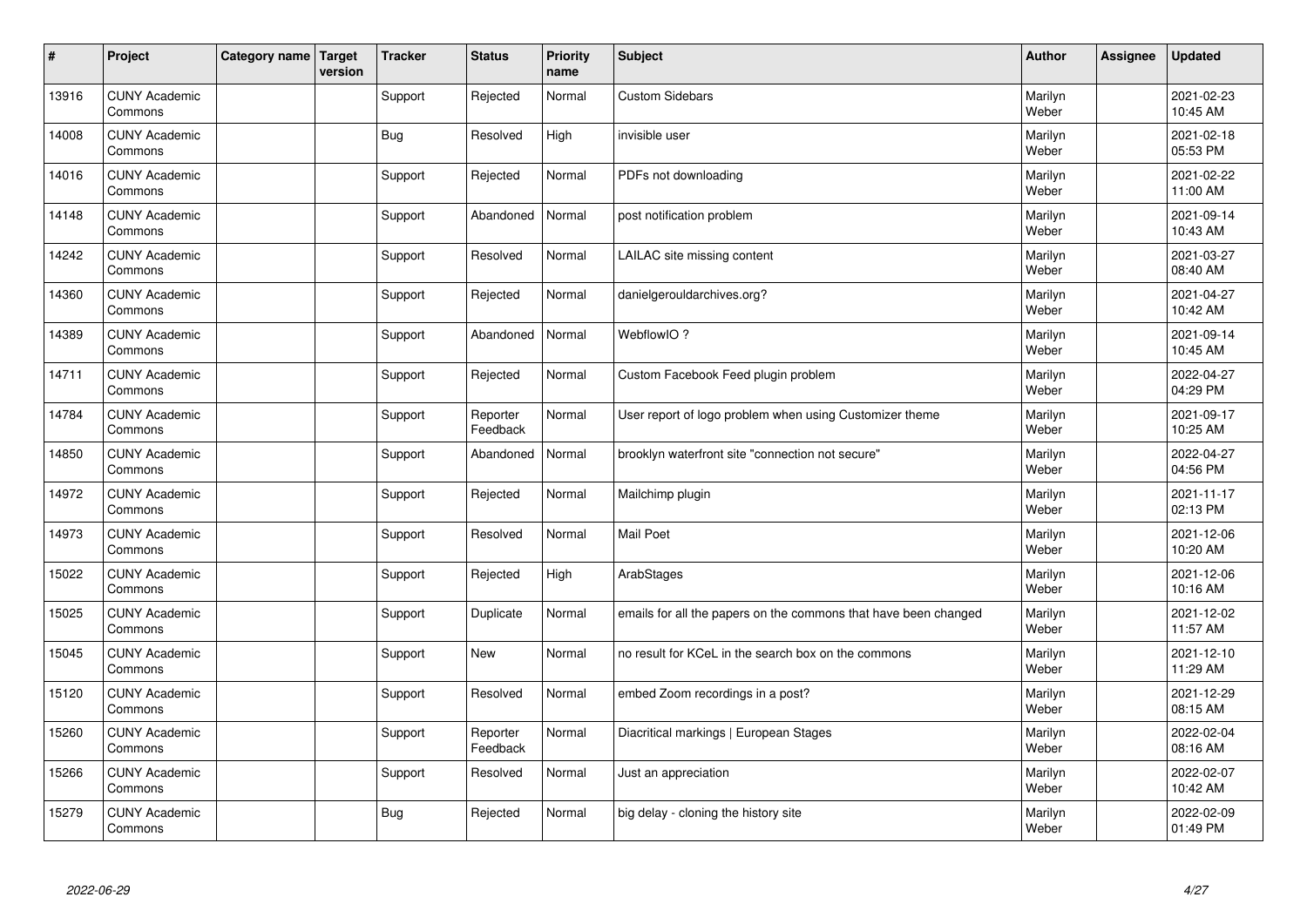| $\vert$ # | Project                         | Category name   Target | version        | <b>Tracker</b>     | <b>Status</b>        | <b>Priority</b><br>name | <b>Subject</b>                             | <b>Author</b>    | <b>Assignee</b> | <b>Updated</b>         |
|-----------|---------------------------------|------------------------|----------------|--------------------|----------------------|-------------------------|--------------------------------------------|------------------|-----------------|------------------------|
| 15370     | <b>CUNY Academic</b><br>Commons |                        |                | Support            | Reporter<br>Feedback | Normal                  | All-in-One Event Calendar?                 | Marilyn<br>Weber |                 | 2022-02-17<br>11:03 AM |
| 15565     | <b>CUNY Academic</b><br>Commons |                        |                | Support            | <b>New</b>           | Normal                  | Events - send updates to an email listserv | Marilyn<br>Weber |                 | 2022-03-10<br>01:06 PM |
| 15685     | <b>CUNY Academic</b><br>Commons |                        |                | Support            | <b>New</b>           | High                    | problem with chrome?                       | Marilyn<br>Weber |                 | 2022-04-25<br>03:40 PM |
| 16099     | <b>CUNY Academic</b><br>Commons |                        |                | Support            | Reporter<br>Feedback | Normal                  | request for Newsletter Glue                | Marilyn<br>Weber |                 | 2022-05-13<br>12:14 PM |
| 5059      | <b>CUNY Academic</b><br>Commons |                        | Not<br>tracked | <b>Bug</b>         | Resolved             | Normal                  | Instagram embed?                           | Marilyn<br>Weber |                 | 2016-01-26<br>12:05 AM |
| 5435      | <b>CUNY Academic</b><br>Commons |                        | Not<br>tracked | <b>Bug</b>         | Resolved             | Urgent                  | Can't see the dashboard                    | Marilyn<br>Weber |                 | 2016-04-12<br>11:33 AM |
| 5844      | <b>CUNY Academic</b><br>Commons |                        | Not<br>tracked | Support            | Resolved             | Normal                  | edit Host Files on Windows 10 problems     | Marilyn<br>Weber |                 | 2016-07-27<br>09:08 AM |
| 7767      | <b>CUNY Academic</b><br>Commons |                        | Not<br>tracked | <b>Bug</b>         | Resolved             | Normal                  | Site loading problems                      | Marilyn<br>Weber |                 | 2017-03-21<br>09:57 PM |
| 7972      | <b>CUNY Academic</b><br>Commons |                        | Not<br>tracked | Support            | Resolved             | Normal                  | expand the memory limit for videos?        | Marilyn<br>Weber |                 | 2017-04-20<br>10:07 AM |
| 8259      | <b>CUNY Academic</b><br>Commons |                        | Not<br>tracked | <b>Bug</b>         | Resolved             | Normal                  | missing dashboard                          | Marilyn<br>Weber |                 | 2017-11-15<br>01:28 PM |
| 8379      | <b>CUNY Academic</b><br>Commons |                        | Not<br>tracked | Support            | Resolved             | Normal                  | request for site build help                | Marilyn<br>Weber |                 | 2017-07-01<br>10:48 AM |
| 8459      | <b>CUNY Academic</b><br>Commons |                        | Not<br>tracked | Documentatio<br>n. | Resolved             | Normal                  | comprehensive list of plugins?             | Marilyn<br>Weber |                 | 2017-10-11<br>11:24 AM |
| 8464      | <b>CUNY Academic</b><br>Commons |                        | Not<br>tracked | Support            | Resolved             | Normal                  | WP UI                                      | Marilyn<br>Weber |                 | 2017-10-11<br>11:23 AM |
| 8471      | <b>CUNY Academic</b><br>Commons |                        | Not<br>tracked | Support            | Resolved             | Normal                  | admin at https://commons.gc.cuny.edu/      | Marilyn<br>Weber |                 | 2017-09-06<br>01:50 PM |
| 8529      | <b>CUNY Academic</b><br>Commons |                        | Not<br>tracked | Support            | Resolved             | Normal                  | Iframe regiest?                            | Marilyn<br>Weber |                 | 2017-08-16<br>04:40 PM |
| 8553      | <b>CUNY Academic</b><br>Commons |                        | Not<br>tracked | Support            | Resolved             | Normal                  | storage limits?                            | Marilyn<br>Weber |                 | 2017-08-18<br>04:36 PM |
| 8729      | <b>CUNY Academic</b><br>Commons |                        | Not<br>tracked | Support            | Resolved             | Normal                  | email change                               | Marilyn<br>Weber |                 | 2017-09-25<br>02:14 PM |
| 8768      | <b>CUNY Academic</b><br>Commons |                        | Not<br>tracked | Support            | Resolved             | Normal                  | unsafe redirect?                           | Marilyn<br>Weber |                 | 2017-10-06<br>12:14 PM |
| 8848      | <b>CUNY Academic</b><br>Commons |                        | Not<br>tracked | Support            | Resolved             | Normal                  | email change request                       | Marilyn<br>Weber |                 | 2017-10-24<br>11:19 AM |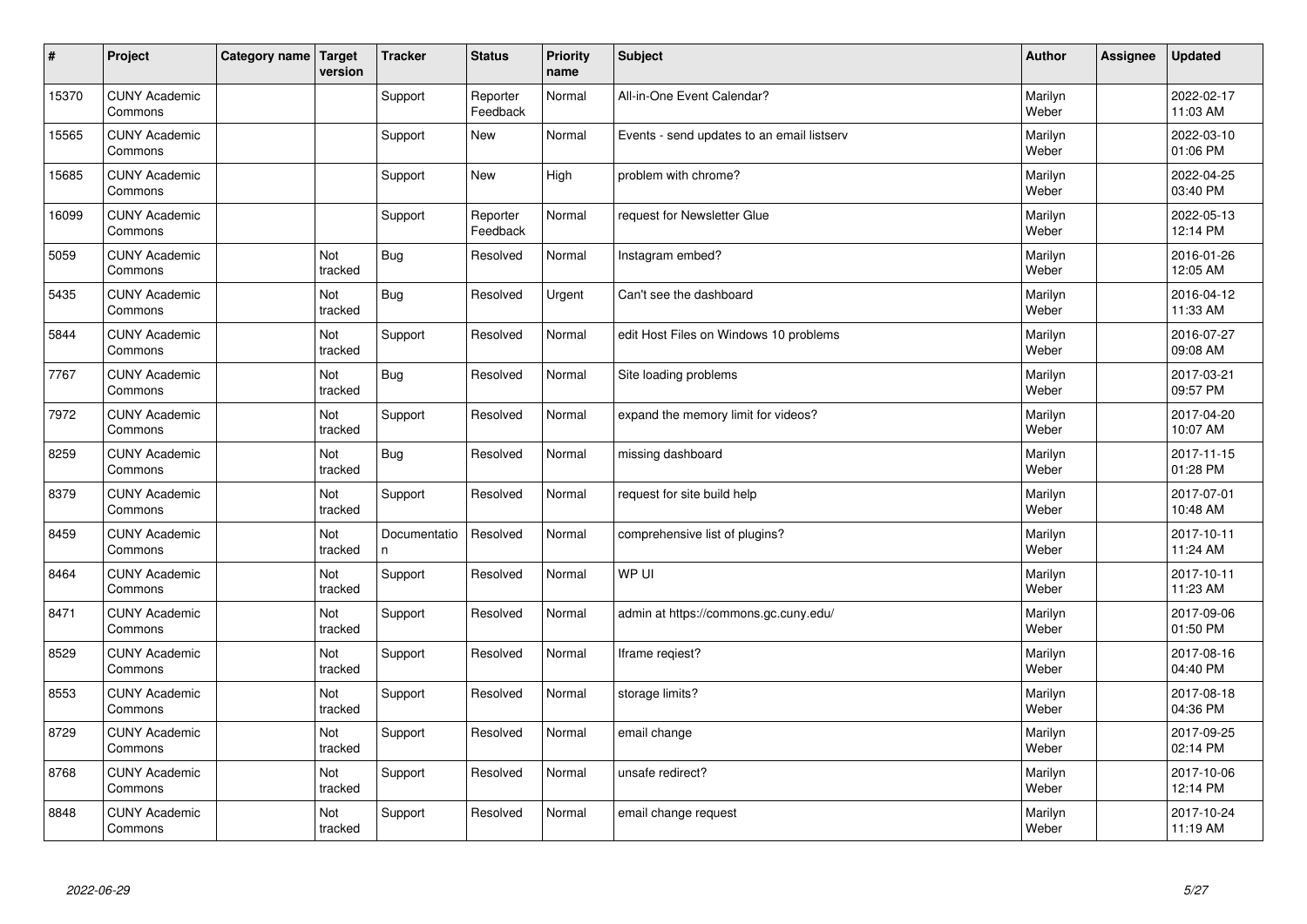| $\sharp$ | Project                         | Category name | Target<br>version | <b>Tracker</b> | <b>Status</b>        | <b>Priority</b><br>name | <b>Subject</b>                                     | <b>Author</b>    | Assignee | <b>Updated</b>         |
|----------|---------------------------------|---------------|-------------------|----------------|----------------------|-------------------------|----------------------------------------------------|------------------|----------|------------------------|
| 8855     | <b>CUNY Academic</b><br>Commons |               | Not<br>tracked    | Support        | Resolved             | Normal                  | another email change request                       | Marilyn<br>Weber |          | 2017-10-25<br>10:55 AM |
| 8873     | <b>CUNY Academic</b><br>Commons |               | Not<br>tracked    | Support        | Resolved             | Normal                  | maximum file upload size?                          | Marilyn<br>Weber |          | 2017-10-30<br>11:23 AM |
| 8882     | <b>CUNY Academic</b><br>Commons |               | Not<br>tracked    | Support        | Resolved             | Normal                  | question about search engines                      | Marilyn<br>Weber |          | 2017-11-01<br>03:26 PM |
| 8937     | <b>CUNY Academic</b><br>Commons |               | Not<br>tracked    | <b>Bug</b>     | Resolved             | Normal                  | videos gone                                        | Marilyn<br>Weber |          | 2017-12-01<br>11:27 AM |
| 9062     | <b>CUNY Academic</b><br>Commons |               | Not<br>tracked    | Bug            | Resolved             | Normal                  | re-add me as admin of https://commons.gc.cuny.edu/ | Marilyn<br>Weber |          | 2018-01-08<br>12:03 PM |
| 9223     | <b>CUNY Academic</b><br>Commons |               | Not<br>tracked    | Support        | Resolved             | Normal                  | moving wordpress sites                             | Marilyn<br>Weber |          | 2018-02-18<br>08:44 PM |
| 9355     | <b>CUNY Academic</b><br>Commons |               | Not<br>tracked    | Support        | Resolved             | Normal                  | 14gb of video?                                     | Marilyn<br>Weber |          | 2018-03-13<br>11:56 AM |
| 9604     | <b>CUNY Academic</b><br>Commons |               | Not<br>tracked    | Support        | Resolved             | Normal                  | I (Marilyn) can only log into cdev as teststudent  | Marilyn<br>Weber |          | 2018-04-21<br>10:20 AM |
| 9725     | <b>CUNY Academic</b><br>Commons |               | Not<br>tracked    | Support        | Resolved             | Normal                  | problems with deleting a site                      | Marilyn<br>Weber |          | 2018-05-07<br>10:24 PM |
| 9780     | <b>CUNY Academic</b><br>Commons |               | Not<br>tracked    | Support        | Resolved             | Normal                  | remove the phone number on this profile?           | Marilyn<br>Weber |          | 2018-05-15<br>10:35 AM |
| 9889     | <b>CUNY Academic</b><br>Commons |               | Not<br>tracked    | Support        | Resolved             | Normal                  | remove comments from activity feed?                | Marilyn<br>Weber |          | 2018-12-10<br>03:53 PM |
| 9919     | <b>CUNY Academic</b><br>Commons |               | Not<br>tracked    | <b>Bug</b>     | Resolved             | Normal                  | admin of https://sphcurriculum.commons.gc.cuny.edu | Marilyn<br>Weber |          | 2018-06-12<br>09:37 PM |
| 10035    | <b>CUNY Academic</b><br>Commons |               | Not<br>tracked    | <b>Bug</b>     | Resolved             | Normal                  | Reconnecting user to site                          | Marilyn<br>Weber |          | 2018-07-23<br>11:55 AM |
| 10239    | <b>CUNY Academic</b><br>Commons |               | Not<br>tracked    | Support        | Resolved             | Normal                  | musicroombooking.commons.gc.cuny.edu               | Marilyn<br>Weber |          | 2018-08-29<br>03:06 PM |
| 10298    | <b>CUNY Academic</b><br>Commons |               | Not<br>tracked    | Support        | Resolved             | Normal                  | RSS feed to itunes problem                         | Marilyn<br>Weber |          | 2018-12-10<br>03:57 PM |
| 10440    | <b>CUNY Academic</b><br>Commons |               | Not<br>tracked    | Support        | Resolved             | Normal                  | Acert post problem                                 | Marilyn<br>Weber |          | 2018-12-10<br>03:57 PM |
| 10537    | <b>CUNY Academic</b><br>Commons |               | Not<br>tracked    | <b>Bug</b>     | Resolved             | Normal                  | jpegs not showing                                  | Marilyn<br>Weber |          | 2018-10-23<br>10:51 AM |
| 10571    | <b>CUNY Academic</b><br>Commons |               | Not<br>tracked    | Support        | Abandoned            | Normal                  | newsletter queue problem                           | Marilyn<br>Weber |          | 2018-12-10<br>03:58 PM |
| 10657    | <b>CUNY Academic</b><br>Commons |               | Not<br>tracked    | Support        | Reporter<br>Feedback | Normal                  | child theme problems                               | Marilyn<br>Weber |          | 2018-11-08<br>01:19 PM |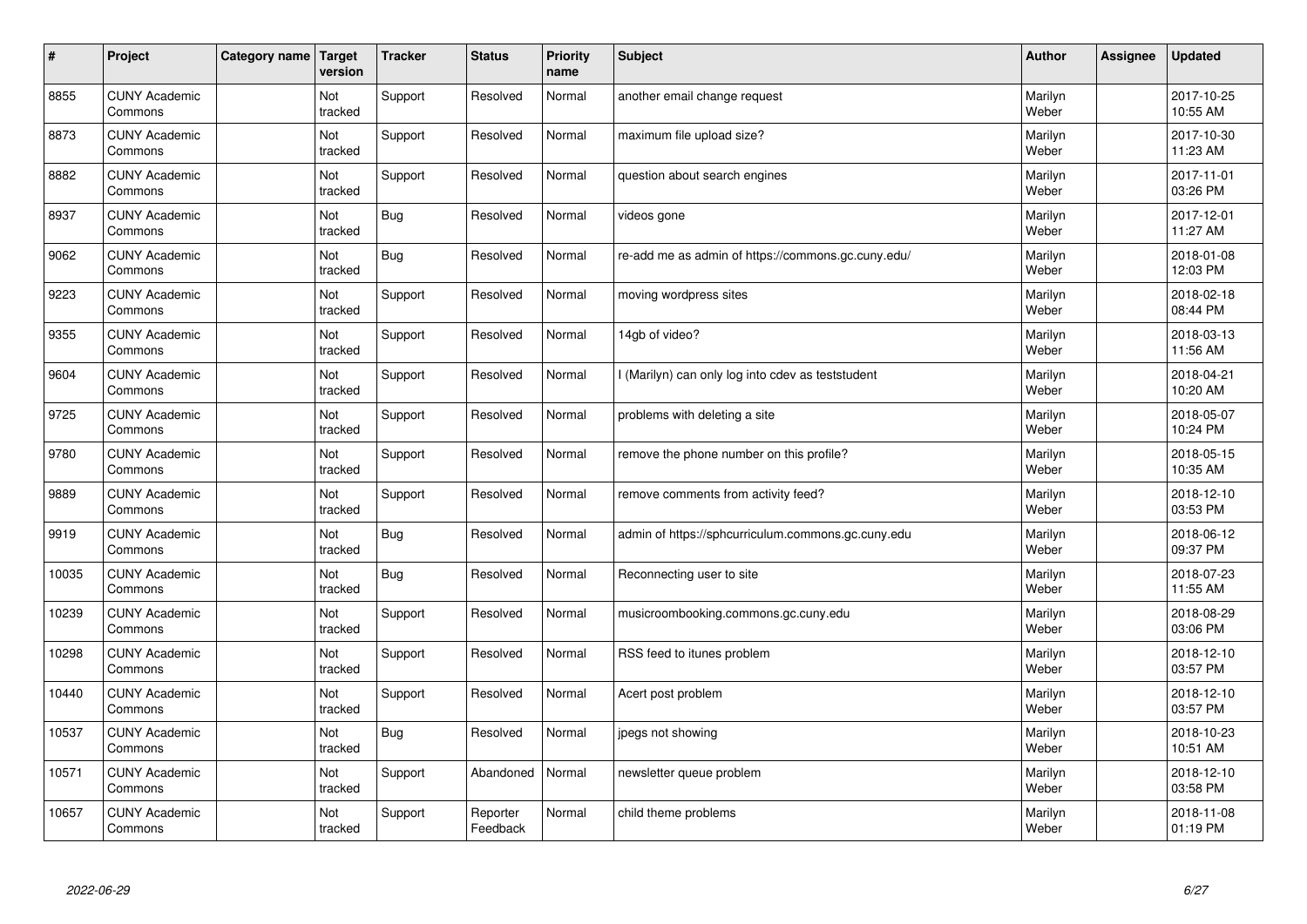| $\sharp$ | Project                         | Category name | Target<br>version | <b>Tracker</b> | <b>Status</b>        | <b>Priority</b><br>name | <b>Subject</b>                                                                                         | <b>Author</b>    | Assignee | <b>Updated</b>         |
|----------|---------------------------------|---------------|-------------------|----------------|----------------------|-------------------------|--------------------------------------------------------------------------------------------------------|------------------|----------|------------------------|
| 10820    | <b>CUNY Academic</b><br>Commons |               | Not<br>tracked    | Support        | Resolved             | Normal                  | retrieve deleted pages/posts                                                                           | Marilyn<br>Weber |          | 2018-12-13<br>06:33 PM |
| 10986    | <b>CUNY Academic</b><br>Commons |               | Not<br>tracked    | Support        | Resolved             | Normal                  | PDF embedder provoking error                                                                           | Marilyn<br>Weber |          | 2019-03-29<br>04:28 PM |
| 11002    | <b>CUNY Academic</b><br>Commons |               | Not<br>tracked    | Support        | Resolved             | Normal                  | open link in a new tab not working                                                                     | Marilyn<br>Weber |          | 2019-06-03<br>07:57 PM |
| 11003    | <b>CUNY Academic</b><br>Commons |               | Not<br>tracked    | Support        | Resolved             | Normal                  | user email change                                                                                      | Marilyn<br>Weber |          | 2019-01-24<br>02:50 PM |
| 11017    | <b>CUNY Academic</b><br>Commons |               | Not<br>tracked    | Support        | Resolved             | Normal                  | site didn't save?                                                                                      | Marilyn<br>Weber |          | 2019-01-25<br>03:47 PM |
| 11031    | <b>CUNY Academic</b><br>Commons |               | Not<br>tracked    | Support        | Resolved             | Normal                  | new group with seemingly old topics                                                                    | Marilyn<br>Weber |          | 2019-02-11<br>12:17 PM |
| 11198    | <b>CUNY Academic</b><br>Commons |               | Not<br>tracked    | Support        | Resolved             | Normal                  | former CUNY employee                                                                                   | Marilyn<br>Weber |          | 2019-03-07<br>02:21 PM |
| 11225    | <b>CUNY Academic</b><br>Commons |               | Not<br>tracked    | Support        | Resolved             | Normal                  | bulk upload?                                                                                           | Marilyn<br>Weber |          | 2019-09-18<br>10:31 AM |
| 11509    | <b>CUNY Academic</b><br>Commons |               | Not<br>tracked    | Support        | Reporter<br>Feedback | Normal                  | deleted Page causing a Menu problem?                                                                   | Marilyn<br>Weber |          | 2019-06-04<br>09:54 AM |
| 11519    | <b>CUNY Academic</b><br>Commons |               | Not<br>tracked    | Support        | Assigned             | Normal                  | comment option not appearing                                                                           | Marilyn<br>Weber |          | 2019-09-24<br>10:28 AM |
| 11650    | <b>CUNY Academic</b><br>Commons |               | Not<br>tracked    | Support        | Resolved             | Normal                  | https://commons.gc.cuny.edu/groups/introduction-to-literary-studies-engl<br>ish-252-at-hunter-college/ | Marilyn<br>Weber |          | 2019-07-18<br>02:28 PM |
| 11771    | <b>CUNY Academic</b><br>Commons |               | Not<br>tracked    | Support        | Reporter<br>Feedback | Normal                  | post displays in sections                                                                              | Marilyn<br>Weber |          | 2019-08-20<br>10:34 AM |
| 11787    | <b>CUNY Academic</b><br>Commons |               | Not<br>tracked    | Support        | Reporter<br>Feedback | Normal                  | automated comments notifications on ZenDesk                                                            | Marilyn<br>Weber |          | 2019-08-26<br>06:18 PM |
| 11811    | <b>CUNY Academic</b><br>Commons |               | Not<br>tracked    | Support        | Duplicate            | Normal                  | Content of Publications widget on profile page being erased on save                                    | Marilyn<br>Weber |          | 2019-10-08<br>11:16 AM |
| 11848    | <b>CUNY Academic</b><br>Commons |               | Not<br>tracked    | Support        | Hold                 | Normal                  | a Dean of Faculty wants to share a large file                                                          | Marilyn<br>Weber |          | 2019-09-24<br>08:44 AM |
| 11896    | <b>CUNY Academic</b><br>Commons |               | Not<br>tracked    | Support        | Resolved             | Normal                  | https://thenurseswritingproject.commons.gc.cuny.edu                                                    | Marilyn<br>Weber |          | 2019-09-24<br>08:09 AM |
| 11915    | <b>CUNY Academic</b><br>Commons |               | Not<br>tracked    | Support        | Resolved             | Normal                  | User not in list                                                                                       | Marilyn<br>Weber |          | 2019-10-28<br>10:13 AM |
| 11977    | <b>CUNY Academic</b><br>Commons |               | Not<br>tracked    | Support        | Resolved             | Normal                  | please remove me from many sites                                                                       | Marilyn<br>Weber |          | 2019-11-21<br>01:05 PM |
| 12176    | <b>CUNY Academic</b><br>Commons |               | Not<br>tracked    | Support        | Resolved             | Normal                  | Mp4s?                                                                                                  | Marilyn<br>Weber |          | 2019-12-05<br>11:04 AM |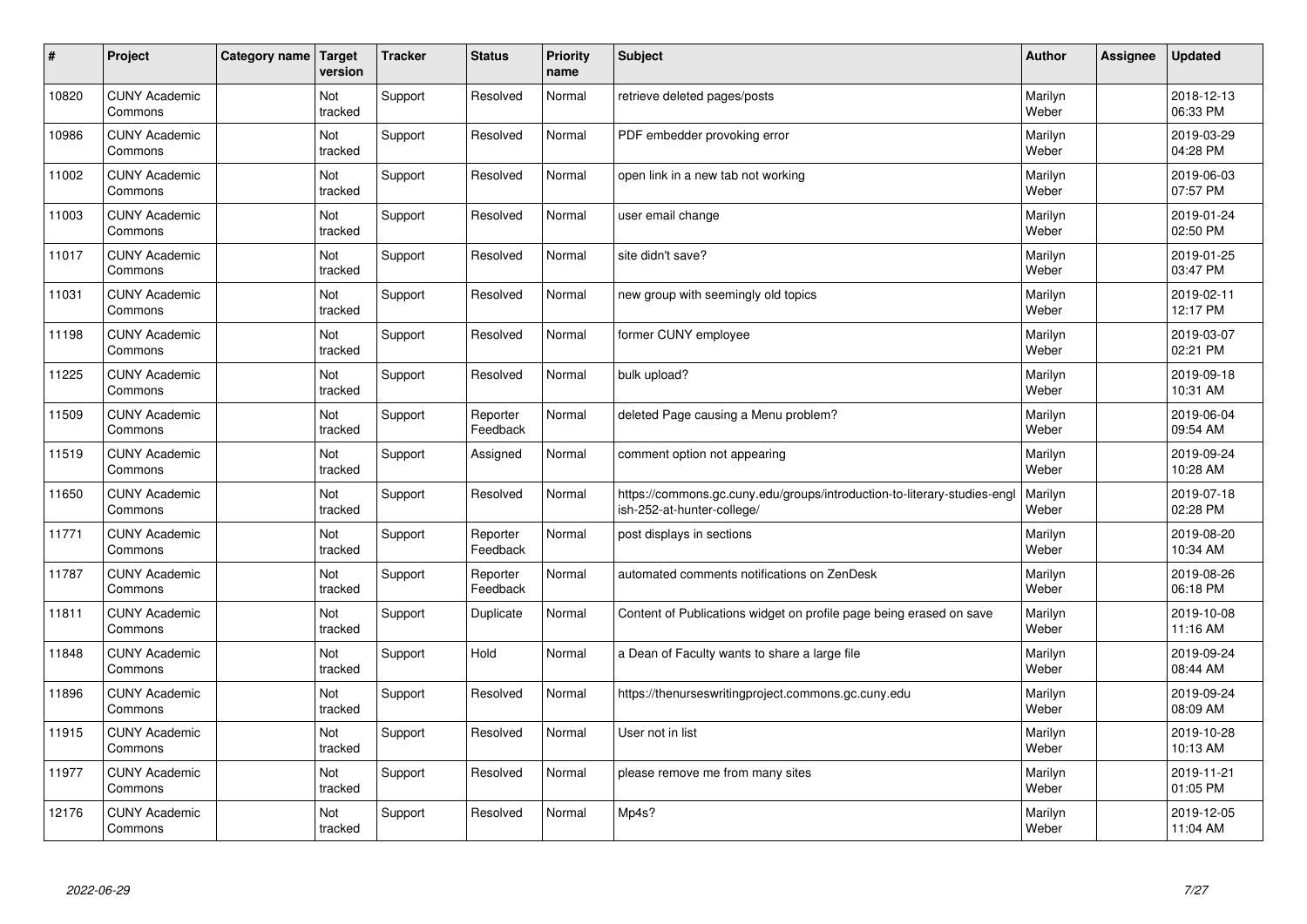| #     | Project                         | Category name | Target<br>version | <b>Tracker</b> | <b>Status</b>        | <b>Priority</b><br>name | <b>Subject</b>                                                | <b>Author</b>    | Assignee | <b>Updated</b>         |
|-------|---------------------------------|---------------|-------------------|----------------|----------------------|-------------------------|---------------------------------------------------------------|------------------|----------|------------------------|
| 12352 | <b>CUNY Academic</b><br>Commons |               | Not<br>tracked    | Support        | <b>New</b>           | Normal                  | "posts list" page builder block option                        | Marilyn<br>Weber |          | 2020-02-03<br>01:29 PM |
| 12584 | <b>CUNY Academic</b><br>Commons |               | Not<br>tracked    | Bug            | Resolved             | Urgent                  | No way to register                                            | Marilyn<br>Weber |          | 2020-03-27<br>02:38 PM |
| 13013 | <b>CUNY Academic</b><br>Commons |               | Not<br>tracked    | <b>Bug</b>     | Resolved             | Normal                  | an invite to Group Admins from Brian Foote?!                  | Marilyn<br>Weber |          | 2020-07-07<br>02:36 PM |
| 13034 | <b>CUNY Academic</b><br>Commons |               | Not<br>tracked    | Support        | Reporter<br>Feedback | Normal                  | a site is asking people to join the Commons to get a download | Marilyn<br>Weber |          | 2020-07-12<br>07:23 AM |
| 13065 | <b>CUNY Academic</b><br>Commons |               | Not<br>tracked    | Support        | Resolved             | Normal                  | can't invite new user to group                                | Marilyn<br>Weber |          | 2020-07-22<br>04:24 PM |
| 13255 | <b>CUNY Academic</b><br>Commons |               | Not<br>tracked    | Support        | Reporter<br>Feedback | Normal                  | Accessibility problems                                        | Marilyn<br>Weber |          | 2020-09-01<br>05:48 PM |
| 13295 | <b>CUNY Academic</b><br>Commons |               | Not<br>tracked    | Support        | Resolved             | Normal                  | can't find new user                                           | Marilyn<br>Weber |          | 2020-09-08<br>10:18 AM |
| 13541 | <b>CUNY Academic</b><br>Commons |               | Not<br>tracked    | Support        | Resolved             | Normal                  | add a page template to OER site.                              | Marilyn<br>Weber |          | 2020-11-11<br>11:12 AM |
| 13633 | <b>CUNY Academic</b><br>Commons |               | Not<br>tracked    | Bug            | Resolved             | High                    | PublicsLab site down                                          | Marilyn<br>Weber |          | 2020-11-30<br>02:01 PM |
| 13710 | <b>CUNY Academic</b><br>Commons |               | Not<br>tracked    | Support        | Resolved             | Normal                  | small change to Hosting Partner Handbook                      | Marilyn<br>Weber |          | 2020-12-16<br>04:29 PM |
| 13715 | <b>CUNY Academic</b><br>Commons |               | Not<br>tracked    | <b>Bug</b>     | Resolved             | High                    | https://ulysses.commons.gc.cuny.edu down                      | Marilyn<br>Weber |          | 2020-12-22<br>03:02 PM |
| 13912 | <b>CUNY Academic</b><br>Commons |               | Not<br>tracked    | Feature        | Hold                 | Low                     | posting "missed schedule"                                     | Marilyn<br>Weber |          | 2021-02-23<br>10:46 AM |
| 13918 | <b>CUNY Academic</b><br>Commons |               | Not<br>tracked    | Support        | Rejected             | Normal                  | MailPoet Newsletters Premium plugin                           | Marilyn<br>Weber |          | 2021-02-09<br>11:01 AM |
| 14378 | <b>CUNY Academic</b><br>Commons |               | Not<br>tracked    | Support        | Resolved             | Normal                  | PPTX files unfetchable                                        | Marilyn<br>Weber |          | 2021-05-11<br>11:25 AM |
| 14398 | <b>CUNY Academic</b><br>Commons |               | Not<br>tracked    | Support        | Reporter<br>Feedback | Normal                  | Events plug-in notification problem                           | Marilyn<br>Weber |          | 2021-05-11<br>11:21 AM |
| 14404 | <b>CUNY Academic</b><br>Commons |               | Not<br>tracked    | Support        | Resolved             | Normal                  | blocked IP of user?                                           | Marilyn<br>Weber |          | 2021-05-10<br>01:00 PM |
| 14594 | <b>CUNY Academic</b><br>Commons |               | Not<br>tracked    | Support        | Resolved             | Normal                  | Administration email verification?                            | Marilyn<br>Weber |          | 2021-07-12<br>11:40 AM |
| 14625 | <b>CUNY Academic</b><br>Commons |               | Not<br>tracked    | Support        | Rejected             | Normal                  | image won't appear in slideshow.                              | Marilyn<br>Weber |          | 2021-07-27<br>10:33 AM |
| 14718 | <b>CUNY Academic</b><br>Commons |               | Not<br>tracked    | Support        | Resolved             | Normal                  | User wants to recover deleted account                         | Marilyn<br>Weber |          | 2021-08-30<br>02:46 PM |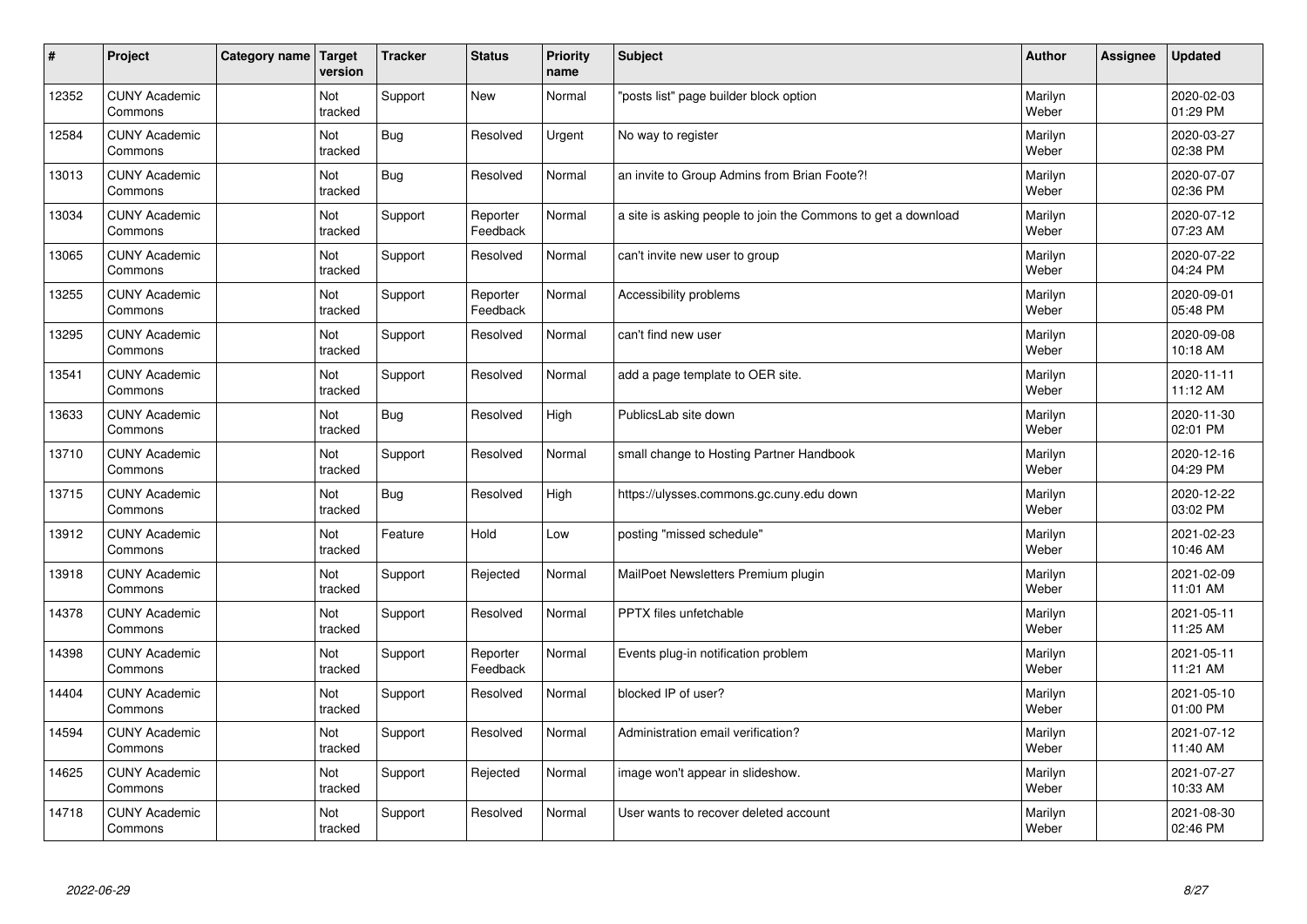| #     | Project                         | Category name                | Target<br>version | <b>Tracker</b> | <b>Status</b>        | <b>Priority</b><br>name | <b>Subject</b>                                                                       | <b>Author</b>    | Assignee | <b>Updated</b>         |
|-------|---------------------------------|------------------------------|-------------------|----------------|----------------------|-------------------------|--------------------------------------------------------------------------------------|------------------|----------|------------------------|
| 14812 | <b>CUNY Academic</b><br>Commons |                              | Not<br>tracked    | Support        | Resolved             | Normal                  | <b>Custom Sidebars and Wordpress 5.6</b>                                             | Marilyn<br>Weber |          | 2021-09-30<br>10:43 AM |
| 14813 | <b>CUNY Academic</b><br>Commons |                              | Not<br>tracked    | Support        | Resolved             | Normal                  | raise the file size limit                                                            | Marilyn<br>Weber |          | 2021-09-30<br>12:02 PM |
| 14891 | <b>CUNY Academic</b><br>Commons |                              | Not<br>tracked    | Support        | Resolved             | Normal                  | changing site template after creation?                                               | Marilyn<br>Weber |          | 2022-04-27<br>04:58 PM |
| 14900 | <b>CUNY Academic</b><br>Commons |                              | Not<br>tracked    | Support        | Reporter<br>Feedback | Normal                  | previous theme?                                                                      | Marilyn<br>Weber |          | 2021-10-25<br>10:31 AM |
| 15816 | <b>CUNY Academic</b><br>Commons |                              | Not<br>tracked    | Support        | New                  | Normal                  | slow loading at SPS                                                                  | Marilyn<br>Weber |          | 2022-04-05<br>01:26 PM |
| 12156 | <b>CUNY Academic</b><br>Commons | <b>Blogs</b><br>(BuddyPress) | Not<br>tracked    | Support        | Resolved             | Normal                  | My Sites list (Commons Profile or Sites directory) doesn't match toolbar<br>dropdown | Marilyn<br>Weber |          | 2019-12-11<br>10:20 AM |
| 12190 | <b>CUNY Academic</b><br>Commons | <b>Blogs</b><br>(BuddyPress) | Not<br>tracked    | Support        | Resolved             | Normal                  | Site avatar in directory is not what user expects                                    | Marilyn<br>Weber |          | 2019-12-12<br>08:51 PM |
| 12350 | <b>CUNY Academic</b><br>Commons | <b>Blogs</b><br>(BuddyPress) | Not<br>tracked    | Support        | Reporter<br>Feedback | Normal                  | URL creation problem                                                                 | Marilyn<br>Weber |          | 2020-02-03<br>11:27 AM |
| 11091 | <b>CUNY Academic</b><br>Commons | <b>BuddyPress</b><br>Docs    | 1.14.7            | Support        | Resolved             | Normal                  | word limit for comments on a group doc?                                              | Marilyn<br>Weber |          | 2019-02-26<br>02:04 PM |
| 10606 | <b>CUNY Academic</b><br>Commons | cdev.gc.cuny.ed<br>u         | Not<br>tracked    | Support        | Resolved             | Normal                  | problems with testing environment                                                    | Marilyn<br>Weber |          | 2018-11-02<br>10:27 AM |
| 12515 | <b>CUNY Academic</b><br>Commons | cuny.is                      | 1.16.7            | Support        | Resolved             | Normal                  | AJAX actions on cuny is admin page are failing                                       | Marilyn<br>Weber |          | 2020-03-10<br>11:57 AM |
| 9886  | <b>CUNY Academic</b><br>Commons | cuny.is                      | Not<br>tracked    | Support        | Resolved             | Normal                  | cuny.is SSL                                                                          | Marilyn<br>Weber |          | 2018-10-26<br>02:07 PM |
| 7995  | <b>CUNY Academic</b><br>Commons | Domain<br>Mapping            | Not<br>tracked    | Bug            | Resolved             | Urgent                  | http://on.socialpaper.gc.cuny.edu down?                                              | Marilyn<br>Weber |          | 2017-04-21<br>11:07 AM |
| 6818  | <b>CUNY Academic</b><br>Commons | Email<br>Notifications       | 1.10.3            | Support        | Resolved             | Normal                  | No more email notifications?                                                         | Marilyn<br>Weber |          | 2016-11-22<br>02:51 PM |
| 5992  | <b>CUNY Academic</b><br>Commons | Email<br>Notifications       | Future<br>release | Feature        | <b>New</b>           | Normal                  | Changing the From line of autogenerated blog emails                                  | Marilyn<br>Weber |          | 2018-09-27<br>05:19 PM |
| 8638  | <b>CUNY Academic</b><br>Commons | Group Blogs                  | 1.11.11           | <b>Bug</b>     | Resolved             | Normal                  | members not syncing from group to site                                               | Marilyn<br>Weber |          | 2017-09-01<br>03:50 PM |
| 8661  | <b>CUNY Academic</b><br>Commons | Group Blogs                  | Not<br>tracked    | <b>Bug</b>     | Resolved             | Normal                  | new group, old site, can't link?                                                     | Marilyn<br>Weber |          | 2017-11-15<br>01:26 PM |
| 11088 | <b>CUNY Academic</b><br>Commons | Group Blogs                  | Not<br>tracked    | Bug            | Resolved             | Normal                  | no notification for comments                                                         | Marilyn<br>Weber |          | 2019-02-15<br>03:30 PM |
| 9282  | <b>CUNY Academic</b><br>Commons | Group Forums                 | 1.12.9            | Bug            | Resolved             | Normal                  | 'Forum ID is missing" error?                                                         | Marilyn<br>Weber |          | 2018-02-27<br>10:32 AM |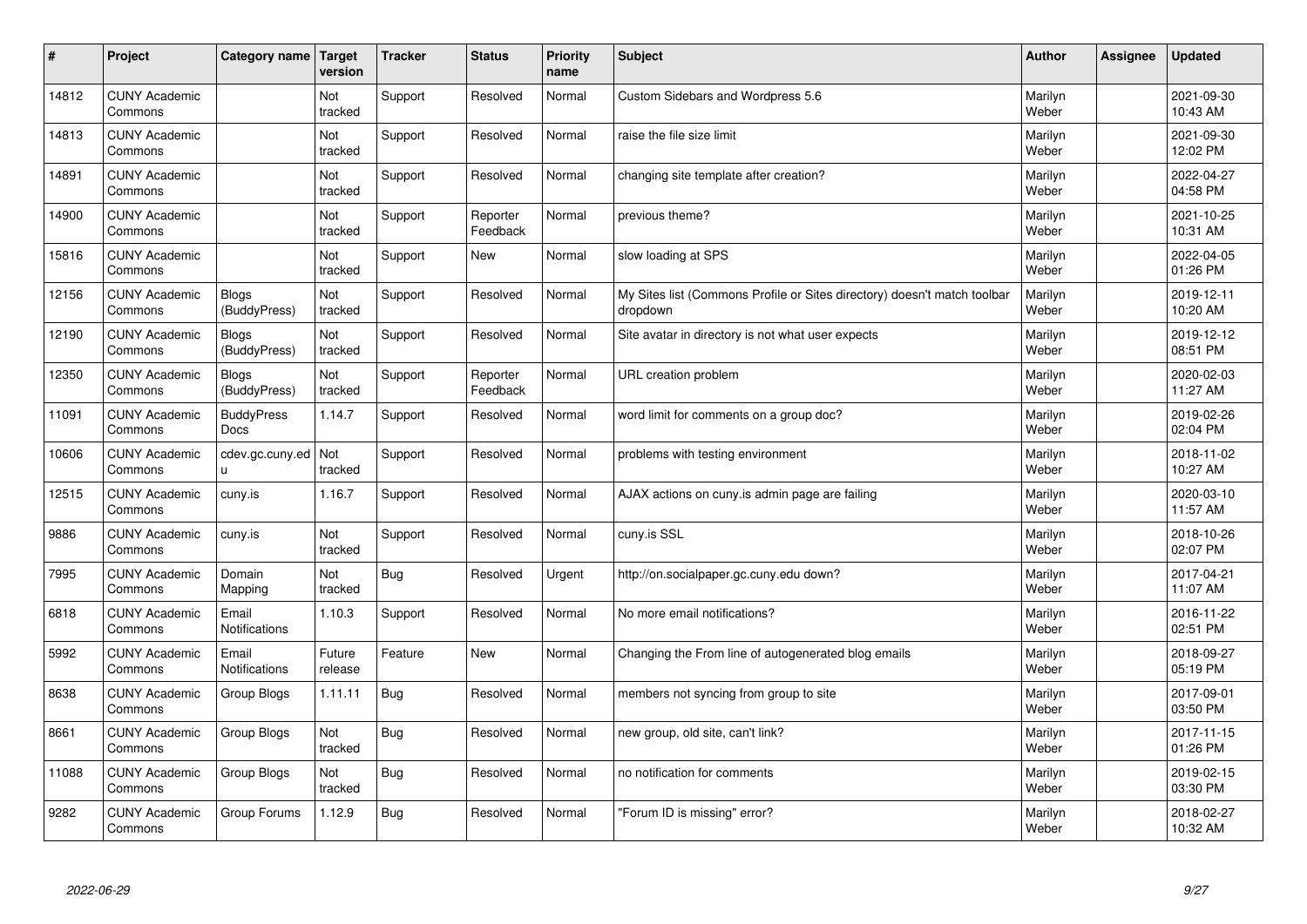| #     | Project                         | Category name   Target | version        | <b>Tracker</b> | <b>Status</b> | <b>Priority</b><br>name | <b>Subject</b>                                              | <b>Author</b>    | Assignee | <b>Updated</b>         |
|-------|---------------------------------|------------------------|----------------|----------------|---------------|-------------------------|-------------------------------------------------------------|------------------|----------|------------------------|
| 10361 | <b>CUNY Academic</b><br>Commons | Group Forums           | 1.13.10        | Bug            | Resolved      | Normal                  | forum post pending oddity                                   | Marilyn<br>Weber |          | 2018-09-25<br>10:45 AM |
| 13173 | <b>CUNY Academic</b><br>Commons | Group Library          | 1.17.1         | Support        | Resolved      | High                    | all uploads to the library are silent                       | Marilyn<br>Weber |          | 2020-08-10<br>04:12 PM |
| 13227 | <b>CUNY Academic</b><br>Commons | Group Library          | 1.17.2         | <b>Bug</b>     | Resolved      | High                    | folder not appearing in library                             | Marilyn<br>Weber |          | 2020-08-21<br>04:22 PM |
| 13675 | <b>CUNY Academic</b><br>Commons | Group Library          | 1.18.1         | Bug            | Resolved      | High                    | broken Library                                              | Marilyn<br>Weber |          | 2020-12-09<br>05:02 PM |
| 13138 | <b>CUNY Academic</b><br>Commons | Group Library          | Not<br>tracked | Support        | Resolved      | Normal                  | moving Library contents for Steve Brier                     | Marilyn<br>Weber |          | 2020-08-03<br>04:00 PM |
| 10772 | <b>CUNY Academic</b><br>Commons | Groups (misc)          | 1.14.2         | <b>Bug</b>     | Resolved      | Normal                  | can't create groups                                         | Marilyn<br>Weber |          | 2018-12-04<br>10:42 AM |
| 11006 | <b>CUNY Academic</b><br>Commons | Groups (misc)          | 1.14.6         | Support        | Resolved      | Normal                  | removing members from a group isn't working                 | Marilyn<br>Weber |          | 2019-01-24<br>03:18 PM |
| 6313  | <b>CUNY Academic</b><br>Commons | Groups (misc)          |                | Bug            | Duplicate     | Normal                  | group member no longer in group, can't rejoin.              | Marilyn<br>Weber |          | 2016-10-14<br>09:27 PM |
| 6575  | <b>CUNY Academic</b><br>Commons | Groups (misc)          |                | <b>Bug</b>     | Rejected      | Normal                  | No papers link for the group "social paper"                 | Marilyn<br>Weber |          | 2016-11-02<br>10:39 PM |
| 3620  | <b>CUNY Academic</b><br>Commons | Groups (misc)          | Not<br>tracked | <b>Bug</b>     | Resolved      | Normal                  | admins of The Group for Group Admins                        | Marilyn<br>Weber |          | 2014-11-03<br>08:38 AM |
| 8978  | <b>CUNY Academic</b><br>Commons | Groups (misc)          | Not<br>tracked | Support        | Resolved      | Normal                  | removing old groups                                         | Marilyn<br>Weber |          | 2018-12-10<br>03:52 PM |
| 9130  | <b>CUNY Academic</b><br>Commons | Homepage<br>Slides     | Not<br>tracked | <b>Bug</b>     | Resolved      | Normal                  | too many redirects                                          | Marilyn<br>Weber |          | 2018-01-29<br>10:27 AM |
| 6039  | <b>CUNY Academic</b><br>Commons | Membership             | 1.9.28         | Bug            | Resolved      | High                    | User cannot change her email                                | Marilyn<br>Weber |          | 2016-09-19<br>03:03 PM |
| 7337  | <b>CUNY Academic</b><br>Commons | Membership             | Not<br>tracked | <b>Bug</b>     | Resolved      | Normal                  | User with new email                                         | Marilyn<br>Weber |          | 2017-01-06<br>11:05 AM |
| 7486  | <b>CUNY Academic</b><br>Commons | Membership             | Not<br>tracked | Support        | Resolved      | Normal                  | changed email address                                       | Marilyn<br>Weber |          | 2017-01-24<br>10:00 PM |
| 7775  | <b>CUNY Academic</b><br>Commons | Membership             | Not<br>tracked | Support        | Resolved      | Normal                  | Email change                                                | Marilyn<br>Weber |          | 2017-03-08<br>10:09 PM |
| 7922  | <b>CUNY Academic</b><br>Commons | Membership             | Not<br>tracked | Support        | Resolved      | Normal                  | add me as an admin to the MALs alumni site?                 | Marilyn<br>Weber |          | 2017-04-06<br>05:19 PM |
| 8120  | <b>CUNY Academic</b><br>Commons | Membership             | Not<br>tracked | Support        | Resolved      | Normal                  | add me as an admin to https://nyslavery.commons.gc.cuny.edu | Marilyn<br>Weber |          | 2017-05-10<br>02:19 PM |
| 8481  | <b>CUNY Academic</b><br>Commons | Membership             | Not<br>tracked | Support        | Resolved      | Normal                  | admin of http://swipanalytic.org/organizers/                | Marilyn<br>Weber |          | 2019-02-19<br>01:58 PM |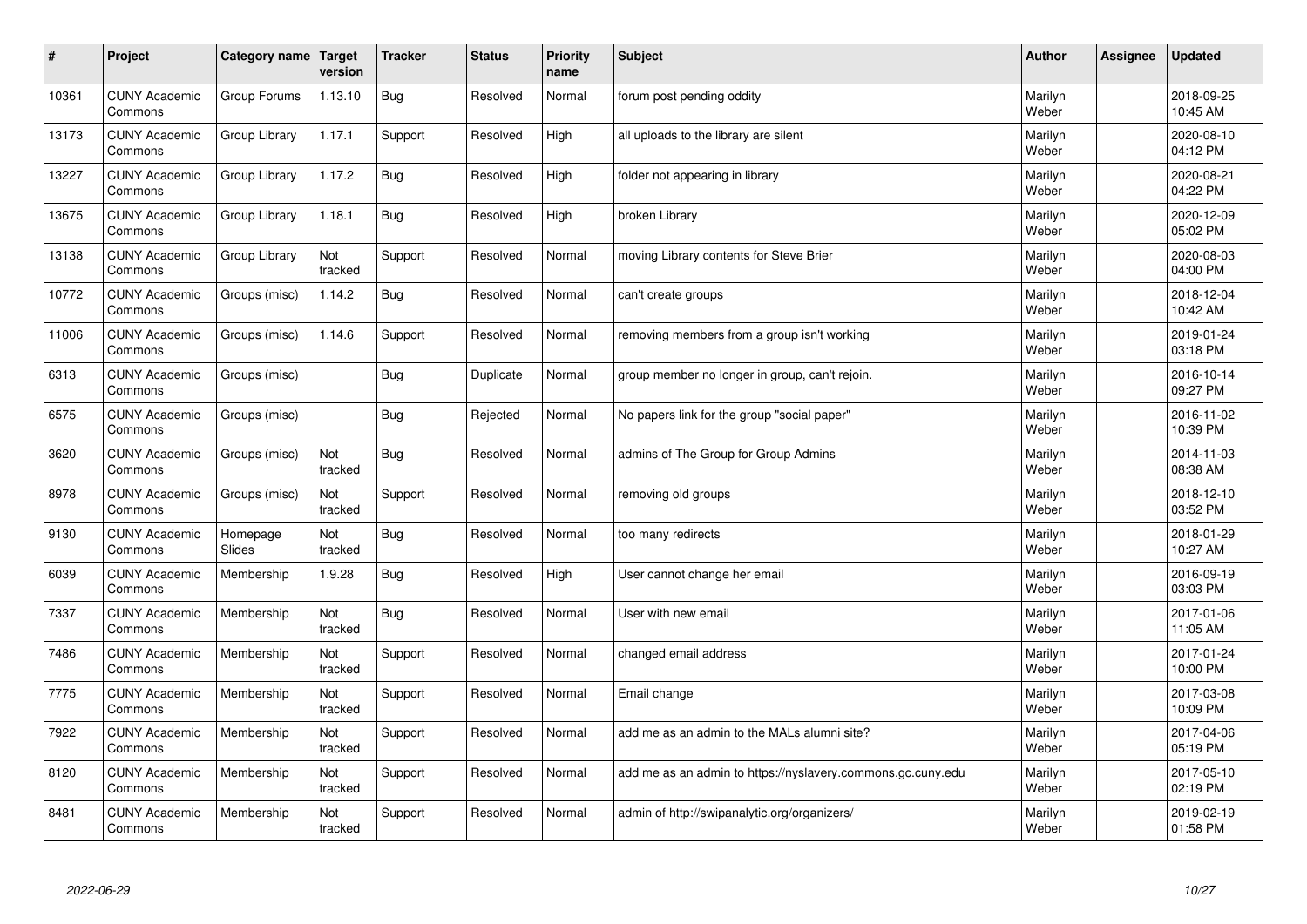| #     | Project                         | Category name | Target<br>version | <b>Tracker</b> | <b>Status</b> | <b>Priority</b><br>name | <b>Subject</b>                                          | <b>Author</b>    | Assignee | <b>Updated</b>         |
|-------|---------------------------------|---------------|-------------------|----------------|---------------|-------------------------|---------------------------------------------------------|------------------|----------|------------------------|
| 8531  | <b>CUNY Academic</b><br>Commons | Membership    | Not<br>tracked    | Support        | Resolved      | Normal                  | admin of https://admissions.commons.gc.cuny.edu         | Marilyn<br>Weber |          | 2017-08-15<br>04:20 PM |
| 8566  | <b>CUNY Academic</b><br>Commons | Membership    | Not<br>tracked    | Support        | Resolved      | Normal                  | user email change                                       | Marilyn<br>Weber |          | 2017-11-15<br>01:27 PM |
| 8577  | <b>CUNY Academic</b><br>Commons | Membership    | Not<br>tracked    | Support        | Resolved      | Normal                  | another user email change                               | Marilyn<br>Weber |          | 2017-08-25<br>10:23 AM |
| 8630  | <b>CUNY Academic</b><br>Commons | Membership    | Not<br>tracked    | Support        | Resolved      | Normal                  | Change in email/campus                                  | Marilyn<br>Weber |          | 2017-08-30<br>03:48 PM |
| 9004  | <b>CUNY Academic</b><br>Commons | Membership    | Not<br>tracked    | Support        | Resolved      | Normal                  | email change request                                    | Marilyn<br>Weber |          | 2017-12-14<br>12:27 PM |
| 9779  | <b>CUNY Academic</b><br>Commons | Membership    | Not<br>tracked    | Support        | Resolved      | Normal                  | user not sure if she is registered.                     | Marilyn<br>Weber |          | 2018-12-10<br>03:53 PM |
| 9996  | <b>CUNY Academic</b><br>Commons | Membership    | Not<br>tracked    | Support        | Rejected      | Normal                  | user email change request                               | Marilyn<br>Weber |          | 2018-07-16<br>10:49 AM |
| 10006 | <b>CUNY Academic</b><br>Commons | Membership    | Not<br>tracked    | Support        | Resolved      | Normal                  | another email change request                            | Marilyn<br>Weber |          | 2018-07-13<br>12:36 PM |
| 10066 | <b>CUNY Academic</b><br>Commons | Membership    | Not<br>tracked    | Support        | Resolved      | Normal                  | add me as an admin to https://pkms.commons.gc.cuny.edu/ | Marilyn<br>Weber |          | 2018-07-26<br>11:54 AM |
| 10257 | <b>CUNY Academic</b><br>Commons | Membership    | Not<br>tracked    | Support        | Resolved      | Normal                  | change the email from @login.cuny.edu to campu email    | Marilyn<br>Weber |          | 2018-12-10<br>03:55 PM |
| 10387 | <b>CUNY Academic</b><br>Commons | Membership    | Not<br>tracked    | Support        | Resolved      | Normal                  | remove user page                                        | Marilyn<br>Weber |          | 2018-09-28<br>02:26 PM |
| 10910 | <b>CUNY Academic</b><br>Commons | Membership    | Not<br>tracked    | Support        | Resolved      | Normal                  | request to be an admin to a prof's site                 | Marilyn<br>Weber |          | 2019-01-04<br>10:45 AM |
| 10941 | <b>CUNY Academic</b><br>Commons | Membership    | Not<br>tracked    | Support        | Resolved      | Normal                  | update user email                                       | Marilyn<br>Weber |          | 2019-02-13<br>02:24 PM |
| 11127 | <b>CUNY Academic</b><br>Commons | Membership    | Not<br>tracked    | Support        | Resolved      | Normal                  | user with new campus affiliation                        | Marilyn<br>Weber |          | 2019-02-19<br>02:09 PM |
| 11147 | <b>CUNY Academic</b><br>Commons | Membership    | Not<br>tracked    | Support        | Resolved      | Normal                  | employee email change                                   | Marilyn<br>Weber |          | 2019-03-12<br>03:58 PM |
| 11210 | <b>CUNY Academic</b><br>Commons | Membership    | Not<br>tracked    | Support        | Resolved      | Normal                  | Please change the email                                 | Marilyn<br>Weber |          | 2019-03-11<br>04:16 PM |
| 11217 | <b>CUNY Academic</b><br>Commons | Membership    | Not<br>tracked    | Support        | Resolved      | Normal                  | Another email update                                    | Marilyn<br>Weber |          | 2019-03-12<br>03:37 PM |
| 11516 | <b>CUNY Academic</b><br>Commons | Membership    | Not<br>tracked    | Support        | Resolved      | Normal                  | request for email change                                | Marilyn<br>Weber |          | 2019-06-04<br>01:48 PM |
| 11922 | <b>CUNY Academic</b><br>Commons | Membership    | Not<br>tracked    | Support        | Resolved      | Normal                  | https://commons.gc.cuny.edu/members/cunyhealthequity/   | Marilyn<br>Weber |          | 2019-10-02<br>04:05 PM |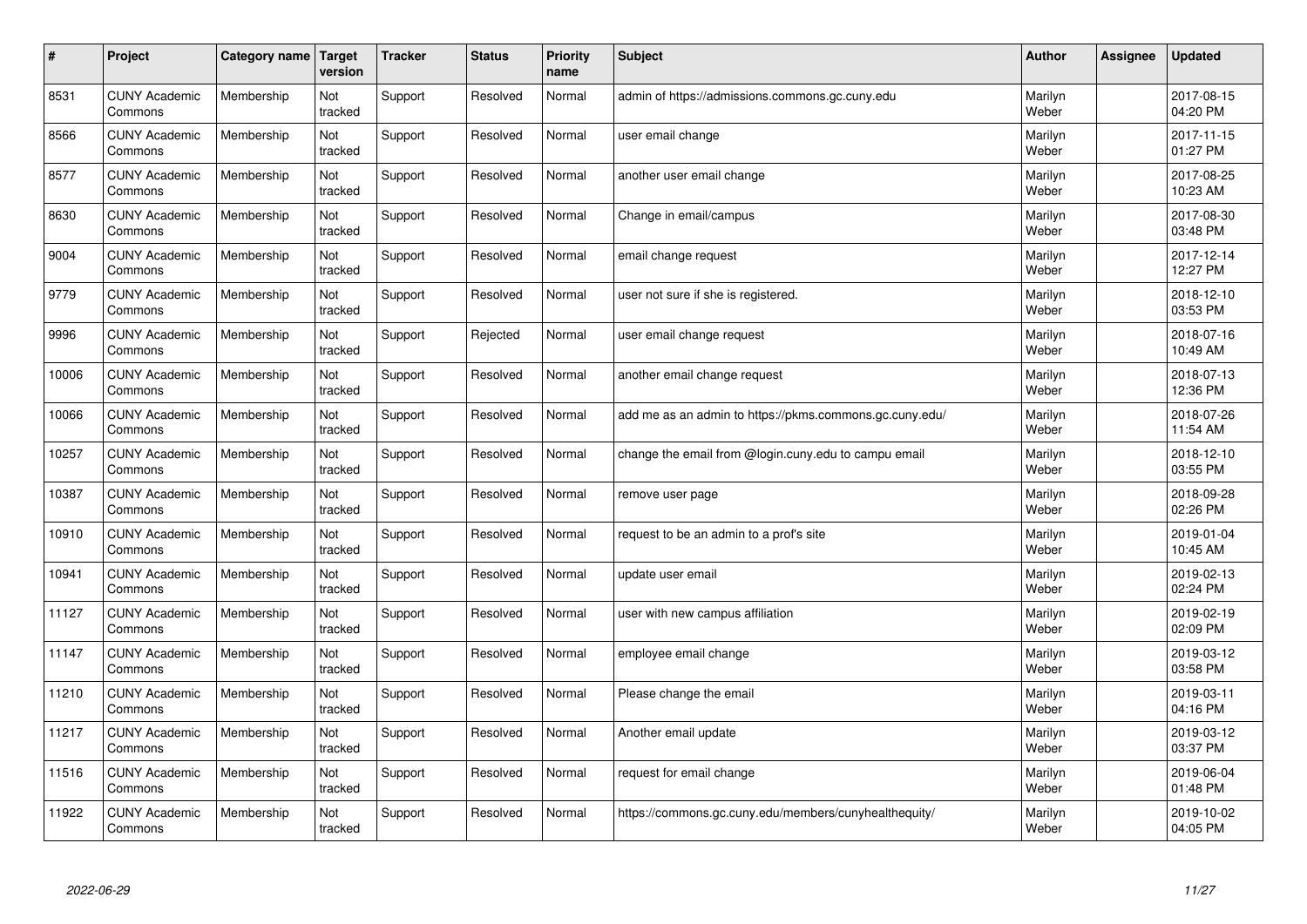| $\pmb{\#}$ | Project                         | Category name            | Target<br>version | <b>Tracker</b> | <b>Status</b>        | <b>Priority</b><br>name | <b>Subject</b>                                                  | <b>Author</b>    | Assignee | <b>Updated</b>         |
|------------|---------------------------------|--------------------------|-------------------|----------------|----------------------|-------------------------|-----------------------------------------------------------------|------------------|----------|------------------------|
| 11961      | <b>CUNY Academic</b><br>Commons | Membership               | Not<br>tracked    | Support        | Resolved             | Normal                  | switch email for student user                                   | Marilyn<br>Weber |          | 2019-10-09<br>01:56 PM |
| 4880       | <b>CUNY Academic</b><br>Commons | Password<br>Reset        | Not<br>tracked    | Support        | Resolved             | High                    | CUNY Central person having password trouble                     | Marilyn<br>Weber |          | 2015-11-10<br>12:40 PM |
| 5629       | <b>CUNY Academic</b><br>Commons | <b>Public Portfolio</b>  | 1.10.4            | Support        | Resolved             | Normal                  | Title field in profile can't be edited                          | Marilyn<br>Weber |          | 2016-12-13<br>11:19 AM |
| 11907      | <b>CUNY Academic</b><br>Commons | <b>Public Portfolio</b>  | 1.15.13           | Support        | Resolved             | Normal                  | more publications problems (in profile)                         | Marilyn<br>Weber |          | 2019-11-04<br>11:16 AM |
| 8098       | <b>CUNY Academic</b><br>Commons | <b>Public Portfolio</b>  | Not<br>tracked    | Bug            | Abandoned            | Normal                  | Widget in profile not working                                   | Marilyn<br>Weber |          | 2017-11-15<br>01:28 PM |
| 15269      | <b>CUNY Academic</b><br>Commons | Redmine                  | Not<br>tracked    | Support        | Resolved             | Normal                  | Segal Theater sites                                             | Marilyn<br>Weber |          | 2022-02-07<br>04:11 PM |
| 14526      | <b>CUNY Academic</b><br>Commons | Registration             | 1.18.12           | <b>Bug</b>     | Resolved             | High                    | registration interface won't show a space to enter nonCUNY code | Marilyn<br>Weber |          | 2021-06-03<br>04:02 PM |
| 7226       | <b>CUNY Academic</b><br>Commons | Registration             | Not<br>tracked    | <b>Bug</b>     | Abandoned            | Normal                  | Community college student cannot register?                      | Marilyn<br>Weber |          | 2017-11-15<br>01:55 PM |
| 7608       | <b>CUNY Academic</b><br>Commons | Registration             | Not<br>tracked    | Feature        | Resolved             | Normal                  | create an account                                               | Marilyn<br>Weber |          | 2017-02-15<br>10:45 PM |
| 9767       | <b>CUNY Academic</b><br>Commons | Registration             | Not<br>tracked    | Support        | Resolved             | Normal                  | user deleted account but now needs one                          | Marilyn<br>Weber |          | 2018-05-11<br>02:39 PM |
| 10273      | <b>CUNY Academic</b><br>Commons | Registration             | Not<br>tracked    | Support        | Reporter<br>Feedback | Normal                  | users combining CF and campus address                           | Marilyn<br>Weber |          | 2019-09-18<br>10:58 AM |
| 6106       | <b>CUNY Academic</b><br>Commons | Server                   | Not<br>tracked    | <b>Bug</b>     | Resolved             | Normal                  | 504 error                                                       | Marilyn<br>Weber |          | 2017-11-15<br>01:55 PM |
| 13016      | <b>CUNY Academic</b><br>Commons | Shortcodes and<br>embeds | 1.16.15           | Support        | Resolved             | Normal                  | possible to run code examples, like in Jupyter Notebooks?       | Marilyn<br>Weber |          | 2020-07-16<br>11:52 AM |
| 13134      | <b>CUNY Academic</b><br>Commons | Site cloning             | 1.17.1            | Support        | Resolved             | Normal                  | New site (a clone) point to old dashboard                       | Marilyn<br>Weber |          | 2020-08-12<br>03:22 PM |
| 8893       | <b>CUNY Academic</b><br>Commons | Social Paper             | 1.12.1            | Support        | Resolved             | Normal                  | Social paper won't connect to group?                            | Marilyn<br>Weber |          | 2017-12-11<br>01:16 PM |
| 5199       | <b>CUNY Academic</b><br>Commons | Social Paper             | Future<br>release | Feature        | <b>New</b>           | Normal                  | add tables to the SP editor                                     | Marilyn<br>Weber |          | 2016-10-24<br>11:27 AM |
| 5205       | <b>CUNY Academic</b><br>Commons | Social Paper             | Future<br>release | Feature        | New                  | Normal                  | Social Paper folders                                            | Marilyn<br>Weber |          | 2016-02-11<br>10:24 PM |
| 7836       | <b>CUNY Academic</b><br>Commons | Social Paper             | Not<br>tracked    | Support        | Resolved             | Normal                  | missing Social Paper                                            | Marilyn<br>Weber |          | 2017-11-15<br>01:31 PM |
| 13975      | <b>CUNY Academic</b><br>Commons | Social Paper             | Not<br>tracked    | Support        | Reporter<br>Feedback | Normal                  | can't approve comments on Social Paper paper                    | Marilyn<br>Weber |          | 2021-02-12<br>09:33 AM |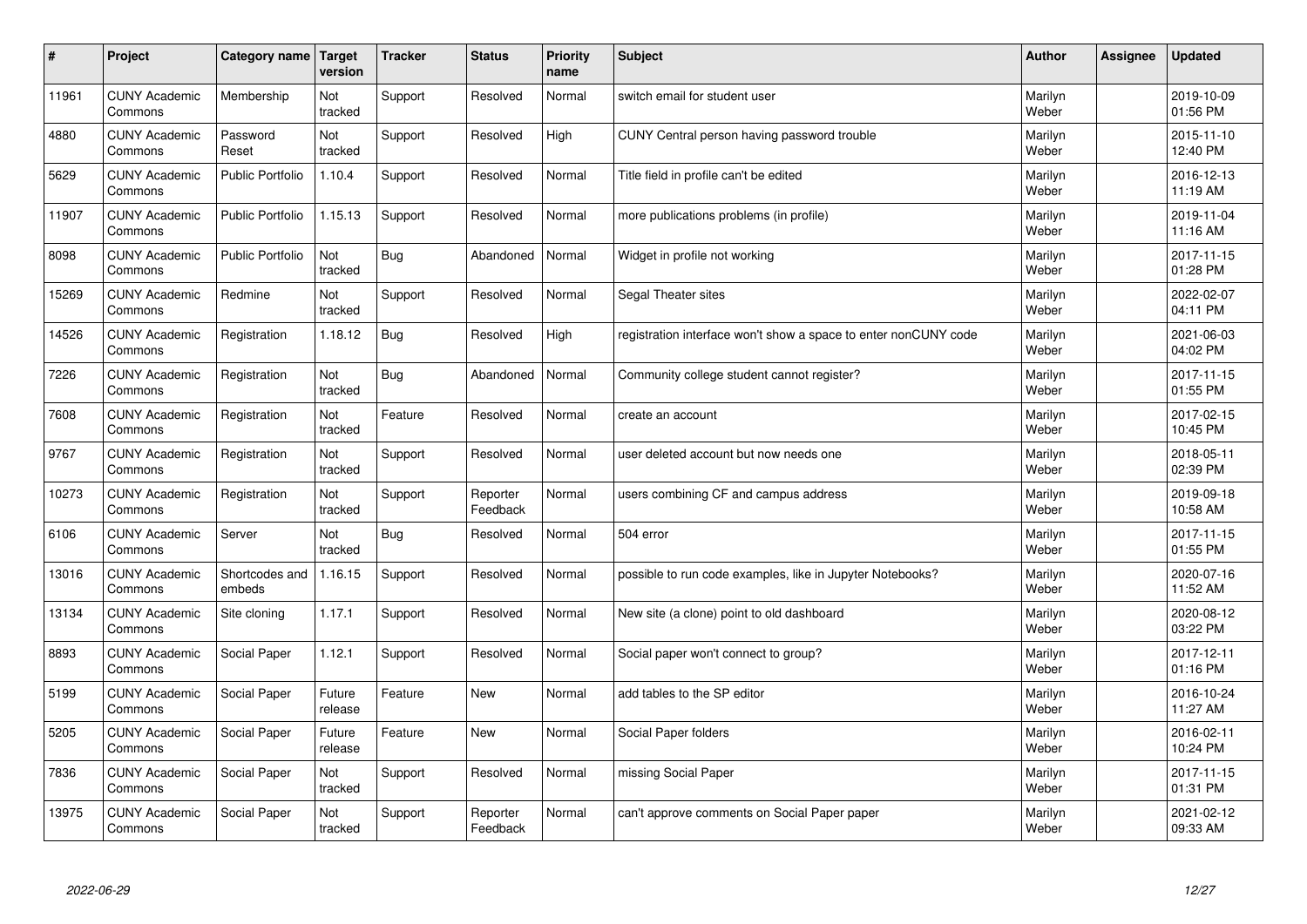| #     | Project                         | Category name               | Target<br>version | <b>Tracker</b> | <b>Status</b>        | <b>Priority</b><br>name | <b>Subject</b>                               | <b>Author</b>    | Assignee | <b>Updated</b>         |
|-------|---------------------------------|-----------------------------|-------------------|----------------|----------------------|-------------------------|----------------------------------------------|------------------|----------|------------------------|
| 14369 | <b>CUNY Academic</b><br>Commons | WordPress -<br>Media        | Not<br>tracked    | Support        | Resolved             | Normal                  | renewed problem with ppsx files              | Marilyn<br>Weber |          | 2021-04-27<br>12:44 PM |
| 7994  | <b>CUNY Academic</b><br>Commons | <b>WordPress</b><br>(misc)  | 1.10.17           | <b>Bug</b>     | Resolved             | Urgent                  | Comments not appearing                       | Marilyn<br>Weber |          | 2017-04-20<br>11:16 AM |
| 10810 | <b>CUNY Academic</b><br>Commons | <b>WordPress</b><br>(misc)  | 1.14.2            | <b>Bug</b>     | Resolved             | Normal                  | Sites set as public are becoming private     | Marilyn<br>Weber |          | 2018-12-11<br>10:15 AM |
| 12393 | <b>CUNY Academic</b><br>Commons | <b>WordPress</b><br>(misc)  |                   | Support        | Resolved             | High                    | size limit for files                         | Marilyn<br>Weber |          | 2020-02-18<br>10:13 AM |
| 7607  | <b>CUNY Academic</b><br>Commons | <b>WordPress</b><br>(misc)  | Not<br>tracked    | Feature        | Resolved             | Normal                  | mp4 files                                    | Marilyn<br>Weber |          | 2017-02-15<br>07:37 PM |
| 10133 | <b>CUNY Academic</b><br>Commons | <b>WordPress</b><br>(misc)  | Not<br>tracked    | Support        | Resolved             | Normal                  | two Commons sites to be migrated elsewhere   | Marilyn<br>Weber |          | 2018-12-10<br>03:54 PM |
| 14074 | <b>CUNY Academic</b><br>Commons | <b>WordPress</b><br>(misc)  | Not<br>tracked    | Support        | Reporter<br>Feedback | Normal                  | page password protection problem             | Marilyn<br>Weber |          | 2021-03-02<br>11:03 AM |
| 14606 | <b>CUNY Academic</b><br>Commons | <b>WordPress</b><br>(misc)  | Not<br>tracked    | Support        | Rejected             | Normal                  | calendar wrong month                         | Marilyn<br>Weber |          | 2021-07-23<br>12:11 PM |
| 7745  | <b>CUNY Academic</b><br>Commons | <b>WordPress</b><br>Plugins | 1.10.13           | Support        | Resolved             | Normal                  | Featured Video Plus plugin requested         | Marilyn<br>Weber |          | 2017-03-03<br>01:51 PM |
| 8552  | <b>CUNY Academic</b><br>Commons | <b>WordPress</b><br>Plugins | 1.11.10           | <b>Bug</b>     | Resolved             | Normal                  | Events Calendar problem                      | Marilyn<br>Weber |          | 2017-08-18<br>04:36 PM |
| 8576  | <b>CUNY Academic</b><br>Commons | WordPress<br>Plugins        | 1.11.11           | Support        | Resolved             | Normal                  | Digital Measures plugin request              | Marilyn<br>Weber |          | 2017-09-01<br>03:44 PM |
| 8721  | <b>CUNY Academic</b><br>Commons | <b>WordPress</b><br>Plugins | 1.11.13           | <b>Bug</b>     | Resolved             | Normal                  | more problems with Events calendar           | Marilyn<br>Weber |          | 2017-09-21<br>10:35 AM |
| 8446  | <b>CUNY Academic</b><br>Commons | <b>WordPress</b><br>Plugins | 1.11.14           | Support        | Resolved             | Normal                  | request for multiple accordion menu plugins  | Marilyn<br>Weber |          | 2018-05-07<br>09:57 PM |
| 8908  | <b>CUNY Academic</b><br>Commons | <b>WordPress</b><br>Plugins | 1.12.2            | Support        | Resolved             | Normal                  | Plugin request from Steve Brier              | Marilyn<br>Weber |          | 2017-11-27<br>11:39 AM |
| 9026  | <b>CUNY Academic</b><br>Commons | <b>WordPress</b><br>Plugins | 1.12.6            | Support        | Resolved             | Normal                  | plugin request from Carlos Guevara           | Marilyn<br>Weber |          | 2018-01-03<br>09:33 AM |
| 9087  | <b>CUNY Academic</b><br>Commons | <b>WordPress</b><br>Plugins | 1.12.7            | Support        | Resolved             | Normal                  | request for WP Social Sharing                | Marilyn<br>Weber |          | 2018-01-23<br>11:17 AM |
| 9330  | <b>CUNY Academic</b><br>Commons | WordPress<br>Plugins        | 1.12.10           | <b>Bug</b>     | Resolved             | Normal                  | part 2 of problems with the Leaflet plug -in | Marilyn<br>Weber |          | 2018-03-04<br>05:58 PM |
| 9888  | <b>CUNY Academic</b><br>Commons | <b>WordPress</b><br>Plugins | 1.13.3            | Support        | Resolved             | Normal                  | Business directory Plug-in request           | Marilyn<br>Weber |          | 2018-06-12<br>11:52 AM |
| 9955  | <b>CUNY Academic</b><br>Commons | WordPress<br>Plugins        | 1.13.4            | Support        | Rejected             | Normal                  | docx converter plugin?                       | Marilyn<br>Weber |          | 2018-06-26<br>11:39 AM |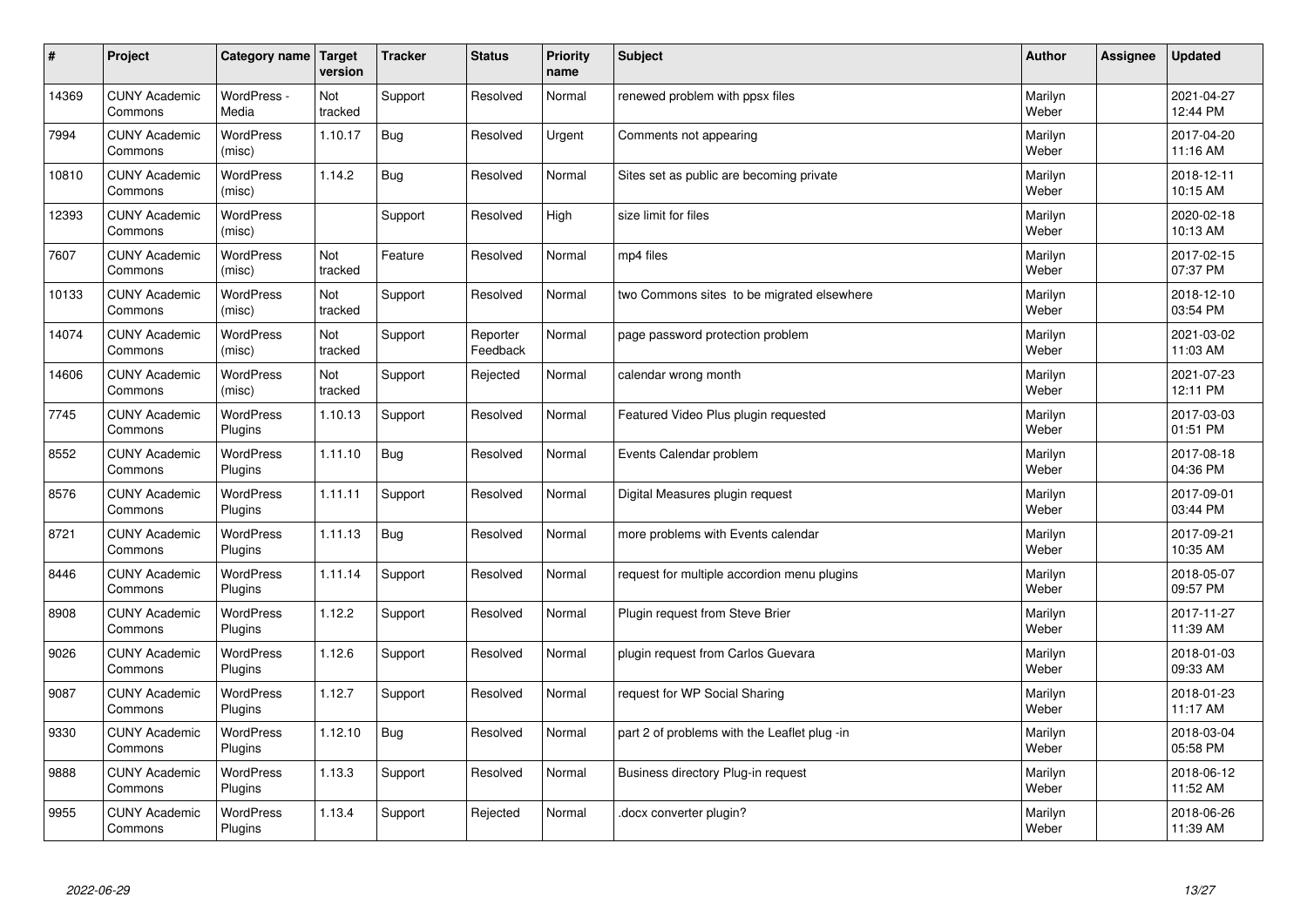| $\pmb{\#}$ | Project                         | Category name                     | Target<br>version | <b>Tracker</b> | <b>Status</b> | <b>Priority</b><br>name | <b>Subject</b>                                                                          | <b>Author</b>    | Assignee | <b>Updated</b>         |
|------------|---------------------------------|-----------------------------------|-------------------|----------------|---------------|-------------------------|-----------------------------------------------------------------------------------------|------------------|----------|------------------------|
| 10240      | <b>CUNY Academic</b><br>Commons | <b>WordPress</b><br>Plugins       | 1.13.8            | Support        | Resolved      | Normal                  | require-featured-image plug-in request                                                  | Marilyn<br>Weber |          | 2018-08-29<br>05:15 PM |
| 11813      | <b>CUNY Academic</b><br>Commons | <b>WordPress</b><br>Plugins       | 1.15.9            | Support        | Resolved      | Normal                  | Change Password Protected Message" plugin requests                                      | Marilyn<br>Weber |          | 2019-09-10<br>05:57 PM |
| 11832      | <b>CUNY Academic</b><br>Commons | <b>WordPress</b><br>Plugins       | 1.15.11           | Support        | Resolved      | Normal                  | Yoast SEO premium for sexgenlab.org                                                     | Marilyn<br>Weber |          | 2019-10-08<br>11:22 AM |
| 12676      | <b>CUNY Academic</b><br>Commons | <b>WordPress</b><br>Plugins       | 1.16.10           | Support        | Resolved      | Normal                  | request for Require Post Category plug-in                                               | Marilyn<br>Weber |          | 2020-04-28<br>11:03 AM |
| 13184      | <b>CUNY Academic</b><br>Commons | <b>WordPress</b><br>Plugins       | 1.17.2            | Support        | Resolved      | Normal                  | google translate plugin                                                                 | Marilyn<br>Weber |          | 2020-08-25<br>11:36 AM |
| 13741      | <b>CUNY Academic</b><br>Commons | WordPress<br>Plugins              | 1.18.3            | Support        | Resolved      | Normal                  | Ensemble Video Plugin                                                                   | Marilyn<br>Weber |          | 2021-01-26<br>04:43 PM |
| 13846      | <b>CUNY Academic</b><br>Commons | <b>WordPress</b><br>Plugins       | 1.18.3            | Support        | Resolved      | Normal                  | Yoast SEO plugin problem                                                                | Marilyn<br>Weber |          | 2021-01-19<br>05:34 PM |
| 13935      | <b>CUNY Academic</b><br>Commons | <b>WordPress</b><br>Plugins       | 1.18.4            | Support        | Resolved      | Low                     | Add Users sidebar widget not working                                                    | Marilyn<br>Weber |          | 2021-02-09<br>11:05 AM |
| 13944      | <b>CUNY Academic</b><br>Commons | <b>WordPress</b><br>Plugins       | 1.18.4            | Support        | Resolved      | Normal                  | 3D FlipBook request                                                                     | Marilyn<br>Weber |          | 2021-02-09<br>11:05 AM |
| 14509      | <b>CUNY Academic</b><br>Commons | WordPress<br>Plugins              | 1.18.12           | <b>Bug</b>     | Resolved      | Normal                  | Elementor Editor problem                                                                | Marilyn<br>Weber |          | 2021-06-08<br>09:55 AM |
| 14534      | <b>CUNY Academic</b><br>Commons | WordPress<br>Plugins              | 1.18.12           | Support        | Resolved      | Normal                  | Share This Image plugin?                                                                | Marilyn<br>Weber |          | 2021-06-08<br>11:50 AM |
| 7668       | <b>CUNY Academic</b><br>Commons | <b>WordPress</b><br>Plugins       |                   | Support        | Rejected      | Normal                  | Iframes question                                                                        | Marilyn<br>Weber |          | 2017-04-11<br>09:29 PM |
| 8693       | <b>CUNY Academic</b><br>Commons | WordPress<br>Plugins              |                   | Support        | Resolved      | Normal                  | Existing blog wants to replace Mailpoet with Newsletters                                | Marilyn<br>Weber |          | 2017-09-12<br>02:24 PM |
| 7770       | <b>CUNY Academic</b><br>Commons | <b>WordPress</b><br>Plugins       | Not<br>tracked    | <b>Bug</b>     | Abandoned     | Normal                  | Timeline.js problem                                                                     | Marilyn<br>Weber |          | 2017-11-15<br>01:43 PM |
| 8071       | <b>CUNY Academic</b><br>Commons | <b>WordPress</b><br>Plugins       | Not<br>tracked    | Support        | Rejected      | Normal                  | Anthologize                                                                             | Marilyn<br>Weber |          | 2017-05-10<br>10:15 AM |
| 8308       | <b>CUNY Academic</b><br>Commons | <b>WordPress</b><br>Plugins       | Not<br>tracked    | Support        | Resolved      | Normal                  | WP Migration plugin                                                                     | Marilyn<br>Weber |          | 2017-11-15<br>01:27 PM |
| 9726       | <b>CUNY Academic</b><br>Commons | WordPress<br>Plugins              | Not<br>tracked    | Support        | Abandoned     | Normal                  | technical error on Contact page                                                         | Marilyn<br>Weber |          | 2018-12-10<br>03:53 PM |
| 8125       | <b>CUNY Academic</b><br>Commons | WordPress<br>Themes               | 1.10.19           | <b>Bug</b>     | Resolved      | High                    | careerplan admin page failing to load with "currently unable to handle<br>this request" | Marilyn<br>Weber |          | 2017-07-13<br>12:54 PM |
| 8941       | <b>CUNY Academic</b><br>Commons | <b>WordPress</b><br><b>Themes</b> | 1.13.1            | Support        | Resolved      | Normal                  | Theme request: ColorNews                                                                | Marilyn<br>Weber |          | 2018-05-08<br>10:42 AM |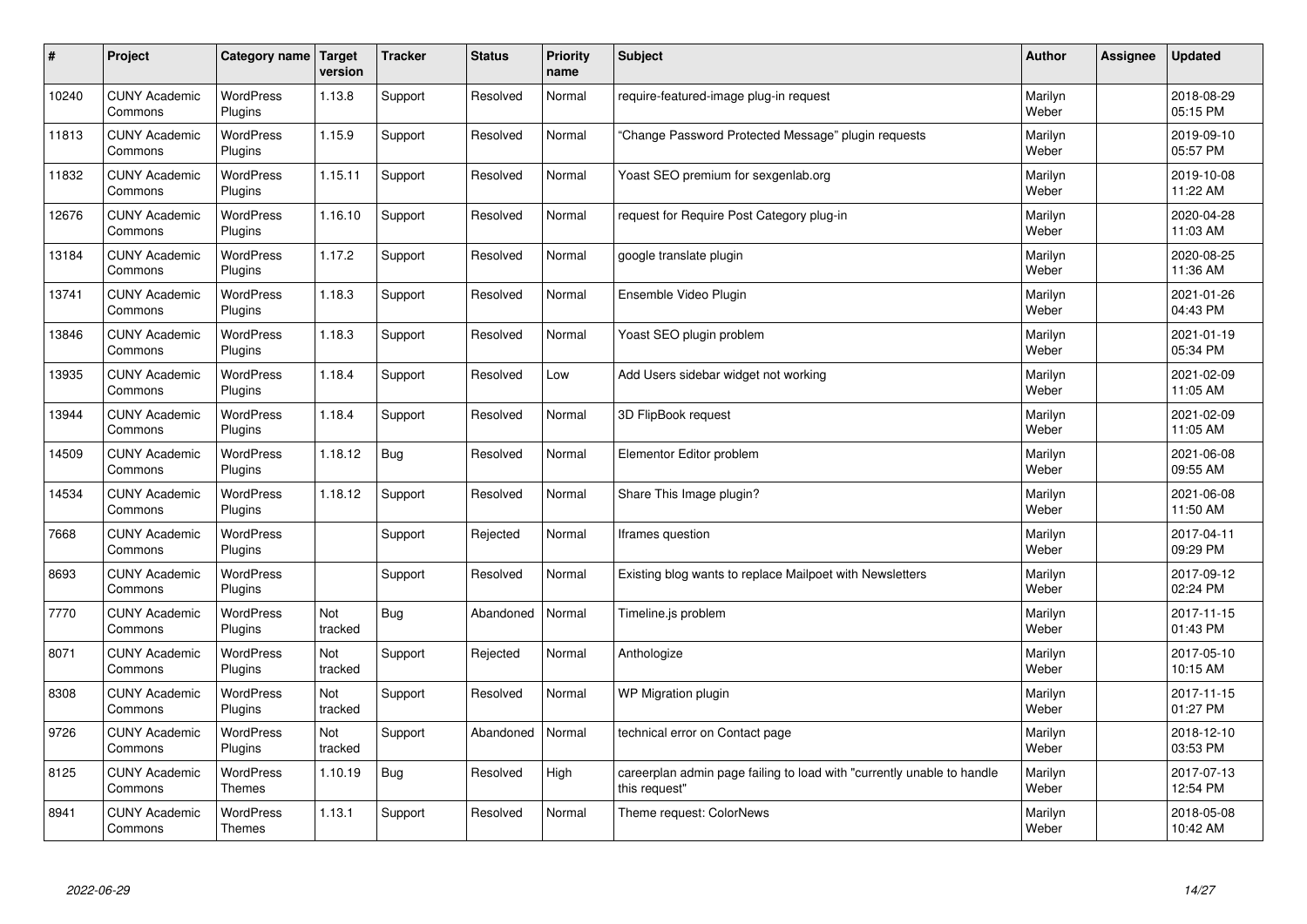| $\sharp$ | Project                         | Category name                     | Target<br>version | <b>Tracker</b> | <b>Status</b>        | <b>Priority</b><br>name | <b>Subject</b>                                                                             | <b>Author</b>    | Assignee        | <b>Updated</b>         |
|----------|---------------------------------|-----------------------------------|-------------------|----------------|----------------------|-------------------------|--------------------------------------------------------------------------------------------|------------------|-----------------|------------------------|
| 11211    | <b>CUNY Academic</b><br>Commons | <b>WordPress</b><br><b>Themes</b> | 1.14.8            | Support        | Resolved             | Normal                  | user needs to edit the HTML coding                                                         | Marilyn<br>Weber |                 | 2019-03-12<br>11:20 AM |
| 13185    | <b>CUNY Academic</b><br>Commons | <b>WordPress</b><br><b>Themes</b> | 1.17.2            | Support        | Resolved             | Normal                  | Less theme?                                                                                | Marilyn<br>Weber |                 | 2020-08-25<br>11:26 AM |
| 13512    | <b>CUNY Academic</b><br>Commons | <b>WordPress</b><br><b>Themes</b> | 1.17.7            | Support        | Resolved             | Normal                  | theme update                                                                               | Marilyn<br>Weber |                 | 2020-11-16<br>04:46 PM |
| 14270    | <b>CUNY Academic</b><br>Commons | <b>WordPress</b><br><b>Themes</b> | 1.18.8            | Support        | Resolved             | Normal                  | grid theme?                                                                                | Marilyn<br>Weber |                 | 2021-04-13<br>11:20 AM |
| 14411    | <b>CUNY Academic</b><br>Commons | <b>WordPress</b><br><b>Themes</b> | 1.18.10           | <b>Bug</b>     | Resolved             | Normal                  | logo problems                                                                              | Marilyn<br>Weber |                 | 2021-05-03<br>04:37 PM |
| 10059    | <b>CUNY Academic</b><br>Commons | <b>WordPress</b><br><b>Themes</b> | Not<br>tracked    | Support        | Resolved             | Normal                  | Magazine Premium theme for new site                                                        | Marilyn<br>Weber |                 | 2020-02-17<br>03:39 PM |
| 11976    | <b>CUNY Academic</b><br>Commons | WordPress<br><b>Themes</b>        | Not<br>tracked    | Support        | Resolved             | Normal                  | ColorMag request                                                                           | Marilyn<br>Weber |                 | 2021-02-01<br>10:25 AM |
| 12137    | <b>CUNY Academic</b><br>Commons | WordPress<br><b>Themes</b>        | Not<br>tracked    | Support        | Resolved             | Normal                  | media player problem                                                                       | Marilyn<br>Weber |                 | 2019-12-12<br>08:52 PM |
| 12360    | <b>CUNY Academic</b><br>Commons | WordPress<br><b>Themes</b>        | Not<br>tracked    | <b>Bug</b>     | Reporter<br>Feedback | Normal                  | site just says "DANTE We are currently in maintenance mode, please<br>check back shortly." | Marilyn<br>Weber |                 | 2020-02-04<br>12:13 PM |
| 14911    | <b>CUNY Academic</b><br>Commons | <b>WordPress</b><br>Themes        | Not<br>tracked    | Support        | <b>New</b>           | Normal                  | Twentytwentyone theme                                                                      | Marilyn<br>Weber |                 | 2021-10-28<br>10:37 AM |
| 4881     | <b>CUNY Academic</b><br>Commons | ZenDesk                           | Not<br>tracked    | <b>Bug</b>     | Resolved             | Normal                  | ZenDesk emails not being sent                                                              | Marilyn<br>Weber |                 | 2015-12-07<br>01:34 AM |
| 15686    | <b>CUNY Academic</b><br>Commons | ZenDesk                           | Not<br>tracked    | Support        | Resolved             | Low                     | ZenDesk introducing "triggers"                                                             | Marilyn<br>Weber |                 | 2022-03-22<br>09:37 AM |
| 7310     | <b>CUNY Academic</b><br>Commons |                                   | 1.10.7            | <b>Bug</b>     | Resolved             | Normal                  | Friendship request mystery.                                                                | Marilyn<br>Weber | Boone<br>Gorges | 2017-01-05<br>03:12 PM |
| 9768     | <b>CUNY Academic</b><br>Commons |                                   | 1.13.2            | <b>Bug</b>     | Resolved             | High                    | search function on the Directory page                                                      | Marilyn<br>Weber | Boone<br>Gorges | 2018-05-14<br>08:45 PM |
| 9949     | <b>CUNY Academic</b><br>Commons |                                   | 1.13.4            | Support        | Resolved             | Normal                  | raise storage space limit?                                                                 | Marilyn<br>Weber | Boone<br>Gorges | 2018-06-26<br>12:00 PM |
| 12905    | <b>CUNY Academic</b><br>Commons |                                   | 1.16.14           | Support        | Resolved             | Normal                  | trouble embedding a flipbook from Flipsnack                                                | Marilyn<br>Weber | Boone<br>Gorges | 2020-06-23<br>10:53 AM |
| 12960    | <b>CUNY Academic</b><br>Commons |                                   | 1.16.14           | Support        | Resolved             | Normal                  | mutiple plugin in requests                                                                 | Marilyn<br>Weber | Boone<br>Gorges | 2020-06-23<br>10:53 AM |
| 12999    | <b>CUNY Academic</b><br>Commons |                                   | 1.18.1            | Support        | Resolved             | Normal                  | request for Dentist theme                                                                  | Marilyn<br>Weber | Boone<br>Gorges | 2020-12-22<br>03:31 PM |
| 13641    | <b>CUNY Academic</b><br>Commons |                                   | 1.18.2            | Support        | Resolved             | Normal                  | follow up to migration request                                                             | Marilyn<br>Weber | Boone<br>Gorges | 2021-01-12<br>10:59 AM |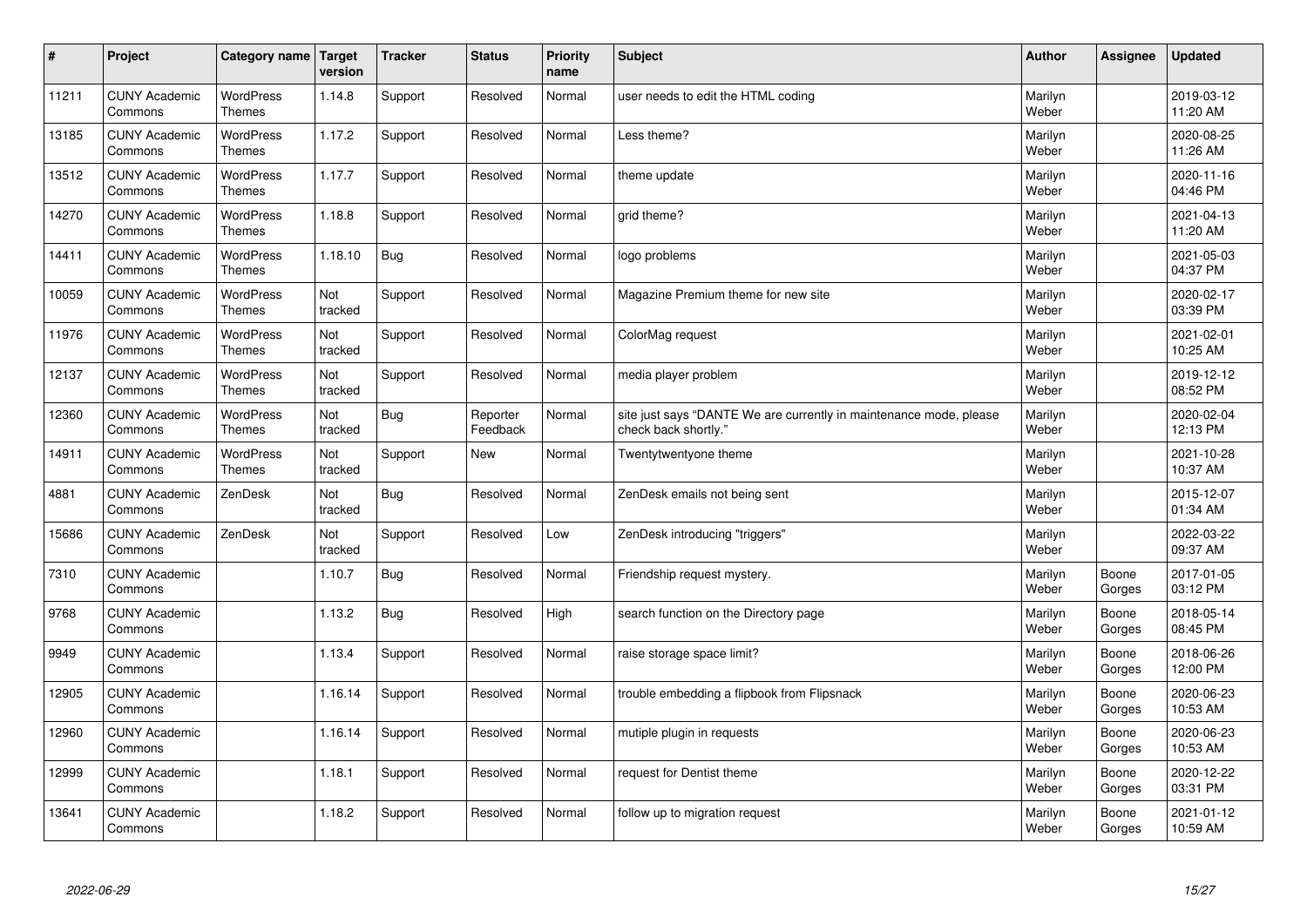| $\sharp$ | Project                         | Category name   Target       | version           | <b>Tracker</b> | <b>Status</b>        | <b>Priority</b><br>name | <b>Subject</b>                                                                          | <b>Author</b>    | Assignee        | <b>Updated</b>         |
|----------|---------------------------------|------------------------------|-------------------|----------------|----------------------|-------------------------|-----------------------------------------------------------------------------------------|------------------|-----------------|------------------------|
| 13929    | <b>CUNY Academic</b><br>Commons |                              | 1.18.4            | Support        | Resolved             | Normal                  | update error message                                                                    | Marilyn<br>Weber | Boone<br>Gorges | 2021-02-09<br>11:05 AM |
| 16198    | <b>CUNY Academic</b><br>Commons |                              | 2.0.1             | Bug            | Resolved             | Normal                  | Change role to                                                                          | Marilyn<br>Weber | Boone<br>Gorges | 2022-06-14<br>11:35 AM |
| 5072     | <b>CUNY Academic</b><br>Commons |                              |                   | Feature        | Duplicate            | Normal                  | redirect shortcode handler                                                              | Marilyn<br>Weber | Boone<br>Gorges | 2016-01-07<br>12:34 PM |
| 5834     | <b>CUNY Academic</b><br>Commons |                              |                   | Bug            | Resolved             | Normal                  | My access to cdev                                                                       | Marilyn<br>Weber | Boone<br>Gorges | 2016-07-25<br>03:12 PM |
| 6107     | <b>CUNY Academic</b><br>Commons |                              |                   | <b>Bug</b>     | Resolved             | High                    | site redirect?                                                                          | Marilyn<br>Weber | Boone<br>Gorges | 2016-09-29<br>03:45 PM |
| 6338     | <b>CUNY Academic</b><br>Commons |                              |                   | Bug            | Rejected             | Normal                  | Multiple email notifications for each blog post                                         | Marilyn<br>Weber | Boone<br>Gorges | 2016-10-18<br>08:45 PM |
| 6410     | <b>CUNY Academic</b><br>Commons |                              |                   | Bug            | Duplicate            | Immediate               | Cannot log in - gives privacy error                                                     | Marilyn<br>Weber | Boone<br>Gorges | 2016-10-24<br>10:01 AM |
| 9275     | <b>CUNY Academic</b><br>Commons |                              |                   | Support        | Rejected             | Normal                  | soft chalk page?                                                                        | Marilyn<br>Weber | Boone<br>Gorges | 2018-04-09<br>10:37 AM |
| 9207     | <b>CUNY Academic</b><br>Commons |                              | Future<br>release | Support        | Reporter<br>Feedback | Normal                  | display dashboards made in Tableau?                                                     | Marilyn<br>Weber | Boone<br>Gorges | 2018-04-10<br>10:42 AM |
| 5436     | <b>CUNY Academic</b><br>Commons |                              | Not<br>tracked    | <b>Bug</b>     | Resolved             | Normal                  | Trying to change email settings for                                                     | Marilyn<br>Weber | Boone<br>Gorges | 2016-04-21<br>10:12 PM |
| 7700     | <b>CUNY Academic</b><br>Commons |                              | Not<br>tracked    | Support        | Abandoned            | Normal                  | slow loading Page on site                                                               | Marilyn<br>Weber | Boone<br>Gorges | 2017-11-15<br>11:02 AM |
| 7724     | <b>CUNY Academic</b><br>Commons |                              | Not<br>tracked    | Support        | Abandoned            | Normal                  | User name confusion                                                                     | Marilyn<br>Weber | Boone<br>Gorges | 2017-11-15<br>11:12 AM |
| 7785     | <b>CUNY Academic</b><br>Commons |                              | Not<br>tracked    | Support        | Resolved             | Normal                  | ftp access or files?                                                                    | Marilyn<br>Weber | Boone<br>Gorges | 2017-03-13<br>02:34 PM |
| 10407    | <b>CUNY Academic</b><br>Commons |                              | Not<br>tracked    | Support        | Resolved             | Normal                  | toolbar problem                                                                         | Marilyn<br>Weber | Boone<br>Gorges | 2018-10-23<br>10:52 AM |
| 6899     | <b>CUNY Academic</b><br>Commons | Account<br>settings          | Not<br>tracked    | Support        | Resolved             | Normal                  | New user has misspelled her own name                                                    | Marilyn<br>Weber | Boone<br>Gorges | 2016-12-01<br>05:10 PM |
| 15211    | <b>CUNY Academic</b><br>Commons | <b>Blogs</b><br>(BuddyPress) | 1.19.2            | Support        | Resolved             | Normal                  | No good error reporting for already-used domain name when creating a<br>site in Firefox | Marilyn<br>Weber | Boone<br>Gorges | 2022-01-25<br>11:33 AM |
| 4834     | <b>CUNY Academic</b><br>Commons | Blogs<br>(BuddyPress)        |                   | <b>Bug</b>     | Resolved             | Normal                  | Admin invite problem                                                                    | Marilyn<br>Weber | Boone<br>Gorges | 2015-11-13<br>12:25 PM |
| 5799     | <b>CUNY Academic</b><br>Commons | <b>Blogs</b><br>(BuddyPress) | Not<br>tracked    | Feature        | Resolved             | Normal                  | removing one's own access to sites?                                                     | Marilyn<br>Weber | Boone<br>Gorges | 2016-07-26<br>01:55 PM |
| 6857     | <b>CUNY Academic</b><br>Commons | <b>Blogs</b><br>(BuddyPress) | Not<br>tracked    | Support        | Resolved             | Normal                  | Committee on Religion website                                                           | Marilyn<br>Weber | Boone<br>Gorges | 2017-08-17<br>10:24 AM |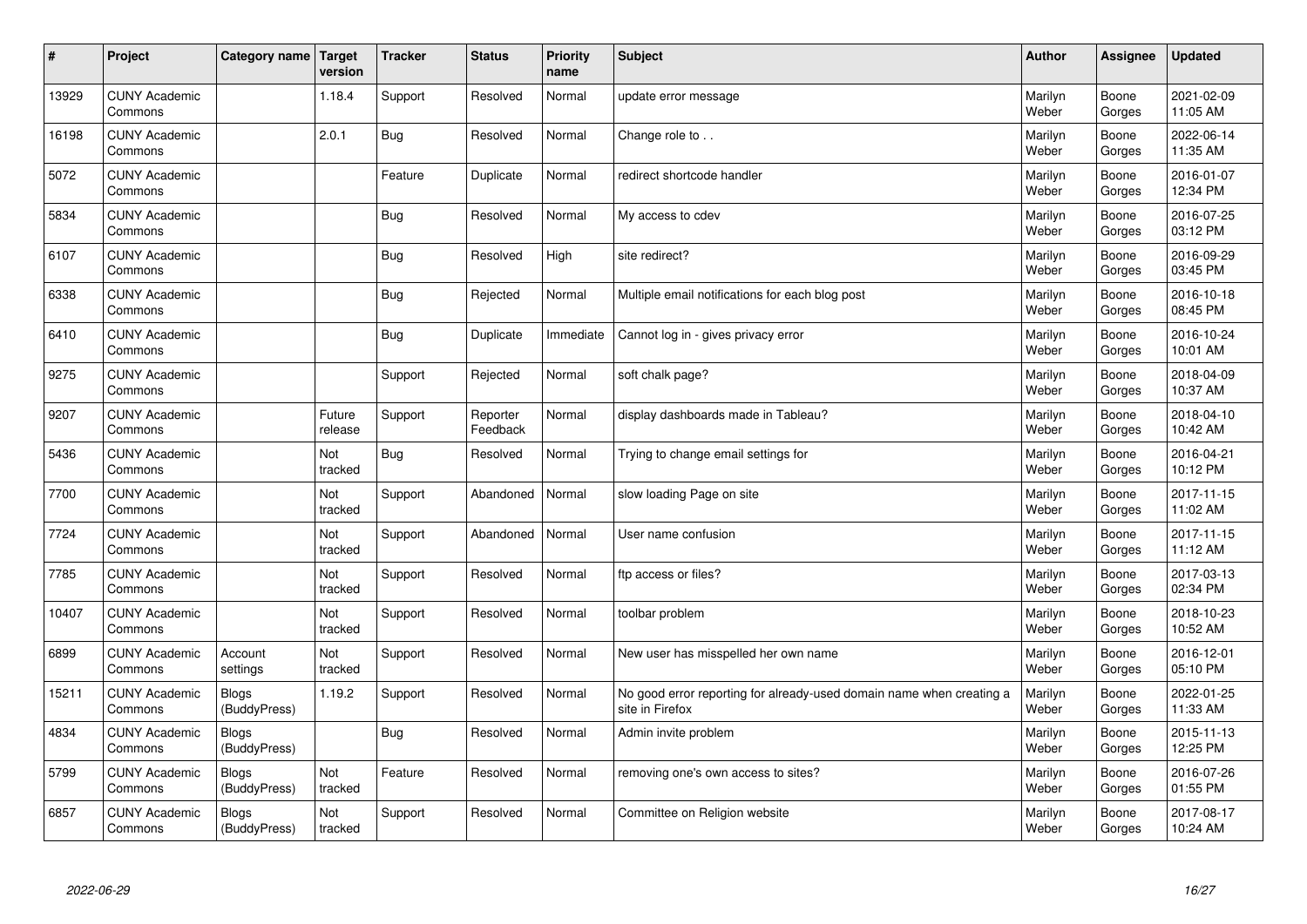| #     | Project                         | Category name   Target           | version        | <b>Tracker</b> | <b>Status</b> | Priority<br>name | <b>Subject</b>                                                              | <b>Author</b>    | <b>Assignee</b> | <b>Updated</b>         |
|-------|---------------------------------|----------------------------------|----------------|----------------|---------------|------------------|-----------------------------------------------------------------------------|------------------|-----------------|------------------------|
| 2994  | <b>CUNY Academic</b><br>Commons | <b>BuddyPress</b><br>(misc)      | 1.5.16         | <b>Bug</b>     | Resolved      | High             | "My forums" link gives "page not found" error                               | Marilyn<br>Weber | Boone<br>Gorges | 2014-01-29<br>03:44 PM |
| 12165 | <b>CUNY Academic</b><br>Commons | <b>BuddyPress</b><br>(misc)      | Not<br>tracked | Support        | Resolved      | Normal           | two reports of Profile problems                                             | Marilyn<br>Weber | Boone<br>Gorges | 2019-12-04<br>05:06 PM |
| 4734  | <b>CUNY Academic</b><br>Commons | <b>BuddyPress</b><br><b>Docs</b> | 1.8.13         | Bug            | Resolved      | High             | Problems with "Create New Doc"                                              | Marilyn<br>Weber | Boone<br>Gorges | 2015-10-09<br>07:53 AM |
| 4496  | <b>CUNY Academic</b><br>Commons | cuny.is                          | 1.8.9          | <b>Bug</b>     | Resolved      | Normal           | Quick links broken?                                                         | Marilyn<br>Weber | Boone<br>Gorges | 2015-08-28<br>10:39 AM |
| 3029  | <b>CUNY Academic</b><br>Commons | cuny.is                          | Not<br>tracked | Support        | Resolved      | Normal           | shortlink request                                                           | Marilyn<br>Weber | Boone<br>Gorges | 2014-02-12<br>10:03 AM |
| 8878  | <b>CUNY Academic</b><br>Commons | cuny.is                          | Not<br>tracked | Bug            | Resolved      | Urgent           | cuny.is site link won't work                                                | Marilyn<br>Weber | Boone<br>Gorges | 2017-11-01<br>03:06 PM |
| 7376  | <b>CUNY Academic</b><br>Commons | Email<br><b>Notifications</b>    |                | Bug            | Rejected      | Normal           | automatic forwarding of blog posts not working                              | Marilyn<br>Weber | Boone<br>Gorges | 2017-05-01<br>10:36 PM |
| 6626  | <b>CUNY Academic</b><br>Commons | Group Files                      | 1.10.1         | <b>Bug</b>     | Resolved      | Normal           | Files from non-member showing up in private group                           | Marilyn<br>Weber | Boone<br>Gorges | 2016-11-07<br>03:54 PM |
| 8917  | <b>CUNY Academic</b><br>Commons | <b>Group Files</b>               | 1.12.3         | Bug            | Resolved      | High             | Files not downloading from Groups properly                                  | Marilyn<br>Weber | Boone<br>Gorges | 2017-11-29<br>10:04 PM |
| 9224  | <b>CUNY Academic</b><br>Commons | <b>Group Files</b>               | 1.13           | Feature        | Resolved      | Normal           | attachments to forum posts clutter up Files area                            | Marilyn<br>Weber | Boone<br>Gorges | 2018-03-22<br>03:34 PM |
| 11567 | <b>CUNY Academic</b><br>Commons | <b>Group Files</b>               | 1.15.4         | Bug            | Resolved      | Normal           | Group files pagination doesn't work properly in folders                     | Marilyn<br>Weber | Boone<br>Gorges | 2019-06-25<br>04:22 PM |
| 5684  | <b>CUNY Academic</b><br>Commons | <b>Group Files</b>               | Not<br>tracked | <b>Bug</b>     | Resolved      | Normal           | Making Group files appear as Blog entries                                   | Marilyn<br>Weber | Boone<br>Gorges | 2017-11-20<br>03:28 PM |
| 6893  | <b>CUNY Academic</b><br>Commons | Group Forums                     |                | Bug            | Resolved      | Normal           | Forum for CUNY Academic Commons Team is gone                                | Marilyn<br>Weber | Boone<br>Gorges | 2016-12-01<br>08:08 AM |
| 3533  | <b>CUNY Academic</b><br>Commons | Group<br>Invitations             | 1.7.8          | <b>Bug</b>     | Resolved      | Low              | Trying to invite member to a new group                                      | Marilyn<br>Weber | Boone<br>Gorges | 2015-04-01<br>09:13 PM |
| 12006 | <b>CUNY Academic</b><br>Commons | Group<br>Invitations             | 1.15.13        | Bug            | Resolved      | Immediate        | Invite system is broken.                                                    | Marilyn<br>Weber | Boone<br>Gorges | 2019-10-23<br>10:16 AM |
| 6091  | <b>CUNY Academic</b><br>Commons | Group<br>Invitations             | Not<br>tracked | <b>Bug</b>     | Resolved      | Normal           | User cannot re-join a group                                                 | Marilyn<br>Weber | Boone<br>Gorges | 2016-09-28<br>01:47 PM |
| 14304 | <b>CUNY Academic</b><br>Commons | Group Library                    | 1.18.8         | Bug            | Resolved      | Normal           | Library items change folders when adding subsequent items in new<br>folders | Marilyn<br>Weber | Boone<br>Gorges | 2021-04-13<br>11:21 AM |
| 13159 | <b>CUNY Academic</b><br>Commons | Group Library                    | Not<br>tracked | Support        | Resolved      | Normal           | changing folder names?                                                      | Marilyn<br>Weber | Boone<br>Gorges | 2020-08-27<br>08:59 AM |
| 3197  | <b>CUNY Academic</b><br>Commons | Groups (misc)                    | 1.6.4          | <b>Bug</b>     | Resolved      | Normal           | trying to set up a hidden group blog with no RSS feed                       | Marilyn<br>Weber | Boone<br>Gorges | 2014-05-21<br>09:39 PM |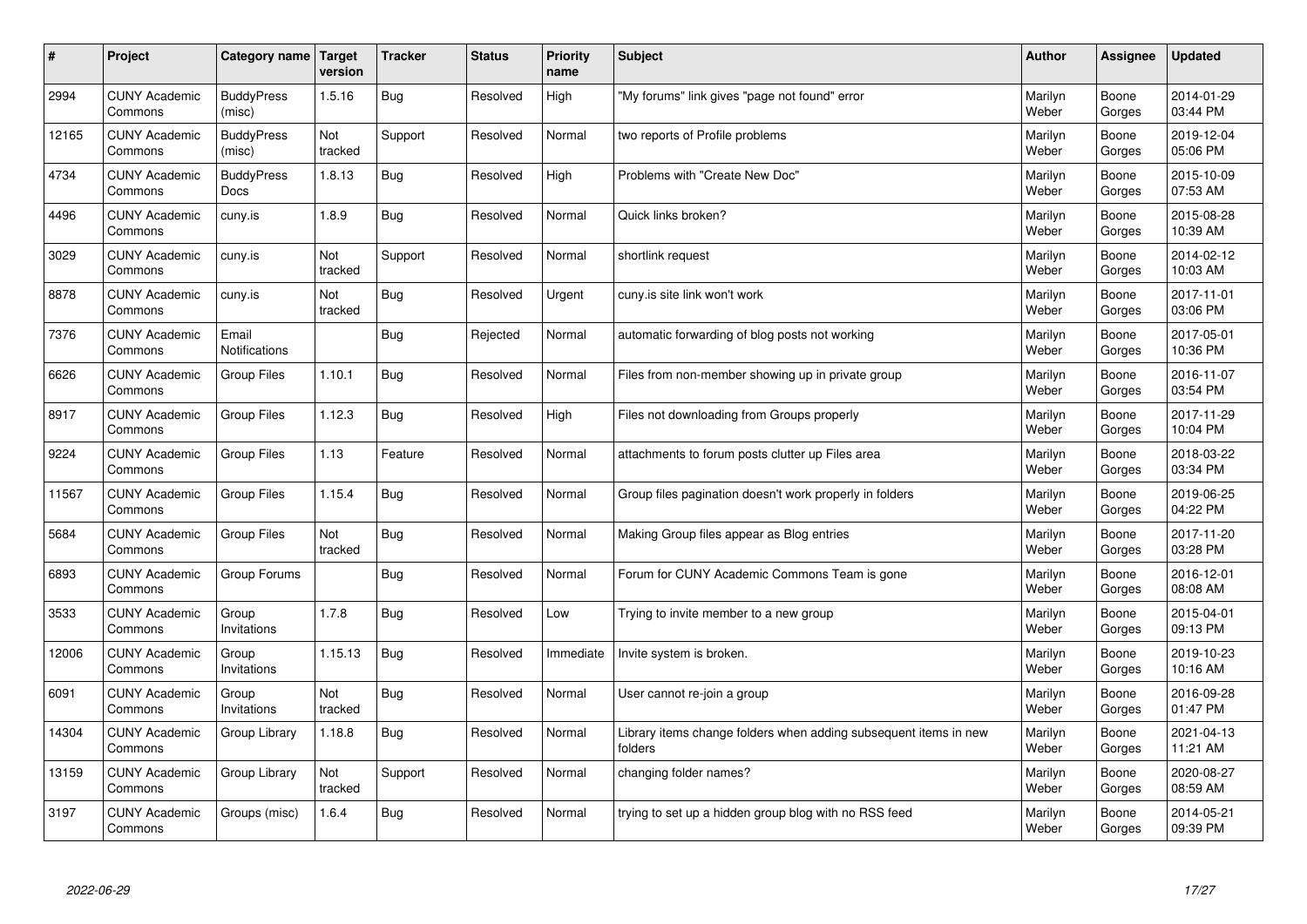| $\sharp$ | Project                         | Category name           | Target<br>version | <b>Tracker</b> | <b>Status</b> | <b>Priority</b><br>name | <b>Subject</b>                                                    | <b>Author</b>    | Assignee        | <b>Updated</b>         |
|----------|---------------------------------|-------------------------|-------------------|----------------|---------------|-------------------------|-------------------------------------------------------------------|------------------|-----------------|------------------------|
| 6286     | <b>CUNY Academic</b><br>Commons | Groups (misc)           | Not<br>tracked    | Bug            | Resolved      | Immediate               | Groups pages not displaying at all!                               | Marilyn<br>Weber | Boone<br>Gorges | 2017-11-15<br>10:57 AM |
| 7678     | <b>CUNY Academic</b><br>Commons | Groups (misc)           | Not<br>tracked    | Support        | Resolved      | Normal                  | add admin to student group                                        | Marilyn<br>Weber | Boone<br>Gorges | 2017-02-15<br>11:58 AM |
| 8200     | <b>CUNY Academic</b><br>Commons | Groups (misc)           | Not<br>tracked    | Bug            | Resolved      | Normal                  | Announcements has disappeared                                     | Marilyn<br>Weber | Boone<br>Gorges | 2017-05-26<br>04:04 PM |
| 3466     | <b>CUNY Academic</b><br>Commons | Membership              | 1.6.16            | Feature        | Resolved      | Normal                  | restricting undergrad registration                                | Marilyn<br>Weber | Boone<br>Gorges | 2014-09-18<br>12:02 AM |
| 7223     | <b>CUNY Academic</b><br>Commons | Membership              | Not<br>tracked    | Bug            | Resolved      | Normal                  | User with two profiles would like to merge them                   | Marilyn<br>Weber | Boone<br>Gorges | 2017-01-10<br>02:07 PM |
| 7349     | <b>CUNY Academic</b><br>Commons | Membership              | Not<br>tracked    | Bug            | Resolved      | Normal                  | <b>LACUNY Institute website</b>                                   | Marilyn<br>Weber | Boone<br>Gorges | 2017-01-11<br>04:26 PM |
| 7771     | <b>CUNY Academic</b><br>Commons | Membership              | Not<br>tracked    | Support        | Resolved      | Normal                  | User would like to be uncoupled from sites                        | Marilyn<br>Weber | Boone<br>Gorges | 2017-03-09<br>12:38 PM |
| 8222     | <b>CUNY Academic</b><br>Commons | Membership              | Not<br>tracked    | Support        | Resolved      | Normal                  | Admin for iletc.commons.gc.cuny.edu                               | Marilyn<br>Weber | Boone<br>Gorges | 2017-06-08<br>10:06 AM |
| 8401     | <b>CUNY Academic</b><br>Commons | Membership              | Not<br>tracked    | Support        | Resolved      | Normal                  | add me as an admin                                                | Marilyn<br>Weber | Boone<br>Gorges | 2017-07-11<br>11:40 AM |
| 8429     | <b>CUNY Academic</b><br>Commons | Membership              | Not<br>tracked    | Support        | Resolved      | Normal                  | Please make me an admin of https://arc.commons.gc.cuny.edu        | Marilyn<br>Weber | Boone<br>Gorges | 2017-07-24<br>03:33 PM |
| 11865    | <b>CUNY Academic</b><br>Commons | Onboarding              | 1.15.10           | Bug            | Resolved      | Normal                  | Site name not appearing in "Membership" lists of Invitation modal | Marilyn<br>Weber | Boone<br>Gorges | 2019-09-24<br>11:09 AM |
| 15241    | <b>CUNY Academic</b><br>Commons | Onboarding              | 1.19.3            | Design/UX      | Resolved      | Normal                  | white on gray                                                     | Marilyn<br>Weber | Boone<br>Gorges | 2022-02-08<br>02:38 PM |
| 7685     | <b>CUNY Academic</b><br>Commons | Password<br>Reset       | Not<br>tracked    | Support        | Resolved      | Normal                  | temporary password                                                | Marilyn<br>Weber | Boone<br>Gorges | 2017-02-15<br>07:36 PM |
| 4831     | <b>CUNY Academic</b><br>Commons | <b>Public Portfolio</b> | 1.9.4             | Bug            | Resolved      | Normal                  | User cannot update profile                                        | Marilyn<br>Weber | Boone<br>Gorges | 2016-01-11<br>10:46 PM |
| 5176     | <b>CUNY Academic</b><br>Commons | <b>Public Portfolio</b> | 1.9.6             | <b>Bug</b>     | Resolved      | Normal                  | Widgets in Profile not saving                                     | Marilyn<br>Weber | Boone<br>Gorges | 2016-02-01<br>11:07 AM |
| 5667     | <b>CUNY Academic</b><br>Commons | <b>Public Portfolio</b> | 1.9.18            | Bug            | Resolved      | Normal                  | publication section on my public portfolio won't update           | Marilyn<br>Weber | Boone<br>Gorges | 2016-06-12<br>10:19 AM |
| 6101     | <b>CUNY Academic</b><br>Commons | <b>Public Portfolio</b> |                   | Bug            | Resolved      | High                    | Profile update problems                                           | Marilyn<br>Weber | Boone<br>Gorges | 2016-12-01<br>03:50 PM |
| 3593     | <b>CUNY Academic</b><br>Commons | Registration            | 1.7.2             | Bug            | Resolved      | High                    | registration problems                                             | Marilyn<br>Weber | Boone<br>Gorges | 2014-11-01<br>02:57 PM |
| 5969     | <b>CUNY Academic</b><br>Commons | Registration            | 1.9.27            | Bug            | Resolved      | Normal                  | Queens students unable to join                                    | Marilyn<br>Weber | Boone<br>Gorges | 2016-09-04<br>09:41 PM |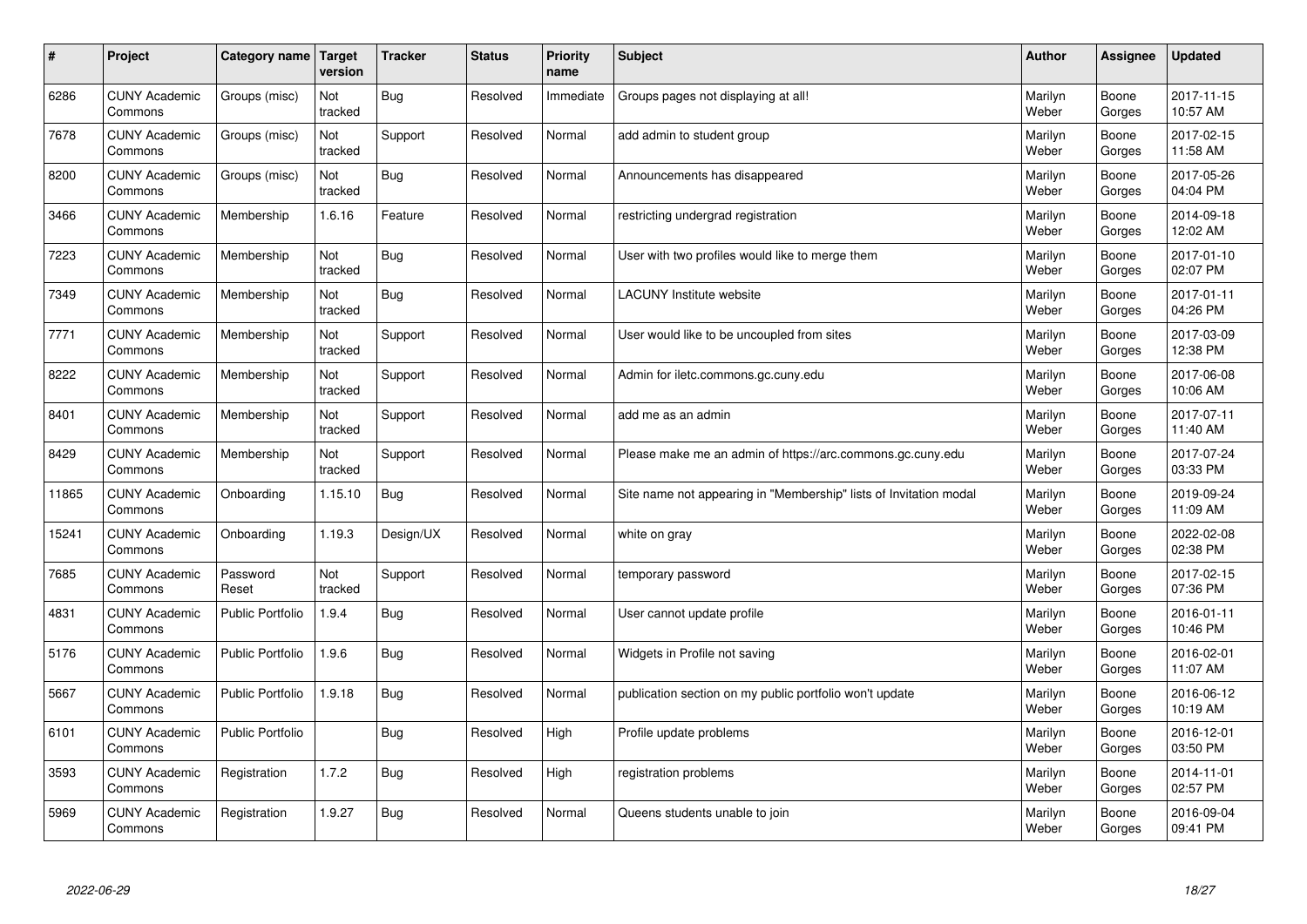| $\sharp$ | Project                         | Category name   Target            | version           | <b>Tracker</b> | <b>Status</b> | <b>Priority</b><br>name | <b>Subject</b>                                                              | <b>Author</b>    | Assignee        | <b>Updated</b>         |
|----------|---------------------------------|-----------------------------------|-------------------|----------------|---------------|-------------------------|-----------------------------------------------------------------------------|------------------|-----------------|------------------------|
| 4577     | <b>CUNY Academic</b><br>Commons | Registration                      | Not<br>tracked    | Bug            | Resolved      | Normal                  | New users are not getting their email verification                          | Marilyn<br>Weber | Boone<br>Gorges | 2016-01-26<br>03:30 PM |
| 4649     | <b>CUNY Academic</b><br>Commons | Registration                      | Not<br>tracked    | Bug            | Resolved      | Urgent                  | Submit button has disappeared                                               | Marilyn<br>Weber | Boone<br>Gorges | 2015-09-22<br>11:47 AM |
| 5037     | <b>CUNY Academic</b><br>Commons | Registration                      | Not<br>tracked    | Support        | Resolved      | Normal                  | Another Forgotten password for user with new email address                  | Marilyn<br>Weber | Boone<br>Gorges | 2015-12-22<br>05:24 PM |
| 7613     | <b>CUNY Academic</b><br>Commons | Registration                      | Not<br>tracked    | Support        | Resolved      | Normal                  | non-matriculated students                                                   | Marilyn<br>Weber | Boone<br>Gorges | 2017-11-15<br>11:03 AM |
| 6025     | <b>CUNY Academic</b><br>Commons | Search                            | Not<br>tracked    | Bug            | Resolved      | Normal                  | Search function not working                                                 | Marilyn<br>Weber | Boone<br>Gorges | 2016-10-12<br>09:41 AM |
| 5872     | <b>CUNY Academic</b><br>Commons | Server                            | Not<br>tracked    | Bug            | Resolved      | Immediate               | Whole Commons is down                                                       | Marilyn<br>Weber | Boone<br>Gorges | 2016-08-12<br>12:04 AM |
| 5184     | <b>CUNY Academic</b><br>Commons | Social Paper                      |                   | Bug            | Rejected      | Normal                  | Problem linking SP to a group                                               | Marilyn<br>Weber | Boone<br>Gorges | 2016-02-21<br>12:27 PM |
| 5052     | <b>CUNY Academic</b><br>Commons | Social Paper                      | Future<br>release | Feature        | <b>New</b>    | Low                     | Sentence by sentence or line by line comments (SP suggestion #3)            | Marilyn<br>Weber | Boone<br>Gorges | 2016-02-11<br>10:24 PM |
| 5988     | <b>CUNY Academic</b><br>Commons | Support                           |                   | Support        | Rejected      | Normal                  | Forbidden error when trying to join                                         | Marilyn<br>Weber | Boone<br>Gorges | 2016-09-08<br>01:42 PM |
| 5985     | <b>CUNY Academic</b><br>Commons | Support                           | Not<br>tracked    | Support        | Resolved      | Normal                  | change user's email address (she cannot access old)                         | Marilyn<br>Weber | Boone<br>Gorges | 2016-09-07<br>01:43 PM |
| 5346     | <b>CUNY Academic</b><br>Commons | Toolbar                           | 1.9.11            | <b>Bug</b>     | Resolved      | Normal                  | possible dynamic HTML code bug?                                             | Marilyn<br>Weber | Boone<br>Gorges | 2016-03-22<br>10:53 AM |
| 6860     | <b>CUNY Academic</b><br>Commons | User<br>Onboarding                | 1.12              | <b>Bug</b>     | Resolved      | Normal                  | Invitation to join a group is appearing as an invitiation to join the site! | Marilyn<br>Weber | Boone<br>Gorges | 2017-10-30<br>10:03 AM |
| 2777     | <b>CUNY Academic</b><br>Commons | WordPress<br>(misc)               | Not<br>tracked    | Bug            | Resolved      | Normal                  | Hero slide access                                                           | Marilyn<br>Weber | Boone<br>Gorges | 2013-09-07<br>12:26 PM |
| 3001     | <b>CUNY Academic</b><br>Commons | <b>WordPress</b><br>(misc)        | Not<br>tracked    | Support        | Resolved      | Normal                  | shortlink requested                                                         | Marilyn<br>Weber | Boone<br>Gorges | 2014-01-30<br>01:26 PM |
| 5713     | <b>CUNY Academic</b><br>Commons | WordPress<br>(misc)               | Not<br>tracked    | Bug            | Abandoned     | High                    | Site freezing                                                               | Marilyn<br>Weber | Boone<br>Gorges | 2017-11-15<br>10:58 AM |
| 5753     | <b>CUNY Academic</b><br>Commons | WordPress<br>(misc)               | Not<br>tracked    | Support        | Resolved      | Normal                  | merging blogs and groups                                                    | Marilyn<br>Weber | Boone<br>Gorges | 2016-08-29<br>03:09 PM |
| 3116     | <b>CUNY Academic</b><br>Commons | WordPress<br>(Permissions)        |                   | <b>Bug</b>     | Resolved      | Normal                  | Updating the FAQ page                                                       | Marilyn<br>Weber | Boone<br>Gorges | 2014-04-01<br>10:12 PM |
| 3592     | <b>CUNY Academic</b><br>Commons | <b>WordPress</b><br>(Permissions) | Not<br>tracked    | Publicity      | Resolved      | Normal                  | Oops - Announcing 1.6!                                                      | Marilyn<br>Weber | Boone<br>Gorges | 2014-10-22<br>03:03 PM |
| 4542     | <b>CUNY Academic</b><br>Commons | <b>WordPress</b><br>Plugins       | 1.8.10            | Bug            | Resolved      | Normal                  | Emailing group users problem                                                | Marilyn<br>Weber | Boone<br>Gorges | 2015-09-11<br>11:16 AM |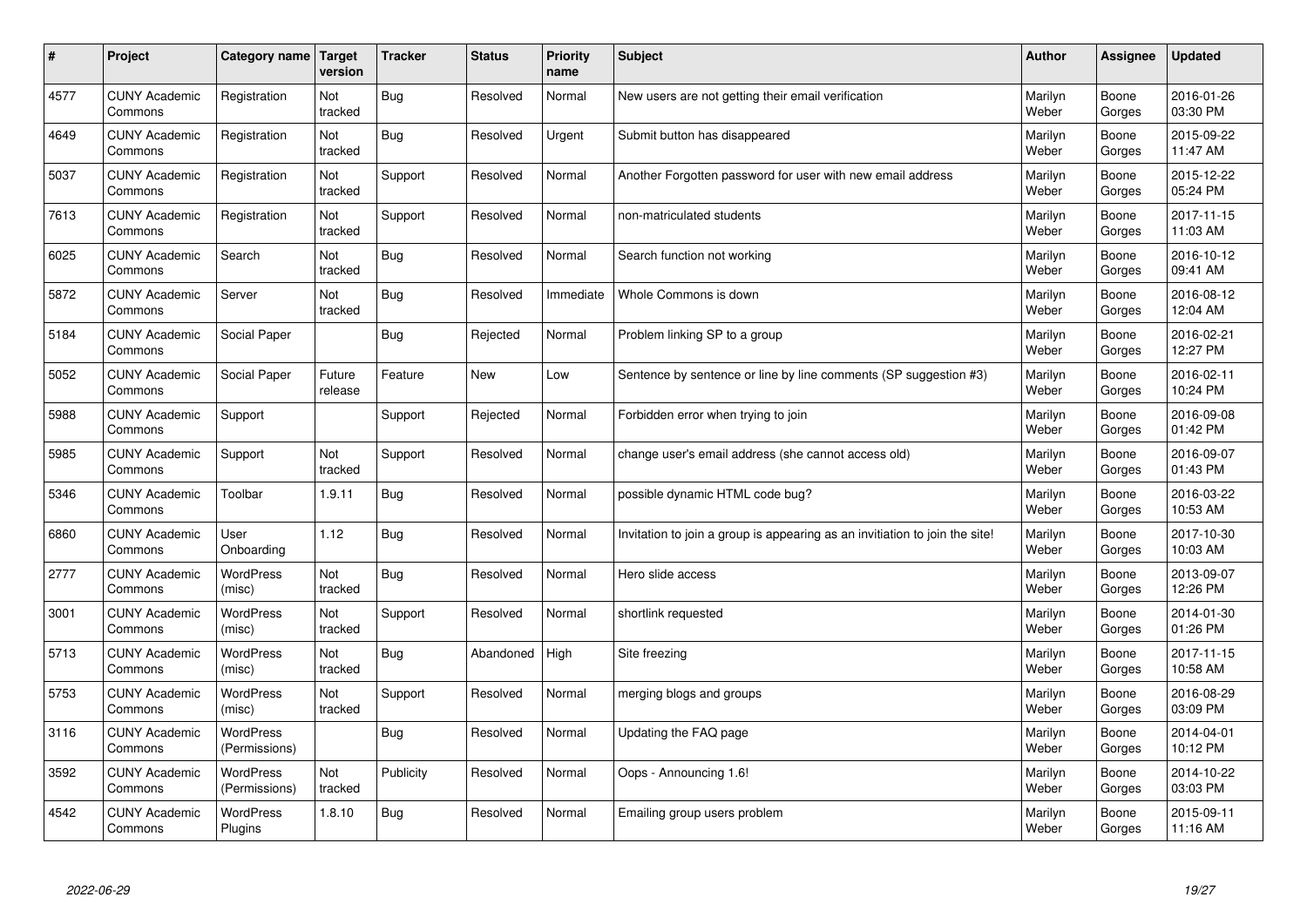| $\sharp$ | Project                         | Category name                     | Target<br>version | <b>Tracker</b> | <b>Status</b> | Priority<br>name | <b>Subject</b>                              | <b>Author</b>    | <b>Assignee</b> | <b>Updated</b>         |
|----------|---------------------------------|-----------------------------------|-------------------|----------------|---------------|------------------|---------------------------------------------|------------------|-----------------|------------------------|
| 5036     | <b>CUNY Academic</b><br>Commons | <b>WordPress</b><br>Plugins       | 1.9.1.1           | Feature        | Resolved      | Normal           | <b>Embeds request</b>                       | Marilyn<br>Weber | Boone<br>Gorges | 2015-12-18<br>10:12 PM |
| 4997     | <b>CUNY Academic</b><br>Commons | WordPress<br>Plugins              | 1.9.4             | Feature        | Resolved      | Normal           | ability to embed maps from StoryMapJS?      | Marilyn<br>Weber | Boone<br>Gorges | 2016-01-07<br>12:34 PM |
| 5302     | <b>CUNY Academic</b><br>Commons | <b>WordPress</b><br>Plugins       | 1.9.10            | Feature        | Resolved      | Normal           | request for WP Gallery Custom Links plug-in | Marilyn<br>Weber | Boone<br>Gorges | 2016-03-11<br>09:20 PM |
| 5522     | <b>CUNY Academic</b><br>Commons | <b>WordPress</b><br>Plugins       | 1.9.15            | Feature        | Resolved      | Normal           | plugin request                              | Marilyn<br>Weber | Boone<br>Gorges | 2016-05-09<br>10:36 AM |
| 5621     | <b>CUNY Academic</b><br>Commons | <b>WordPress</b><br>Plugins       | 1.9.17            | Feature        | Resolved      | Normal           | Taxonomy plugin request                     | Marilyn<br>Weber | Boone<br>Gorges | 2016-06-01<br>11:28 PM |
| 5657     | <b>CUNY Academic</b><br>Commons | <b>WordPress</b><br>Plugins       | 1.9.18            | Feature        | Resolved      | Normal           | Plugin Reguest - Instagram Feed WD          | Marilyn<br>Weber | Boone<br>Gorges | 2016-06-08<br>12:36 PM |
| 7100     | <b>CUNY Academic</b><br>Commons | <b>WordPress</b><br>Plugins       | 1.10.5            | Bug            | Resolved      | High             | Cincopa plugin problem                      | Marilyn<br>Weber | Boone<br>Gorges | 2016-12-19<br>10:32 AM |
| 8131     | <b>CUNY Academic</b><br>Commons | WordPress<br>Plugins              | 1.11              | Bug            | Resolved      | Normal           | Newsletters plug-in                         | Marilyn<br>Weber | Boone<br>Gorges | 2017-05-11<br>09:42 PM |
| 9192     | <b>CUNY Academic</b><br>Commons | <b>WordPress</b><br>Plugins       | 1.12.8            | <b>Bug</b>     | Resolved      | Normal           | problems with the Leaflet plug -in          | Marilyn<br>Weber | Boone<br>Gorges | 2018-02-13<br>11:07 AM |
| 13841    | <b>CUNY Academic</b><br>Commons | <b>WordPress</b><br>Plugins       | 1.18.3            | Support        | Resolved      | Normal           | Folders plugin request                      | Marilyn<br>Weber | Boone<br>Gorges | 2021-01-26<br>04:43 PM |
| 14012    | <b>CUNY Academic</b><br>Commons | <b>WordPress</b><br>Plugins       | 1.18.5            | Support        | Resolved      | Normal           | Open External Links in a New Window plugin? | Marilyn<br>Weber | Boone<br>Gorges | 2021-03-02<br>02:07 PM |
| 14019    | <b>CUNY Academic</b><br>Commons | <b>WordPress</b><br>Plugins       | 1.18.5            | <b>Bug</b>     | Resolved      | Normal           | smorales.commons.gc.cuny.edu                | Marilyn<br>Weber | Boone<br>Gorges | 2021-02-23<br>11:06 AM |
| 14265    | <b>CUNY Academic</b><br>Commons | <b>WordPress</b><br>Plugins       | 1.18.10           | Support        | Resolved      | Normal           | separate the tag cloud in the blog sidebar  | Marilyn<br>Weber | Boone<br>Gorges | 2021-05-12<br>05:19 PM |
| 15545    | <b>CUNY Academic</b><br>Commons | WordPress<br>Plugins              | 1.19.5            | Feature        | Resolved      | Normal           | 'ZI Hide Featured Image" plugin request     | Marilyn<br>Weber | Boone<br>Gorges | 2022-03-09<br>10:09 AM |
| 15654    | <b>CUNY Academic</b><br>Commons | WordPress<br>Plugins              | 1.19.6            | Support        | Resolved      | Normal           | Numerous Copies of Events showing up        | Marilyn<br>Weber | Boone<br>Gorges | 2022-03-22<br>11:30 AM |
| 3093     | <b>CUNY Academic</b><br>Commons | WordPress<br>Plugins              |                   | Bug            | Rejected      | Normal           | <b>Custom Google Maps</b>                   | Marilyn<br>Weber | Boone<br>Gorges | 2014-05-02<br>10:52 AM |
| 3136     | <b>CUNY Academic</b><br>Commons | WordPress<br>Plugins              |                   | <b>Bug</b>     | Rejected      | Normal           | The Easy Rotator                            | Marilyn<br>Weber | Boone<br>Gorges | 2014-04-01<br>10:26 PM |
| 14075    | <b>CUNY Academic</b><br>Commons | WordPress<br>Plugins              | Not<br>tracked    | Bug            | Resolved      | Normal           | sludigitalportfolios.commons.gc.cuny.edu    | Marilyn<br>Weber | Boone<br>Gorges | 2021-03-01<br>10:46 AM |
| 3121     | <b>CUNY Academic</b><br>Commons | <b>WordPress</b><br><b>Themes</b> | 1.5.21            | <b>Bug</b>     | Resolved      | High             | Add Academica theme?                        | Marilyn<br>Weber | Boone<br>Gorges | 2014-03-24<br>11:04 AM |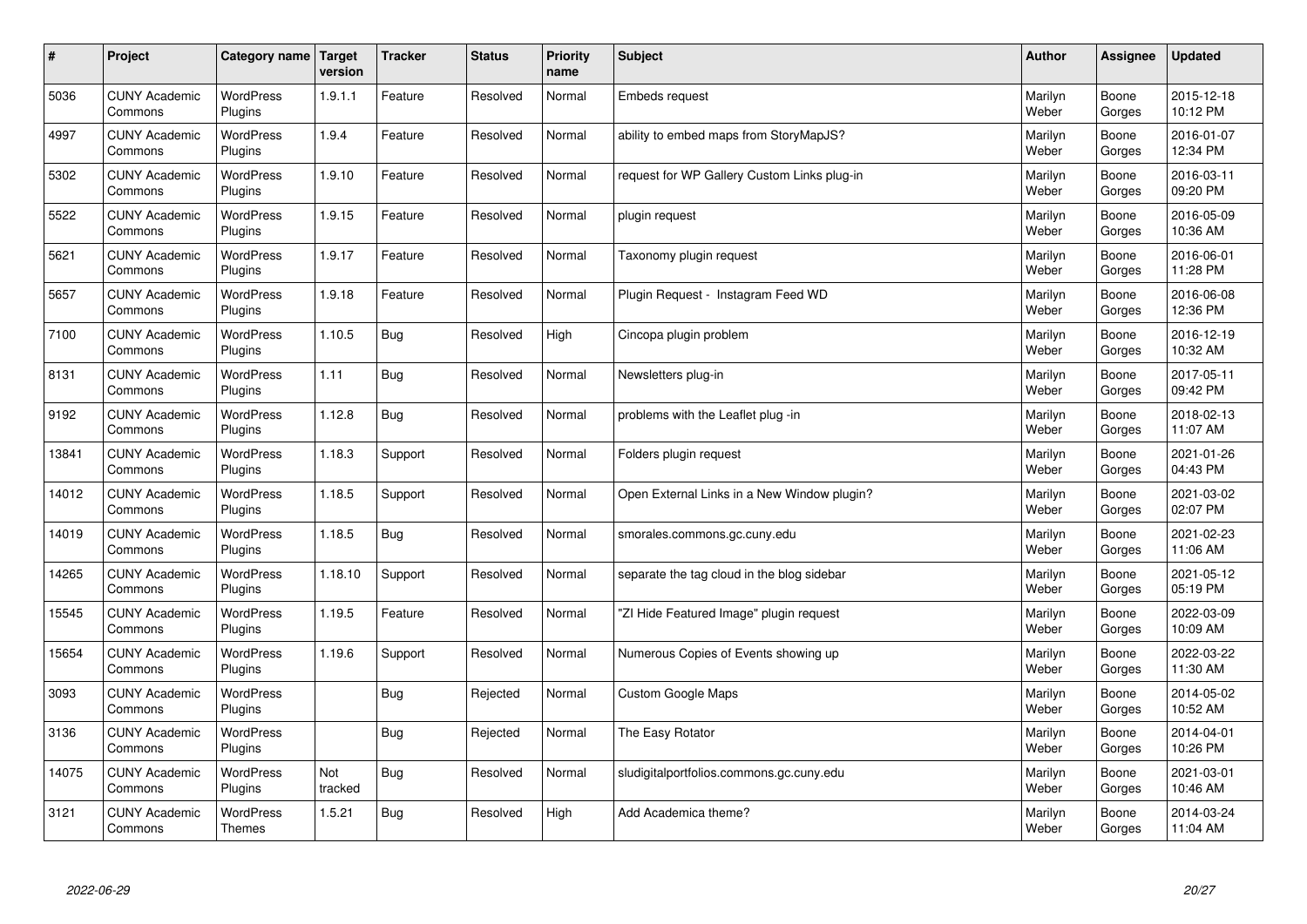| $\sharp$ | Project                         | Category name   Target            | version           | <b>Tracker</b> | <b>Status</b> | Priority<br>name | <b>Subject</b>                                                                        | <b>Author</b>    | <b>Assignee</b>   | <b>Updated</b>         |
|----------|---------------------------------|-----------------------------------|-------------------|----------------|---------------|------------------|---------------------------------------------------------------------------------------|------------------|-------------------|------------------------|
| 3071     | <b>CUNY Academic</b><br>Commons | <b>WordPress</b><br><b>Themes</b> | 1.5.22            | <b>Bug</b>     | Resolved      | Normal           | Twenty Fourteen theme differences                                                     | Marilyn<br>Weber | Boone<br>Gorges   | 2014-04-01<br>08:18 PM |
| 5630     | <b>CUNY Academic</b><br>Commons | <b>WordPress</b><br>Themes        | 1.9.17            | Feature        | Resolved      | Normal           | Bavota magazine Pro theme                                                             | Marilyn<br>Weber | Boone<br>Gorges   | 2016-06-02<br>12:09 AM |
| 7460     | <b>CUNY Academic</b><br>Commons | <b>WordPress</b><br><b>Themes</b> | 1.10.8            | Support        | Resolved      | Normal           | install Independent Publisher theme?                                                  | Marilyn<br>Weber | Boone<br>Gorges   | 2017-01-21<br>09:34 PM |
| 9335     | <b>CUNY Academic</b><br>Commons | <b>WordPress</b><br><b>Themes</b> | 1.12.10           | <b>Bug</b>     | Resolved      | Normal           | clone http://digitalscholarship.ccny.cuny.edu site?                                   | Marilyn<br>Weber | Boone<br>Gorges   | 2018-03-14<br>12:43 PM |
| 4965     | <b>CUNY Academic</b><br>Commons | <b>WordPress</b><br><b>Themes</b> | Not<br>tracked    | Feature        | Resolved      | Normal           | Theme requested                                                                       | Marilyn<br>Weber | Boone<br>Gorges   | 2016-02-24<br>09:46 PM |
| 3041     | <b>CUNY Academic</b><br>Commons | <b>Ground Control</b>             | Not<br>tracked    | Publicity      | Resolved      | Normal           | <b>Ground Control</b>                                                                 | Marilyn<br>Weber | Chris Stein       | 2016-01-26<br>04:52 PM |
| 5345     | <b>CUNY Academic</b><br>Commons | Social Paper                      | 1.9.17            | Feature        | Rejected      | Normal           | Plus symbol problem in SP                                                             | Marilyn<br>Weber | Christian<br>Wach | 2016-05-27<br>04:26 AM |
| 4340     | <b>CUNY Academic</b><br>Commons | WordPress -<br>Media              | 1.8.14            | Feature        | Resolved      | Normal           | embedding a video                                                                     | Marilyn<br>Weber | Daniel<br>Jones   | 2015-10-20<br>12:01 AM |
| 3036     | <b>CUNY Academic</b><br>Commons | <b>Ground Control</b>             | Not<br>tracked    | Publicity      | Deferred      | Normal           | <b>Ground Control</b>                                                                 | Marilyn<br>Weber | Dominic<br>Giglio | 2015-03-21<br>09:10 PM |
| 9835     | <b>CUNY Academic</b><br>Commons | Group Forums                      | Future<br>release | <b>Bug</b>     | Assigned      | Normal           | add a "like" function?                                                                | Marilyn<br>Weber | Erik<br>Trainer   | 2018-06-05<br>01:49 PM |
| 13878    | <b>CUNY Academic</b><br>Commons | Group cloning                     | 1.18.4            | Support        | Resolved      | High             | When creating Group + Site and choosing 'Clone existing', cannot<br>advance to step 2 | Marilyn<br>Weber | Jeremy<br>Felt    | 2021-02-02<br>11:02 AM |
| 8289     | <b>CUNY Academic</b><br>Commons |                                   | Not<br>tracked    | Support        | Resolved      | Normal           | removing my access to sites                                                           | Marilyn<br>Weber | Luke<br>Waltzer   | 2017-06-19<br>12:40 PM |
| 5319     | <b>CUNY Academic</b><br>Commons |                                   | Not<br>tracked    | Bug            | Resolved      | Normal           | <b>Broken URL</b>                                                                     | Marilyn<br>Weber | Marilyn<br>Weber  | 2017-11-15<br>05:46 PM |
| 3417     | <b>CUNY Academic</b><br>Commons | <b>BuddyPress</b><br>(misc)       | Not<br>tracked    | Bug            | Rejected      | High             | copying two commons groups                                                            | Marilyn<br>Weber | Marilyn<br>Weber  | 2014-11-05<br>09:56 AM |
| 3035     | <b>CUNY Academic</b><br>Commons | <b>Ground Control</b>             | Not<br>tracked    | Publicity      | Deferred      | Normal           | Ground Control article                                                                | Marilyn<br>Weber | Marilyn<br>Weber  | 2015-03-21<br>08:54 PM |
| 12382    | <b>CUNY Academic</b><br>Commons | Membership                        | Not<br>tracked    | Support        | <b>New</b>    | Normal           | Email request change                                                                  | Marilyn<br>Weber | Marilyn<br>Weber  | 2020-02-06<br>12:56 PM |
| 5019     | <b>CUNY Academic</b><br>Commons | Registration                      | Not<br>tracked    | Support        | Resolved      | Normal           | Forgotten password for user with new email address                                    | Marilyn<br>Weber | Marilyn<br>Weber  | 2015-12-11<br>04:18 PM |
| 5083     | <b>CUNY Academic</b><br>Commons | WordPress<br>Plugins              | 1.9.5             | Support        | Rejected      | Normal           | creating a shortcode for the iframe code of the google form                           | Marilyn<br>Weber | Marilyn<br>Weber  | 2016-01-12<br>04:25 PM |
| 5875     | <b>CUNY Academic</b><br>Commons | <b>WordPress</b><br>Plugins       | Not<br>tracked    | Bug            | Resolved      | Normal           | Events Calendar garbled in IE                                                         | Marilyn<br>Weber | Marilyn<br>Weber  | 2017-11-15<br>05:45 PM |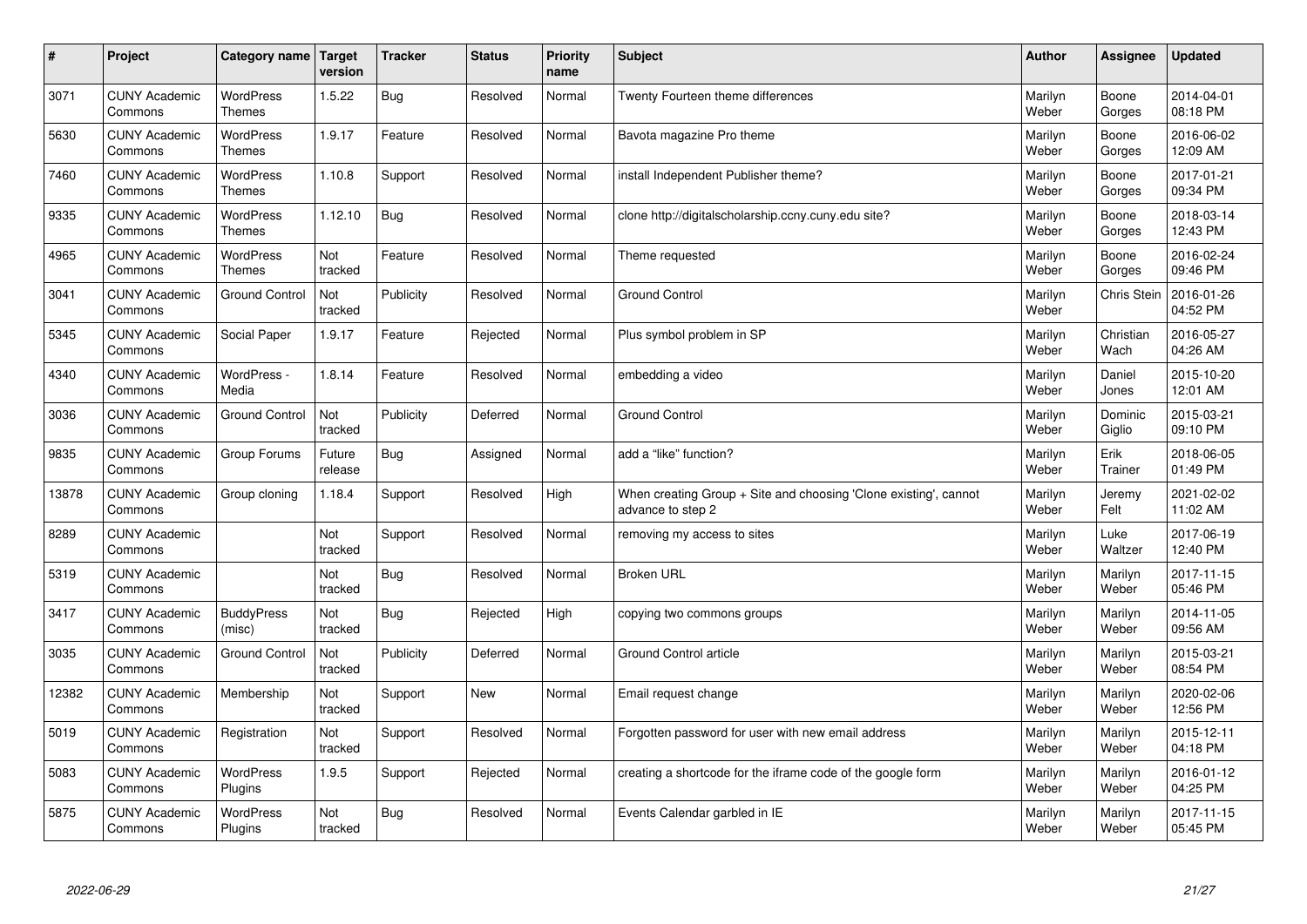| #     | Project                         | Category name         | <b>Target</b><br>version | <b>Tracker</b> | <b>Status</b> | <b>Priority</b><br>name | <b>Subject</b>                                | <b>Author</b>    | Assignee         | <b>Updated</b>         |
|-------|---------------------------------|-----------------------|--------------------------|----------------|---------------|-------------------------|-----------------------------------------------|------------------|------------------|------------------------|
| 10227 | <b>CUNY Academic</b><br>Commons |                       |                          | Support        | Resolved      | Normal                  | user incorrectly entered her email address    | Marilyn<br>Weber | Matt Gold        | 2018-08-26<br>08:55 PM |
| 10256 | <b>CUNY Academic</b><br>Commons |                       |                          | Support        | Resolved      | Normal                  | email change requested                        | Marilyn<br>Weber | Matt Gold        | 2018-08-29<br>02:52 PM |
| 10266 | <b>CUNY Academic</b><br>Commons |                       |                          | Support        | Resolved      | Normal                  | GC email change requested                     | Marilyn<br>Weber | Matt Gold        | 2018-08-30<br>03:07 PM |
| 10932 | <b>CUNY Academic</b><br>Commons |                       |                          | Support        | Resolved      | Normal                  | add me as admin to meenaalexander.com         | Marilyn<br>Weber | Matt Gold        | 2019-01-09<br>02:12 PM |
| 12334 | <b>CUNY Academic</b><br>Commons |                       |                          | Support        | Resolved      | Normal                  | request for a Redmine account                 | Marilyn<br>Weber | <b>Matt Gold</b> | 2020-01-30<br>12:01 PM |
| 6812  | <b>CUNY Academic</b><br>Commons |                       | Not<br>tracked           | Support        | Resolved      | Normal                  | User cannot change email                      | Marilyn<br>Weber | Matt Gold        | 2016-12-01<br>06:24 PM |
| 6866  | <b>CUNY Academic</b><br>Commons |                       | Not<br>tracked           | Support        | Resolved      | Normal                  | User would like to have her account deleted   | Marilyn<br>Weber | Matt Gold        | 2017-11-15<br>05:49 PM |
| 8607  | <b>CUNY Academic</b><br>Commons |                       | Not<br>tracked           | Support        | <b>New</b>    | Normal                  | Paypal?                                       | Marilyn<br>Weber | Matt Gold        | 2018-05-15<br>01:37 PM |
| 9535  | <b>CUNY Academic</b><br>Commons |                       | Not<br>tracked           | Support        | Resolved      | Normal                  | admin for https://video.commons.gc.cuny.edu/? | Marilyn<br>Weber | Matt Gold        | 2018-04-13<br>05:06 PM |
| 6175  | <b>CUNY Academic</b><br>Commons | Account<br>settings   |                          | Support        | Resolved      | Normal                  | Email address (user cannot access old)        | Marilyn<br>Weber | Matt Gold        | 2016-11-29<br>06:31 PM |
| 9477  | <b>CUNY Academic</b><br>Commons | Account<br>settings   |                          | Support        | Resolved      | Normal                  | email change request                          | Marilyn<br>Weber | Matt Gold        | 2018-03-24<br>08:53 AM |
| 9659  | <b>CUNY Academic</b><br>Commons | Account<br>settings   |                          | Support        | Resolved      | Normal                  | user email change                             | Marilyn<br>Weber | Matt Gold        | 2018-04-24<br>12:08 PM |
| 9928  | <b>CUNY Academic</b><br>Commons | Account<br>settings   |                          | Support        | Resolved      | Normal                  | email change request from former student      | Marilyn<br>Weber | Matt Gold        | 2018-06-14<br>10:20 AM |
| 9823  | <b>CUNY Academic</b><br>Commons | Account<br>settings   | Not<br>tracked           | Support        | Resolved      | Normal                  | email change                                  | Marilyn<br>Weber | Matt Gold        | 2018-05-23<br>01:58 PM |
| 11294 | <b>CUNY Academic</b><br>Commons | Account<br>settings   | Not<br>tracked           | Support        | Resolved      | Normal                  | student emgail change                         | Marilyn<br>Weber | Matt Gold        | 2019-04-07<br>09:11 PM |
| 13085 | <b>CUNY Academic</b><br>Commons | Domain<br>Mapping     | Not<br>tracked           | Support        | Resolved      | Normal                  | domain mapping request                        | Marilyn<br>Weber | Matt Gold        | 2020-07-28<br>03:33 PM |
| 3038  | <b>CUNY Academic</b><br>Commons | <b>Ground Control</b> | Not<br>tracked           | Publicity      | Resolved      | Normal                  | <b>Ground Control</b>                         | Marilyn<br>Weber | Matt Gold        | 2016-01-26<br>05:10 PM |
| 5772  | <b>CUNY Academic</b><br>Commons | Membership            | Not<br>tracked           | Support        | Resolved      | Normal                  | User email change and forgotten password      | Marilyn<br>Weber | Matt Gold        | 2017-11-15<br>06:18 PM |
| 5968  | <b>CUNY Academic</b><br>Commons | Membership            | Not<br>tracked           | Bug            | Resolved      | Normal                  | Deleting account without knowing password     | Marilyn<br>Weber | Matt Gold        | 2017-11-15<br>06:19 PM |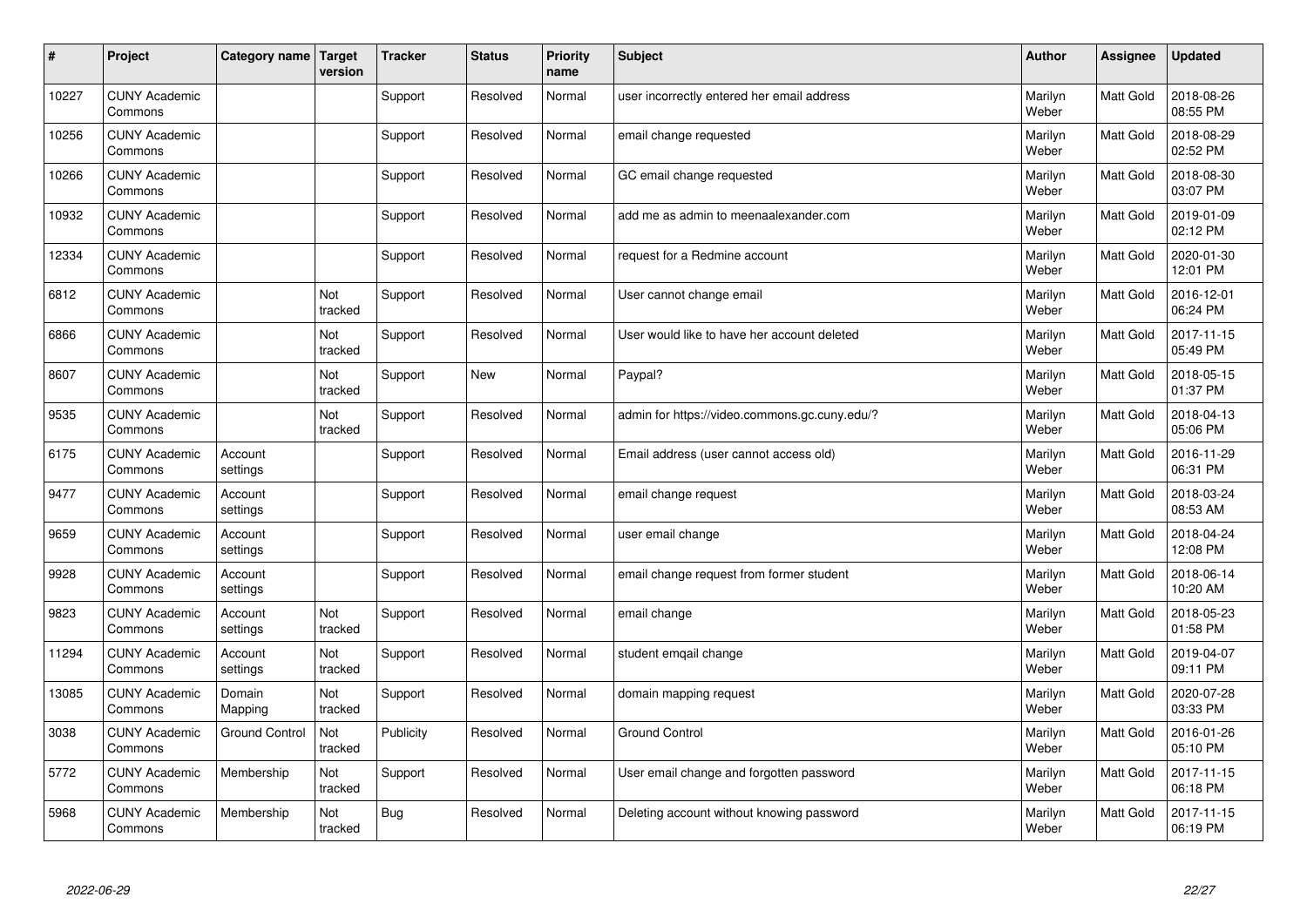| $\vert$ # | Project                         | Category name          | <b>Target</b><br>version | <b>Tracker</b> | <b>Status</b>        | <b>Priority</b><br>name | <b>Subject</b>                                 | <b>Author</b>    | <b>Assignee</b>  | <b>Updated</b>         |
|-----------|---------------------------------|------------------------|--------------------------|----------------|----------------------|-------------------------|------------------------------------------------|------------------|------------------|------------------------|
| 7619      | <b>CUNY Academic</b><br>Commons | Membership             | Not<br>tracked           | Support        | Resolved             | Normal                  | outside users for a site that isn't a class?   | Marilyn<br>Weber | <b>Matt Gold</b> | 2017-11-15<br>06:18 PM |
| 9134      | <b>CUNY Academic</b><br>Commons | Membership             | Not<br>tracked           | Support        | Abandoned            | Normal                  | former user                                    | Marilyn<br>Weber | <b>Matt Gold</b> | 2019-09-18<br>10:26 AM |
| 9927      | <b>CUNY Academic</b><br>Commons | Membership             | Not<br>tracked           | Support        | Resolved             | Normal                  | wrong email used                               | Marilyn<br>Weber | Matt Gold        | 2018-06-14<br>10:21 AM |
| 6815      | <b>CUNY Academic</b><br>Commons | Password<br>Reset      | Not<br>tracked           | Support        | Resolved             | Normal                  | password reset requested                       | Marilyn<br>Weber | Matt Gold        | 2016-11-22<br>10:30 AM |
| 12346     | <b>CUNY Academic</b><br>Commons | Redmine                |                          | Support        | Resolved             | Normal                  | another Redmine request                        | Marilyn<br>Weber | Matt Gold        | 2020-01-30<br>08:20 PM |
| 6851      | <b>CUNY Academic</b><br>Commons | Redmine                | Not<br>tracked           | Support        | Resolved             | Normal                  | How do I help users join Redmine?              | Marilyn<br>Weber | Matt Gold        | 2016-11-28<br>10:16 AM |
| 8906      | <b>CUNY Academic</b><br>Commons | Redmine                | Not<br>tracked           | Support        | Resolved             | Normal                  | Redmine access?                                | Marilyn<br>Weber | Matt Gold        | 2017-11-13<br>06:02 PM |
| 9787      | <b>CUNY Academic</b><br>Commons | Registration           |                          | Support        | Resolved             | Normal                  | email change request                           | Marilyn<br>Weber | Matt Gold        | 2018-05-16<br>09:55 PM |
| 9162      | <b>CUNY Academic</b><br>Commons | Registration           | Not<br>tracked           | Support        | Resolved             | Normal                  | email change due to user error                 | Marilyn<br>Weber | Matt Gold        | 2018-02-13<br>11:11 AM |
| 3530      | <b>CUNY Academic</b><br>Commons | Server                 | Not<br>tracked           | <b>Bug</b>     | Resolved             | High                    | Commons running very slowly/ "connection lost" | Marilyn<br>Weber | Matt Gold        | 2014-10-08<br>09:34 AM |
| 6656      | <b>CUNY Academic</b><br>Commons | Support                | Not<br>tracked           | Support        | Resolved             | Normal                  | Remove user profile                            | Marilyn<br>Weber | Matt Gold        | 2016-11-10<br>02:18 PM |
| 8924      | <b>CUNY Academic</b><br>Commons | WordPress<br>Plugins   | 1.12.4                   | <b>Bug</b>     | Resolved             | Normal                  | auto-remove feature on http://pcp.gc.cuny.edu  | Marilyn<br>Weber | Matt Gold        | 2017-12-04<br>10:18 AM |
| 3040      | <b>CUNY Academic</b><br>Commons | <b>Ground Control</b>  | Not<br>tracked           | Publicity      | Resolved             | Normal                  | <b>Ground Control</b>                          | Marilyn<br>Weber | Micki<br>Kaufman | 2016-01-26<br>05:16 PM |
| 5991      | <b>CUNY Academic</b><br>Commons | Email<br>Notifications | Future<br>release        | Support        | Resolved             | Normal                  | change format of autogenerated blog emails     | Marilyn<br>Weber | Paige<br>Dupont  | 2018-01-12<br>02:55 PM |
| 12861     | <b>CUNY Academic</b><br>Commons |                        |                          | Support        | Resolved             | Normal                  | trouble with YouTube                           | Marilyn<br>Weber | Raymond<br>Hoh   | 2020-06-09<br>11:16 AM |
| 16110     | <b>CUNY Academic</b><br>Commons |                        |                          | Support        | Reporter<br>Feedback | Normal                  | remove Creative Commons license from pages?    | Marilyn<br>Weber | Raymond<br>Hoh   | 2022-05-17<br>06:11 PM |
| 9518      | <b>CUNY Academic</b><br>Commons |                        | Not<br>tracked           | Support        | Rejected             | Normal                  | problems with site on Internet Explorer        | Marilyn<br>Weber | Raymond<br>Hoh   | 2019-03-11<br>11:18 PM |
| 11149     | <b>CUNY Academic</b><br>Commons |                        | Not<br>tracked           | Support        | Reporter<br>Feedback | Normal                  | comments getting blocked                       | Marilyn<br>Weber | Raymond<br>Hoh   | 2019-03-26<br>11:40 AM |
| 13286     | <b>CUNY Academic</b><br>Commons |                        | Not<br>tracked           | Support        | <b>New</b>           | Normal                  | problem connecting with WordPress app          | Marilyn<br>Weber | Raymond<br>Hoh   | 2020-09-08<br>11:16 AM |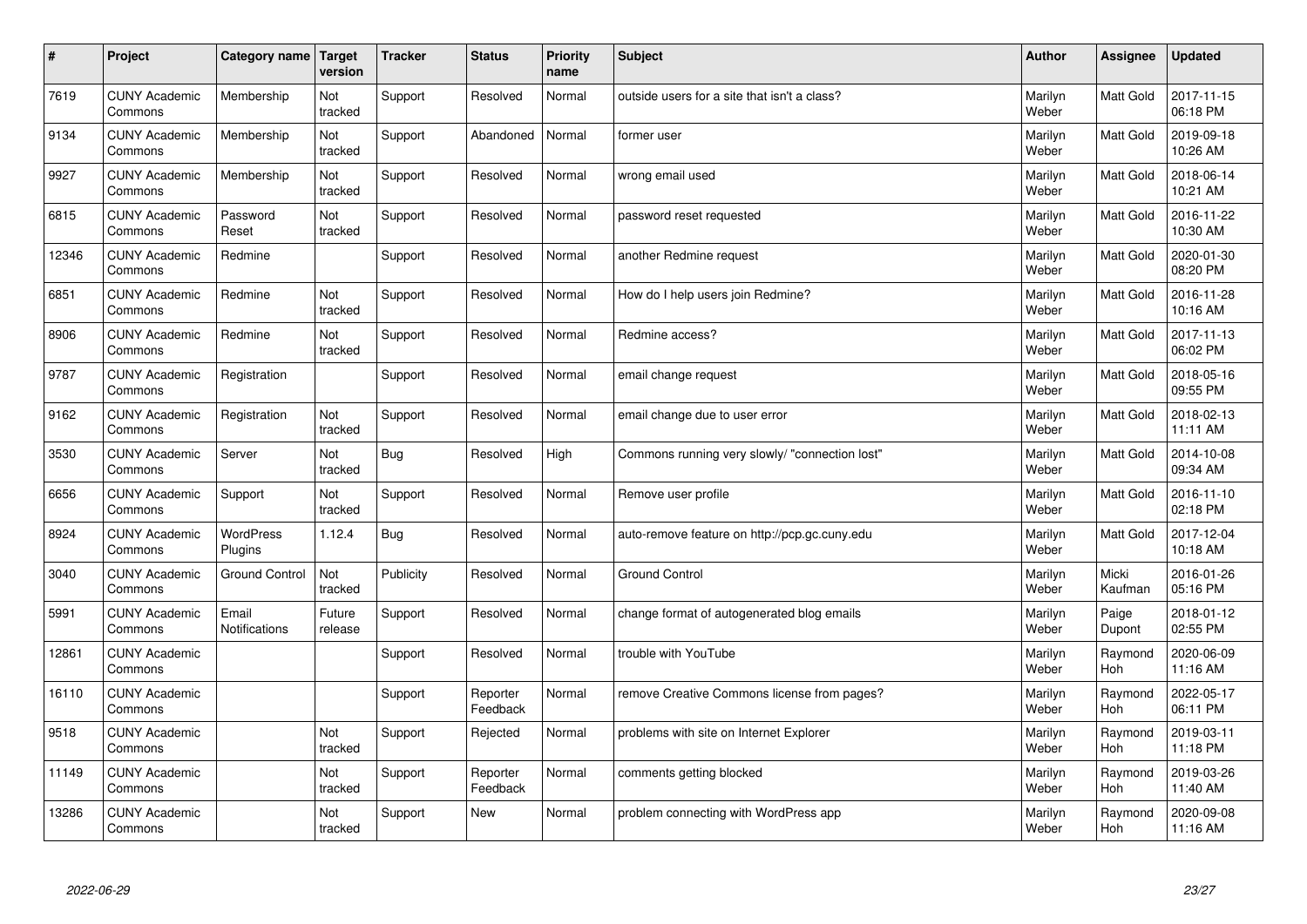| #     | Project                         | Category name   Target        | version           | <b>Tracker</b> | <b>Status</b>        | <b>Priority</b><br>name | <b>Subject</b>                                                                           | <b>Author</b>    | <b>Assignee</b> | <b>Updated</b>         |
|-------|---------------------------------|-------------------------------|-------------------|----------------|----------------------|-------------------------|------------------------------------------------------------------------------------------|------------------|-----------------|------------------------|
| 13699 | <b>CUNY Academic</b><br>Commons |                               | Not<br>tracked    | Support        | Resolved             | Normal                  | Martin Segal Center site down                                                            | Marilyn<br>Weber | Raymond<br>Hoh  | 2020-12-22<br>03:03 PM |
| 11029 | <b>CUNY Academic</b><br>Commons | Authentication                | 1.14.9            | Support        | Resolved             | Normal                  | Sujatha Fernandes cannot edit her site                                                   | Marilyn<br>Weber | Raymond<br>Hoh  | 2019-03-26<br>12:10 PM |
| 11448 | <b>CUNY Academic</b><br>Commons | <b>BuddyPress</b><br>(misc)   | 1.15.1            | Support        | Resolved             | Normal                  | sole administrator listed on sites is not an admin at all?                               | Marilyn<br>Weber | Raymond<br>Hoh  | 2019-05-14<br>11:15 AM |
| 9828  | <b>CUNY Academic</b><br>Commons | Domain<br>Mapping             | 1.13.3            | Bug            | Resolved             | High                    | redirecting problem                                                                      | Marilyn<br>Weber | Raymond<br>Hoh  | 2018-05-24<br>02:39 PM |
| 13768 | <b>CUNY Academic</b><br>Commons | Domain<br>Mapping             | Not<br>tracked    | <b>Bug</b>     | Resolved             | Normal                  | patricksweeney.commons.gc.cuny.edu down                                                  | Marilyn<br>Weber | Raymond<br>Hoh  | 2021-01-12<br>10:47 AM |
| 14344 | <b>CUNY Academic</b><br>Commons | Domain<br>Mapping             | Not<br>tracked    | Support        | Resolved             | Normal                  | arabstages.org site down                                                                 | Marilyn<br>Weber | Raymond<br>Hoh  | 2021-04-19<br>01:42 PM |
| 5448  | <b>CUNY Academic</b><br>Commons | Email<br>Notifications        | 1.10.2            | Bug            | Rejected             | Normal                  | garbled CAC activity digests                                                             | Marilyn<br>Weber | Raymond<br>Hoh  | 2016-11-20<br>02:38 AM |
| 10245 | <b>CUNY Academic</b><br>Commons | Email<br><b>Notifications</b> | 1.13.8            | Support        | Resolved             | Urgent                  | Placeholders in action emails (activation, password reset) not being<br>properly swapped | Marilyn<br>Weber | Raymond<br>Hoh  | 2018-08-30<br>04:02 PM |
| 11971 | <b>CUNY Academic</b><br>Commons | Email<br><b>Notifications</b> | Future<br>release | <b>Bug</b>     | Reporter<br>Feedback | Low                     | Pictures obscured in emailed post notifications                                          | Marilyn<br>Weber | Raymond<br>Hoh  | 2019-11-21<br>01:14 PM |
| 4962  | <b>CUNY Academic</b><br>Commons | Events                        | 1.8.18            | Bug            | Resolved             | High                    | Problems with text entry field in the Events Calendar                                    | Marilyn<br>Weber | Raymond<br>Hoh  | 2015-12-01<br>06:57 PM |
| 9154  | <b>CUNY Academic</b><br>Commons | Events                        | 1.12.8            | <b>Bug</b>     | Resolved             | Normal                  | problem with group calendar                                                              | Marilyn<br>Weber | Raymond<br>Hoh  | 2018-02-13<br>10:49 AM |
| 14889 | <b>CUNY Academic</b><br>Commons | Events                        | 1.19.0            | Support        | Resolved             | Normal                  | events in group - can they be edited by all admins?                                      | Marilyn<br>Weber | Raymond<br>Hoh  | 2021-12-13<br>03:31 PM |
| 4657  | <b>CUNY Academic</b><br>Commons | Group Forums                  | 1.8.18            | <b>Bug</b>     | Resolved             | High                    | Submit button disappears in new post mode in forum                                       | Marilyn<br>Weber | Raymond<br>Hoh  | 2015-12-01<br>11:15 PM |
| 12487 | <b>CUNY Academic</b><br>Commons | Group Forums                  | 1.16.7            | <b>Bug</b>     | Resolved             | Normal                  | group posting problems?                                                                  | Marilyn<br>Weber | Raymond<br>Hoh  | 2020-03-10<br>11:40 AM |
| 13341 | <b>CUNY Academic</b><br>Commons | Group Forums                  | 1.17.4            | <b>Bug</b>     | Resolved             | Normal                  | Forum reply problems                                                                     | Marilyn<br>Weber | Raymond<br>Hoh  | 2020-09-22<br>12:08 PM |
| 13827 | <b>CUNY Academic</b><br>Commons | Group Forums                  | 1.18.3            | Bug            | Resolved             | Normal                  | more forum post problems                                                                 | Marilyn<br>Weber | Raymond<br>Hoh  | 2021-01-22<br>08:19 PM |
| 13328 | <b>CUNY Academic</b><br>Commons | Group Forums                  | Not<br>tracked    | <b>Bug</b>     | Reporter<br>Feedback | Normal                  | cross-posting in two related groups                                                      | Marilyn<br>Weber | Raymond<br>Hoh  | 2020-09-15<br>10:39 PM |
| 9163  | <b>CUNY Academic</b><br>Commons | Layout                        | 1.12.8            | Support        | Resolved             | Normal                  | Mobile responsiveness issues                                                             | Marilyn<br>Weber | Raymond<br>Hoh  | 2018-02-13<br>10:49 AM |
| 11964 | <b>CUNY Academic</b><br>Commons | Layout                        | 1.15.12           | Bug            | Resolved             | Normal                  | https://commons.gc.cuny.edu/create/ not displaying correctly in Edge                     | Marilyn<br>Weber | Raymond<br>Hoh  | 2019-10-22<br>11:54 AM |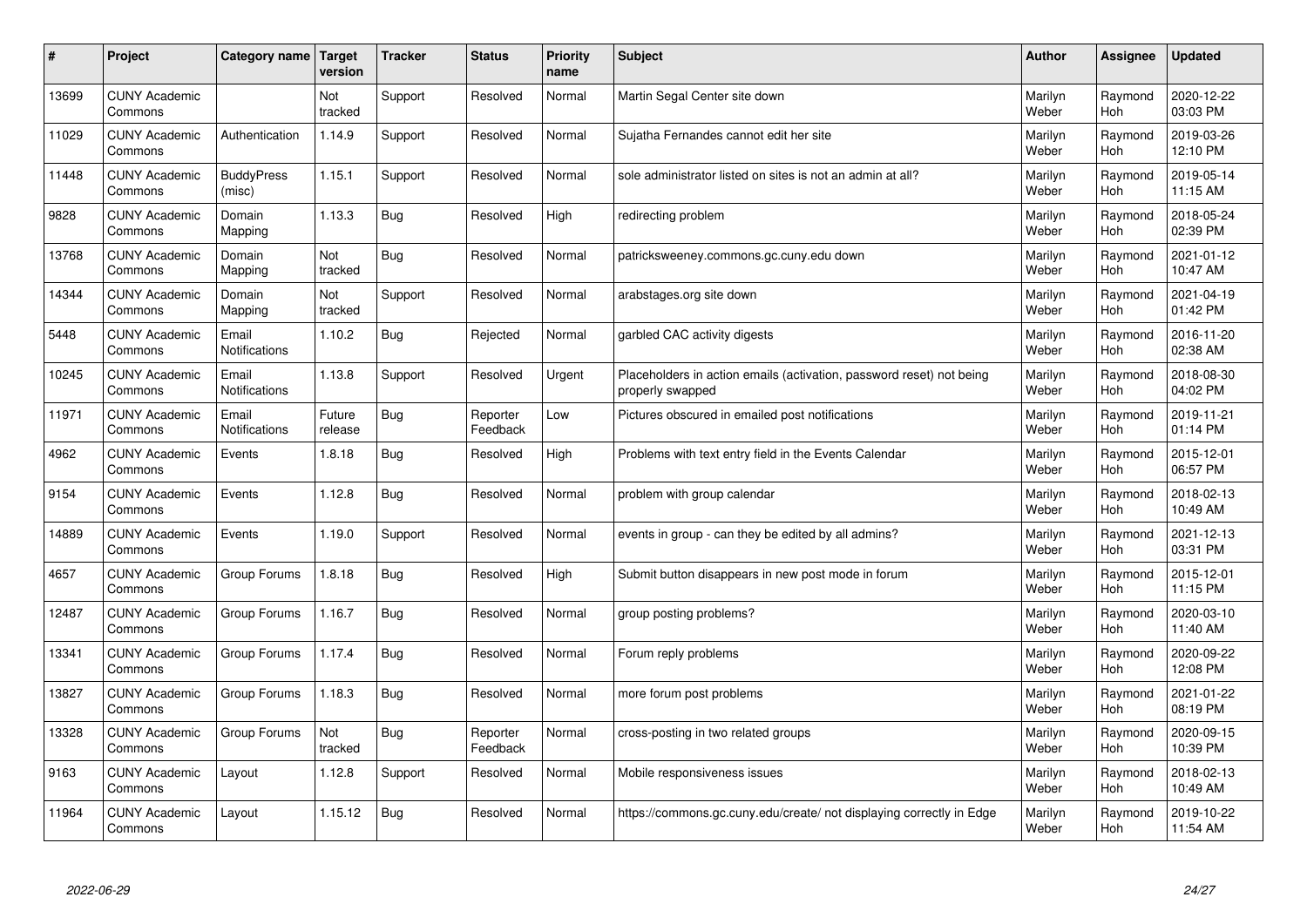| $\sharp$ | Project                         | Category name   Target     | version           | <b>Tracker</b> | <b>Status</b> | <b>Priority</b><br>name | <b>Subject</b>                                                                 | <b>Author</b>    | <b>Assignee</b> | <b>Updated</b>         |
|----------|---------------------------------|----------------------------|-------------------|----------------|---------------|-------------------------|--------------------------------------------------------------------------------|------------------|-----------------|------------------------|
| 15252    | <b>CUNY Academic</b><br>Commons | Layout                     | Not<br>tracked    | <b>Bug</b>     | Resolved      | Normal                  | visual glitch with the Segal Center webpage                                    | Marilyn<br>Weber | Raymond<br>Hoh  | 2022-02-03<br>04:56 PM |
| 13521    | <b>CUNY Academic</b><br>Commons | Onboarding                 | 1.17.7            | Support        | Resolved      | Normal                  | sent invitations page                                                          | Marilyn<br>Weber | Raymond<br>Hoh  | 2020-11-10<br>10:31 AM |
| 14129    | <b>CUNY Academic</b><br>Commons | Onboarding                 | 1.18.6            | Support        | Resolved      | Normal                  | can only see some invites sent                                                 | Marilyn<br>Weber | Raymond<br>Hoh  | 2021-04-09<br>09:00 AM |
| 14448    | <b>CUNY Academic</b><br>Commons | Password<br>Reset          | Not<br>tracked    | <b>Bug</b>     | Rejected      | Normal                  | password reset weirdness                                                       | Marilyn<br>Weber | Raymond<br>Hoh  | 2021-05-12<br>01:34 PM |
| 7684     | <b>CUNY Academic</b><br>Commons | Reply By Email             | 1.10.12           | <b>Bug</b>     | Resolved      | High                    | trying to post too often error                                                 | Marilyn<br>Weber | Raymond<br>Hoh  | 2017-02-28<br>12:43 PM |
| 8934     | <b>CUNY Academic</b><br>Commons | Reply By Email             | 1.12.4            | Support        | Resolved      | High                    | RBE "could not post" email should have info about attempted From<br>address    | Marilyn<br>Weber | Raymond<br>Hoh  | 2017-12-12<br>11:25 AM |
| 16291    | <b>CUNY Academic</b><br>Commons | Site cloning               | 2.0.2             | Support        | Resolved      | Normal                  | Images coming up blank in Media Library                                        | Marilyn<br>Weber | Raymond<br>Hoh  | 2022-06-29<br>11:31 AM |
| 5282     | <b>CUNY Academic</b><br>Commons | Social Paper               | Future<br>release | <b>Bug</b>     | <b>New</b>    | Normal                  | Replying via email directs to paper but not individual comment.                | Marilyn<br>Weber | Raymond<br>Hoh  | 2016-03-02<br>01:48 PM |
| 11908    | <b>CUNY Academic</b><br>Commons | Spam/Spam<br>Prevention    | 1.17.7            | Support        | Resolved      | Normal                  | overeager spam filter                                                          | Marilyn<br>Weber | Raymond<br>Hoh  | 2020-11-05<br>04:36 PM |
| 12395    | <b>CUNY Academic</b><br>Commons | Spam/Spam<br>Prevention    | Not<br>tracked    | Support        | Resolved      | Normal                  | comments again being blocked                                                   | Marilyn<br>Weber | Raymond<br>Hoh  | 2020-03-10<br>11:13 AM |
| 5177     | <b>CUNY Academic</b><br>Commons | Toolbar                    | 1.9.6             | <b>Bug</b>     | Resolved      | Normal                  | No "My Papers" tab                                                             | Marilyn<br>Weber | Raymond<br>Hoh  | 2016-01-29<br>08:37 AM |
| 13238    | <b>CUNY Academic</b><br>Commons | WordPress -<br>Media       | 1.17.3            | Support        | Resolved      | Normal                  | allow ppsx file?                                                               | Marilyn<br>Weber | Raymond<br>Hoh  | 2020-09-10<br>11:46 AM |
| 15978    | <b>CUNY Academic</b><br>Commons | WordPress -<br>Media       | 2.0.2             | Support        | Resolved      | Normal                  | tex files?                                                                     | Marilyn<br>Weber | Raymond<br>Hoh  | 2022-06-28<br>09:09 PM |
| 11453    | <b>CUNY Academic</b><br>Commons | WordPress<br>(misc)        | 1.15.2            | <b>Bug</b>     | Resolved      | Normal                  | 403 error on Firefox                                                           | Marilyn<br>Weber | Raymond<br>Hoh  | 2019-05-28<br>11:46 AM |
| 16172    | <b>CUNY Academic</b><br>Commons | WordPress<br>(misc)        | 2.0.2             | <b>Bug</b>     | Resolved      | Normal                  | 'Lost your password" link not in error messge                                  | Marilyn<br>Weber | Raymond<br>Hoh  | 2022-06-14<br>09:21 PM |
| 13012    | <b>CUNY Academic</b><br>Commons | <b>WordPress</b><br>(misc) |                   | Support        | Rejected      | Normal                  | icon image associated with the teaching template's Creative Commons<br>License | Marilyn<br>Weber | Raymond<br>Hoh  | 2020-08-25<br>10:56 AM |
| 9499     | <b>CUNY Academic</b><br>Commons | WordPress<br>(misc)        | Not<br>tracked    | Support        | Resolved      | Normal                  | tiny question - preventing dates on posts?                                     | Marilyn<br>Weber | Raymond<br>Hoh  | 2018-04-04<br>03:55 PM |
| 9541     | <b>CUNY Academic</b><br>Commons | WordPress<br>(misc)        | Not<br>tracked    | Support        | Resolved      | Normal                  | repeating header banner                                                        | Marilyn<br>Weber | Raymond<br>Hoh  | 2018-04-06<br>12:33 PM |
| 11634    | <b>CUNY Academic</b><br>Commons | <b>WordPress</b><br>(misc) | Not<br>tracked    | Bug            | Rejected      | Normal                  | 'Insert Read More Tag" working oddly                                           | Marilyn<br>Weber | Raymond<br>Hoh  | 2019-07-15<br>11:48 PM |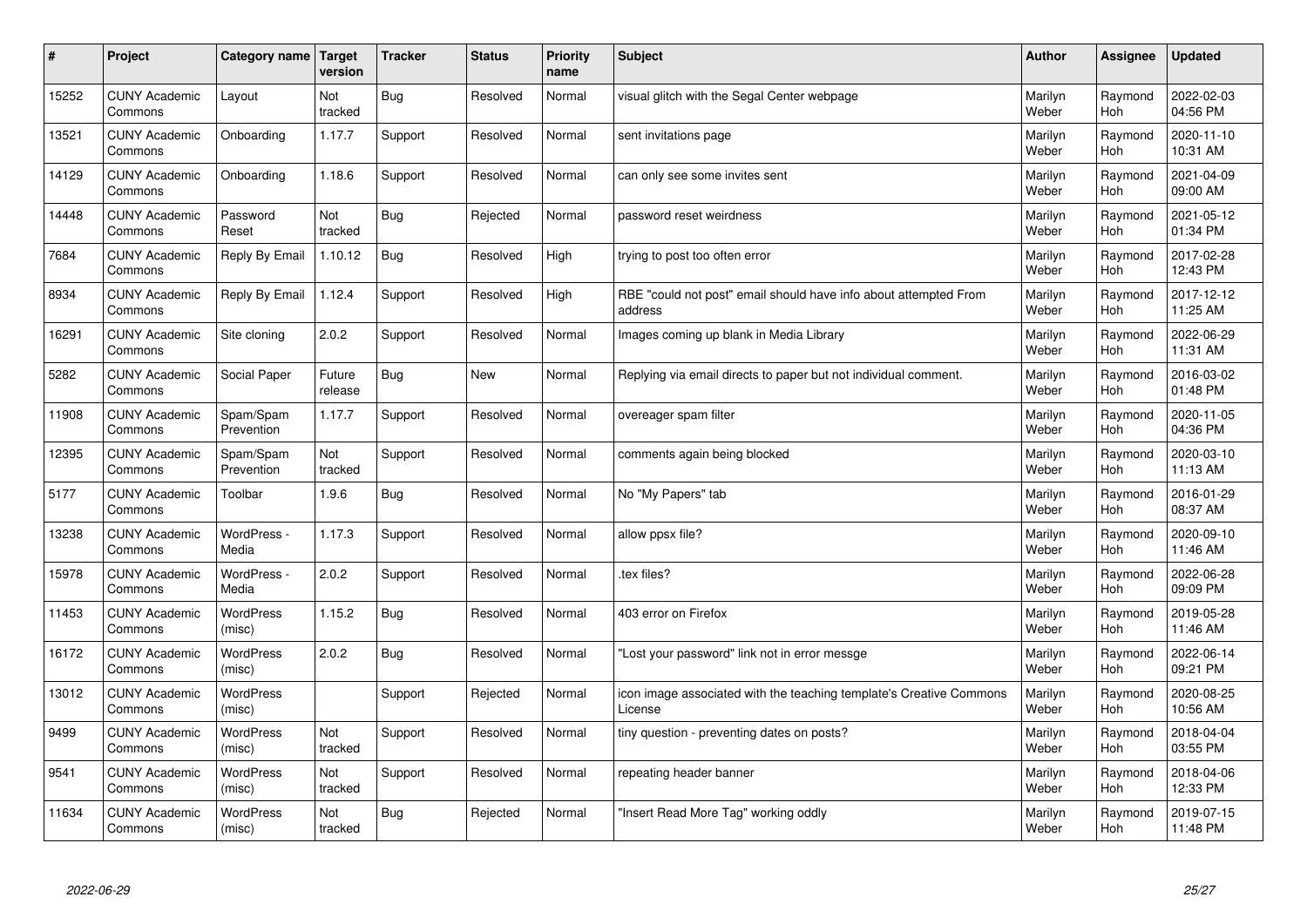| $\sharp$ | Project                         | Category name                     | <b>Target</b><br>version | <b>Tracker</b> | <b>Status</b>        | <b>Priority</b><br>name | <b>Subject</b>                                                                          | <b>Author</b>    | Assignee       | <b>Updated</b>         |
|----------|---------------------------------|-----------------------------------|--------------------------|----------------|----------------------|-------------------------|-----------------------------------------------------------------------------------------|------------------|----------------|------------------------|
| 9078     | <b>CUNY Academic</b><br>Commons | <b>WordPress</b><br>Plugins       | 1.12.7                   | Support        | Resolved             | Normal                  | arcgis web maps?                                                                        | Marilyn<br>Weber | Raymond<br>Hoh | 2018-01-23<br>11:11 AM |
| 9340     | <b>CUNY Academic</b><br>Commons | <b>WordPress</b><br>Plugins       | 1.12.10                  | <b>Bug</b>     | Resolved             | Normal                  | change the web preview?                                                                 | Marilyn<br>Weber | Raymond<br>Hoh | 2018-03-13<br>11:50 AM |
| 9500     | <b>CUNY Academic</b><br>Commons | <b>WordPress</b><br>Plugins       | 1.12.12                  | Support        | Resolved             | Normal                  | PowerPoint in the media library?                                                        | Marilyn<br>Weber | Raymond<br>Hoh | 2018-04-12<br>02:28 PM |
| 9965     | <b>CUNY Academic</b><br>Commons | <b>WordPress</b><br>Plugins       | 1.13.4                   | Support        | Resolved             | Normal                  | plug-in request for OneTone Companion                                                   | Marilyn<br>Weber | Raymond<br>Hoh | 2018-06-26<br>12:00 PM |
| 12354    | <b>CUNY Academic</b><br>Commons | <b>WordPress</b><br>Plugins       | 1.16.5                   | Bug            | Resolved             | Urgent                  | sites (including Net-Art) are reporting critical issues                                 | Marilyn<br>Weber | Raymond<br>Hoh | 2020-02-02<br>03:16 PM |
| 12363    | <b>CUNY Academic</b><br>Commons | <b>WordPress</b><br>Plugins       | 1.16.5                   | Bug            | Resolved             | Urgent                  | more bbPress problems - now students unable to post either a new<br>thread or a comment | Marilyn<br>Weber | Raymond<br>Hoh | 2020-03-17<br>03:07 PM |
| 13947    | <b>CUNY Academic</b><br>Commons | <b>WordPress</b><br>Plugins       | 1.18.4                   | Bug            | Resolved             | Normal                  | Elementor plugin problem                                                                | Marilyn<br>Weber | Raymond<br>Hoh | 2021-02-08<br>09:34 PM |
| 14077    | <b>CUNY Academic</b><br>Commons | WordPress<br>Plugins              | 1.18.7                   | Support        | Resolved             | Normal                  | Elementor Pro plugin for the slider                                                     | Marilyn<br>Weber | Raymond<br>Hoh | 2021-03-23<br>11:43 AM |
| 14885    | <b>CUNY Academic</b><br>Commons | WordPress<br>Plugins              | 1.18.22                  | <b>Bug</b>     | Resolved             | Normal                  | Long Loading Times -- Wordpress Admin Site                                              | Marilyn<br>Weber | Raymond<br>Hoh | 2021-10-26<br>12:28 PM |
| 7328     | <b>CUNY Academic</b><br>Commons | WordPress<br>Plugins              | Not<br>tracked           | <b>Bug</b>     | Resolved             | Normal                  | technical issue with the Events Manager plugin                                          | Marilyn<br>Weber | Raymond<br>Hoh | 2017-11-15<br>06:19 PM |
| 11205    | <b>CUNY Academic</b><br>Commons | <b>WordPress</b><br>Plugins       | Not<br>tracked           | Support        | Resolved             | Normal                  | problems with Google calendar                                                           | Marilyn<br>Weber | Raymond<br>Hoh | 2019-03-11<br>02:17 PM |
| 12741    | <b>CUNY Academic</b><br>Commons | <b>WordPress</b><br>Plugins       | Not<br>tracked           | Support        | Reporter<br>Feedback | Normal                  | <b>Tableau Public Viz Block</b>                                                         | Marilyn<br>Weber | Raymond<br>Hoh | 2020-05-12<br>11:00 AM |
| 15610    | <b>CUNY Academic</b><br>Commons | <b>WordPress</b><br>Plugins       | Not<br>tracked           | Support        | Rejected             | Normal                  | Loops & Logic plugin                                                                    | Marilyn<br>Weber | Raymond<br>Hoh | 2022-03-19<br>11:16 AM |
| 11866    | <b>CUNY Academic</b><br>Commons | <b>WordPress</b><br><b>Themes</b> | 1.15.10                  | Support        | Resolved             | Normal                  | problem with project widget and the 'skills' to generate tags                           | Marilyn<br>Weber | Raymond<br>Hoh | 2019-09-19<br>03:20 PM |
| 12302    | <b>CUNY Academic</b><br>Commons | <b>WordPress</b><br><b>Themes</b> | 1.16.4                   | Support        | Resolved             | Normal                  | Pictorio theme request                                                                  | Marilyn<br>Weber | Raymond<br>Hoh | 2020-01-28<br>11:44 AM |
| 14734    | <b>CUNY Academic</b><br>Commons | WordPress<br><b>Themes</b>        | 1.18.18                  | Support        | Resolved             | Normal                  | missing section of Sujatha Fernandes' site                                              | Marilyn<br>Weber | Raymond<br>Hoh | 2021-09-06<br>04:15 PM |
| 6599     | <b>CUNY Academic</b><br>Commons | ZenDesk                           | 1.10                     | <b>Bug</b>     | Duplicate            | Urgent                  | Accept Friend button not working                                                        | Marilyn<br>Weber | Raymond<br>Hoh | 2016-11-04<br>06:35 PM |
| 6602     | <b>CUNY Academic</b><br>Commons | ZenDesk                           | 1.10                     | <b>Bug</b>     | Resolved             | High                    | Add Friend button not working                                                           | Marilyn<br>Weber | Raymond<br>Hoh | 2016-11-04<br>12:14 PM |
| 8620     | <b>CUNY Academic</b><br>Commons | ZenDesk                           | 1.11.11                  | <b>Bug</b>     | Resolved             | High                    | 'Send us a message" not working                                                         | Marilyn<br>Weber | Raymond<br>Hoh | 2017-08-29<br>04:13 PM |